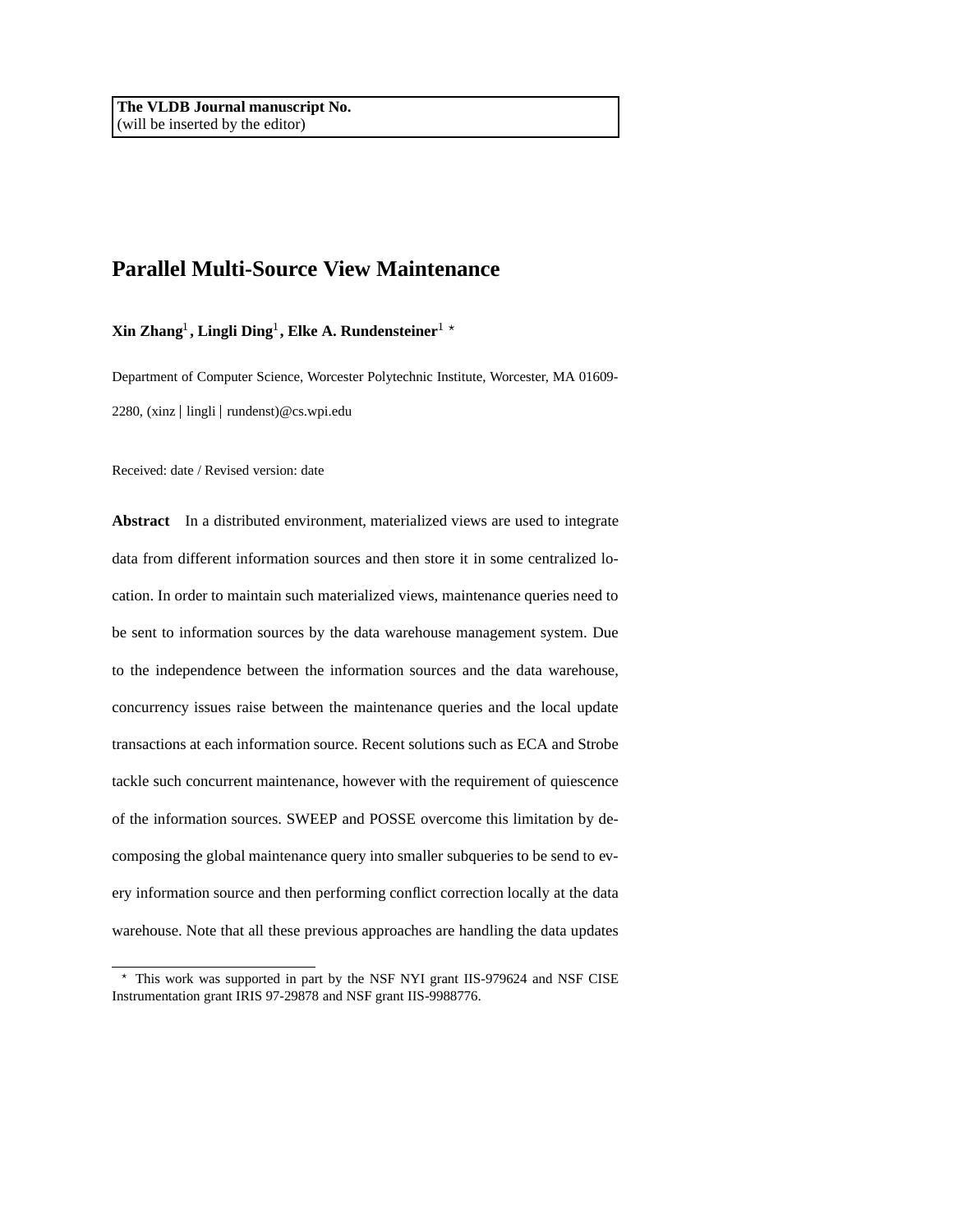*one at a time.* Hence either some of the information sources or the data warehouse are likely to be idle during most of the maintenance process.

In this paper, we now propose that a set of updates should be maintained in parallel by several concurrent maintenance processes so that both the information sources as well as the warehouse would be utilized more fully throughout the maintenance process. This parallelism then should improve the overall maintenance performance. For this, we have developed a parallel view maintenance algorithm, called PVM, that substantially improves upon the performance of previous maintenance approaches by handling a set of data updates at the same time. The parallel handling of a set of updates is orthogonal to the particular maintenance algorithm applied for the handling of each individual update. In order to perform parallel view maintenance, we have identified two critical issues that must be overcome: (1) detecting maintenance-concurrent data updates in a parallel mode, and (2) correcting the problem that the data warehouse commit order may not correspond to the data warehouse update processing order due to parallel maintenance handling. In this work, we provide solutions to both issues. For the former, we insert a middle-layer timestamp assignment module for detecting maintenanceconcurrent data updates without requiring any global clock synchronization. For the later, we introduce the negative counter concept to solve the problem of variant orders of committing effects of data updates to the data warehouse. We provide a proof of the correctness of PVM that guarantees that our strategy indeed generates the correct final data warehouse state. We have implemented both SWEEP and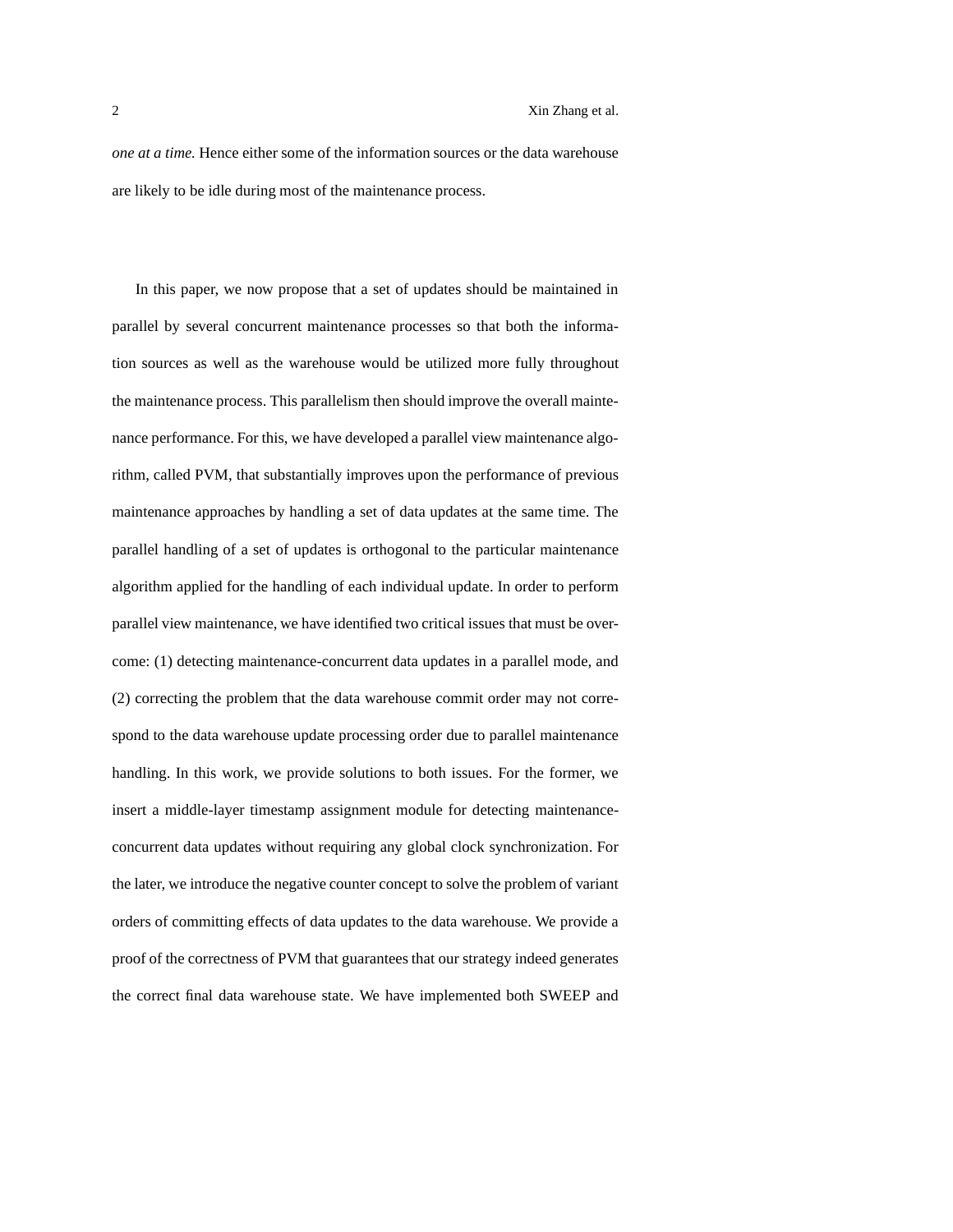PVM in our EVE data warehousing system. Our performance study demonstrates that a multi-fold performance improvement is achieved by PVM over SWEEP.

**Key words** Data Warehousing – Parallel View Maintenance – Concurrent Data Updates – Performance Evaluation.

# **1 Introduction**

### *1.1 Background on View Maintenance*

A data warehouse integrates data from multiple information sources and then stores it in the form of materialized views (MV). The information sources may be heterogeneous, distributed and autonomous. When the data in any information source changes, the materialized views at the data warehouse need to be updated accordingly. The process of updating a materialized view in response to the changes in the underlying source data is called View Maintenance. The view maintenance problem has evoked great interest in the past few years.

It is popular to maintain the data warehouse incrementally by only recomputing a minimal delta to the view extent based on the particular source change [1,17,13] instead of recomputing the whole extent. Recomputation is prohibitively expensive due to the large size of data warehouse and the enormous overhead associated with the data warehouse loading process. Because the data warehouse usually needs to connect to and exchange information with multiple information sources through the network for accomplishing an incremental maintenance process, this process will be fairly time costly as well. It is hence unacceptable to block the update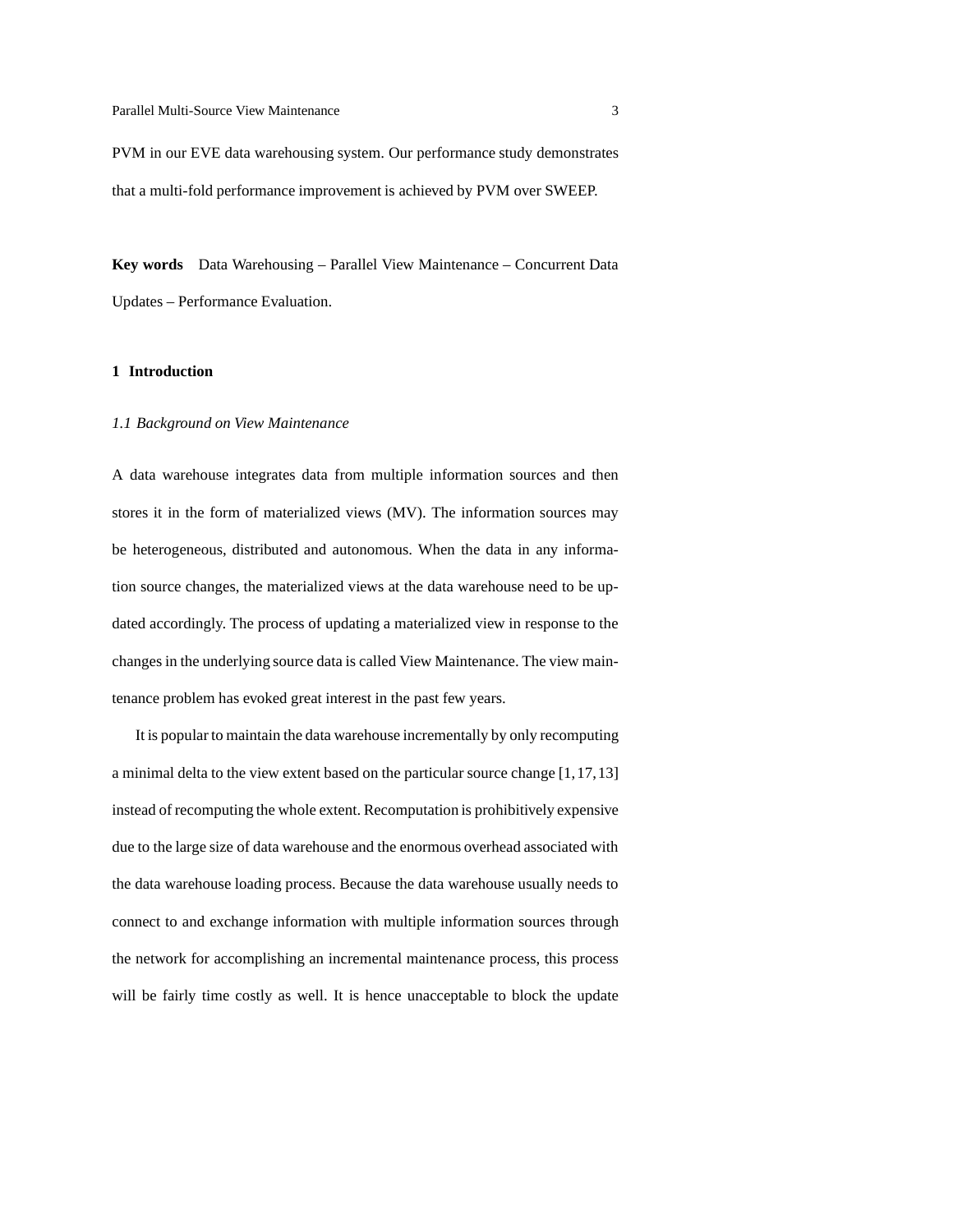transaction at an information source in order for the integrator to immediately accomplish the view maintenance process. Instead, the maintenance is performed in a process separate from the actual source update transaction, thus called deferred view maintenance [4,12].

Since deferred view maintenance does not block the update transaction of the underlying information sources, there will be a time period during which the extent of the data warehouse will be temporarily inconsistent with that of the information sources. In recent years, there have been a number of algorithms proposed for such deferred view maintenance [25,17,5,20,8,13,32]. In general, they fall into two strategies, namely sequential view maintenance strategies (Figure 1) and fully concurrent view maintenance strategies (Figure 2).





**Fig. 1** Sequential View Maintenance Strategy.

**Fig. 2** Fully Concurrent View Maintenance Strategy.

In Figure 1, the data update arrived at the data warehouse management system (DWMS) in step 1. Then the maintenance query is decomposed into multiple subqueries that are sequentially processed in steps 2 to 5. In this case, all the joins from the view definition are pushed down to be computed directly by the information sources to reduce the size of intermediate data. Finally, the computed result is committed to the data warehouse in step 6. This strategy significantly reduces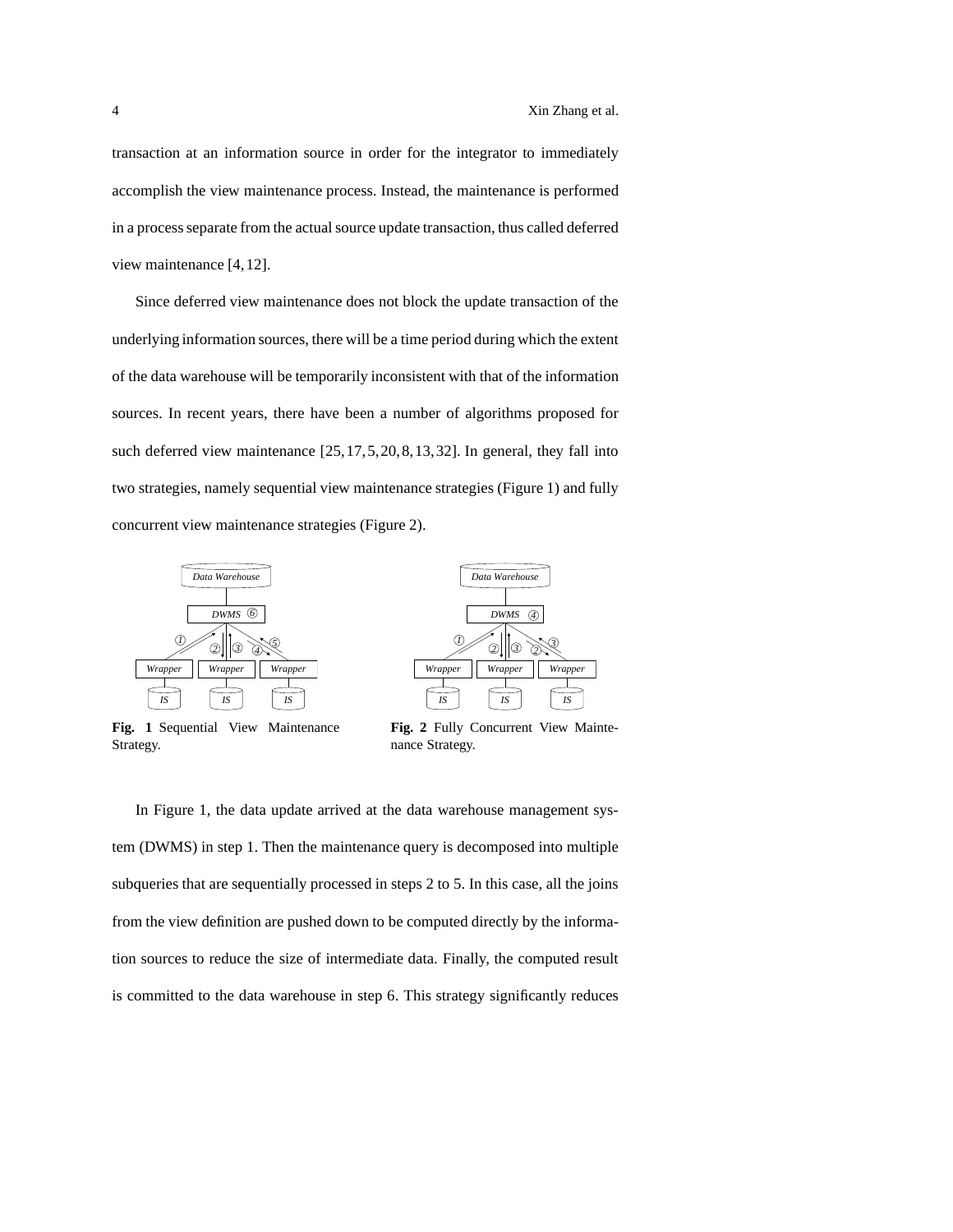the partial results shipped over the network as well as the load and responsibility placed upon the data warehouse server. However, this sequential maintenance processing strategy requires the data warehouse manager to wait for the processing of the database server in each information source as well as for transmissions of results or update messages over the network between data warehouse and information sources. However, most of the information sources would be idle most of the time. SWEEP [1] using this sequential strategy for handles distributed information sources.

In Figure 2, after the data update has arrived at the data warehouse management system (DWMS) in step 1, then the maintenance query again is decomposed into multiple subqueries and each subquery is sent to one of the information sources in step 2. All the partial results are returned from the sources in step 3 and joined at the DWMS in step 4. This strategy uses the different information sources in the environment at the same time, thus parallelizing their usage. However step 4 may be very expensive due to the potentially large partial query results returned from the underlying sources. This is so because individual subqueries may not being able to exploit join conditions from the view query when retrieving data, due to all such subqueries being send out at the same time. Second, this increased cost is due to the complexity of the joins now required to be performed at the data warehouse in order to integrate all the partial results. For this reason,the information sources may sit idle for a long time while the data warehouse manager processes the complex multi-way join, before the next data update can be handled. Strobe [31] basically follows this full concurrent strategy.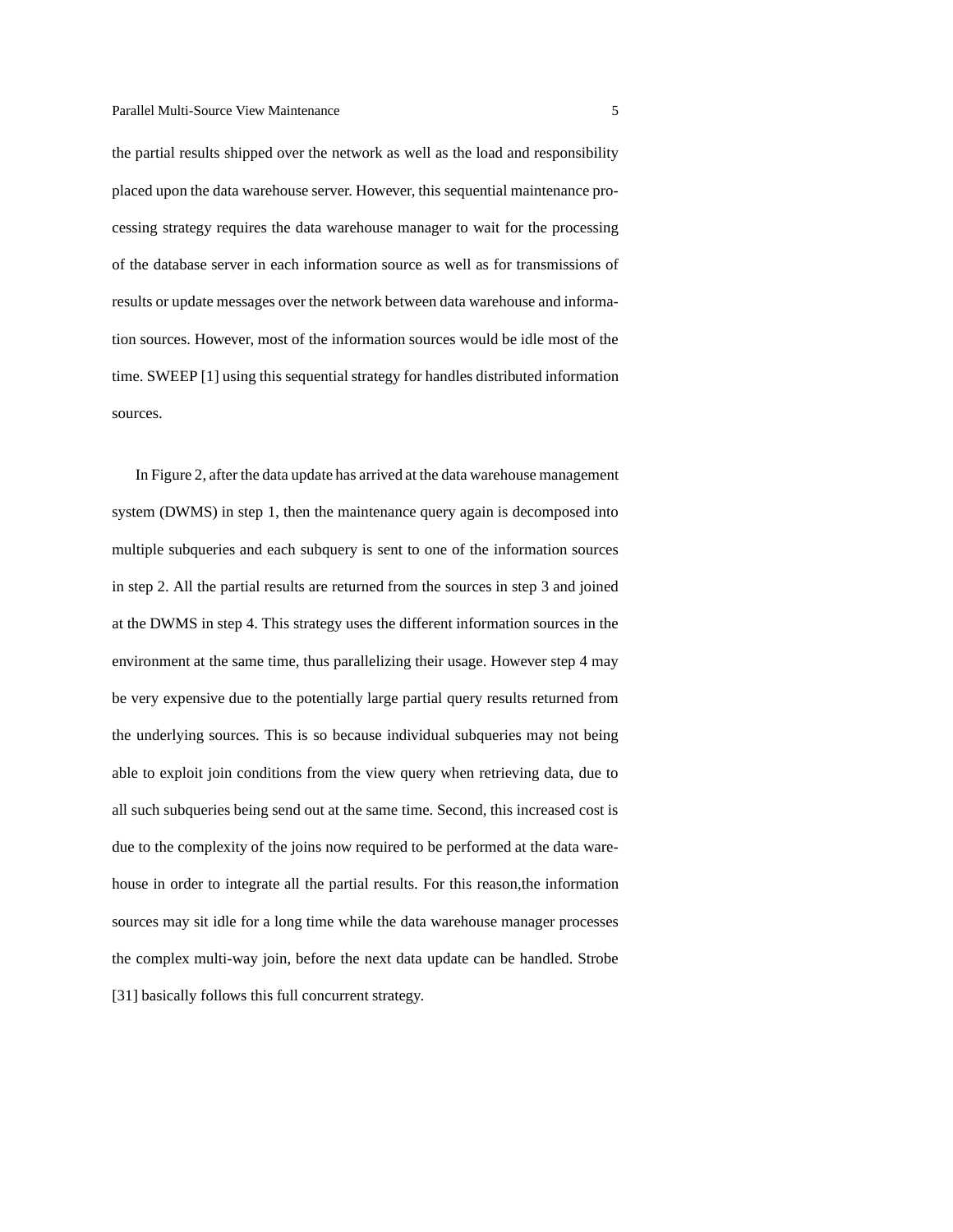More recently, Posse [19] supports different strategies for maintenance queries in order to have a better tradeoff between the size of the messages and number of queries that can be executed concurrently. Basically, it can interleave the concurrent and sequential strategies explained above into one hybrid solution so to handle one single data update in the most effectively manner.

As we can see, no matter which strategy we pick, due to the handling of the data updates being done one by one, some information sources are idle during the maintenance process. Thus, we now propose that we can further improve the overall maintenance performance by exploiting the computation power of those idling information sources. Any solution that manages to improve the performance of the view maintenance process is critical, given that it would reduce the time during which the data warehouse lags behind and thus is inconsistent with the information sources. Consequently, such optimization would lead to an improvement of the timeliness and hence quality of the data warehouse content important for time-critical applications, like stock market and monitoring-control applications. Optimization of data warehouse maintenance is hence the focus of our work.

### *1.2 Our Approach – PVM*

While previous work as described above focuses on the handling of one single update, in this paper we now propose an algorithm called Parallel View Maintenance, in short PVM, that efficiently can process *a set of* concurrent data updates. PVM preserves all advantages of its predecessors, in particular SWEEP [1] and POSSE [19], while overcoming their main limitation in terms of information sources stay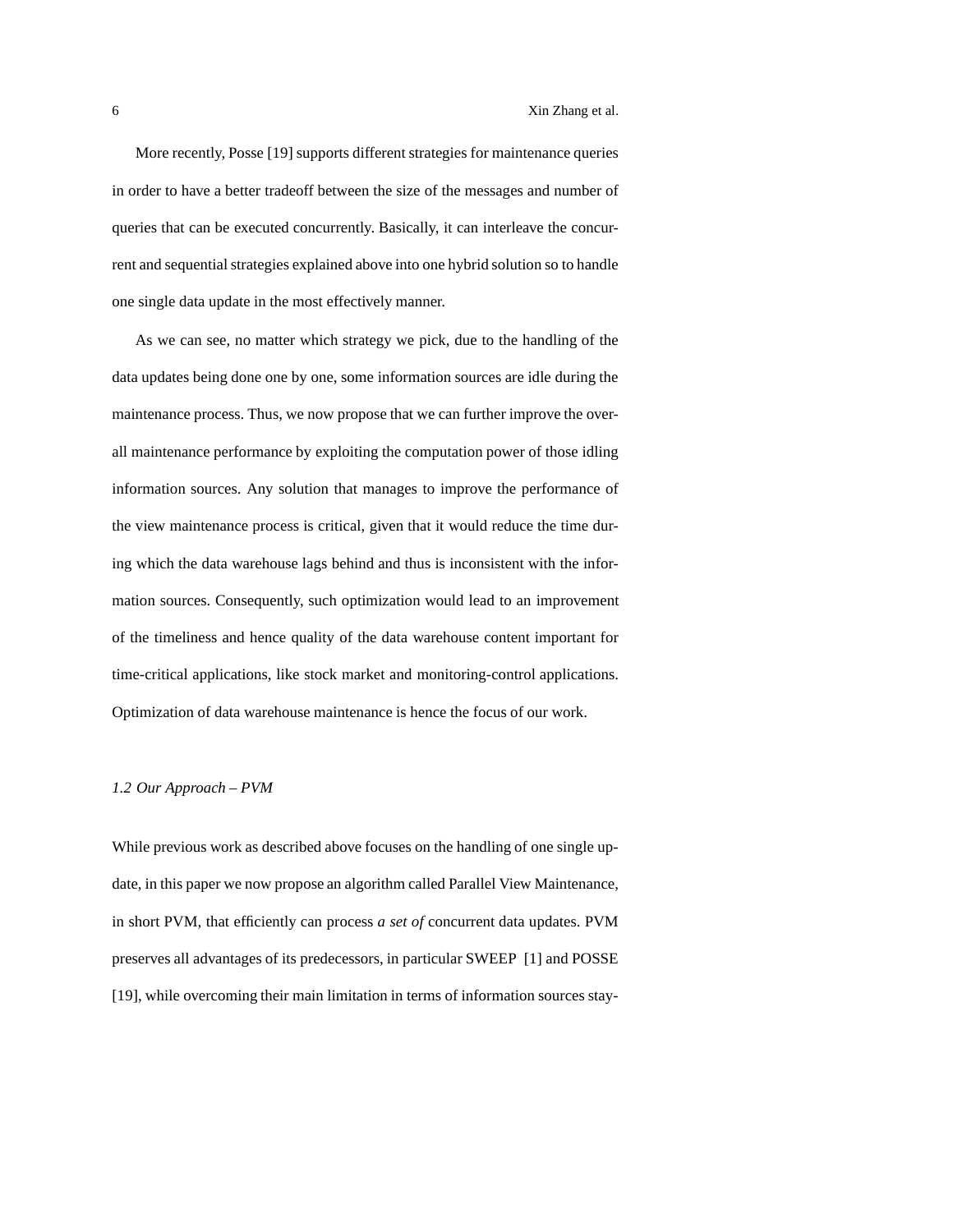ing underutilized caused by the one-by-one processing of information source updates. In particular, both SWEEP and POSSE handle data updates *one at a time* enforcing all updates to queue at the data warehouse manager until all updates received before the current one have been fully processed and incorporated into the warehouse extent.

Although a variation called Nested-SWEEP [1] handles multiple updates in a more efficient way by reusing part of the query results, it puts more requirements on the updates, e.g., it requires the updates to be non-interfering with each other in order to terminate. We will show that PVM more efficiently handles *a set of* concurrent data updates than previous solutions by parallelizing the maintenance processes of different updates. Such optimization leads to an improvement of the timeliness and hence quality of the data warehouse content, which is important for time-critical applications like stock market and monitoring-control systems.

In this work, we identify two research issues central to enabling parallel handling of the maintenance of a set of updates. The first issue is how to detect conflicting concurrent data updates within a parallel execution paradigm. The second issue is how to handle the random commit order of effects of data updates at the data warehouse, which we call the out-of-order-DW-commit order, caused by the parallel execution of the view maintenance process without blocking incoming updates. Our PVM solution proposed in this paper solves both problems.

For the first issue, we introduce two data structures to store concurrent data updates to help PVM detect the conflicting ones. We also introduce a local timestamp mechanism to identify each data update and query result received by the warehouse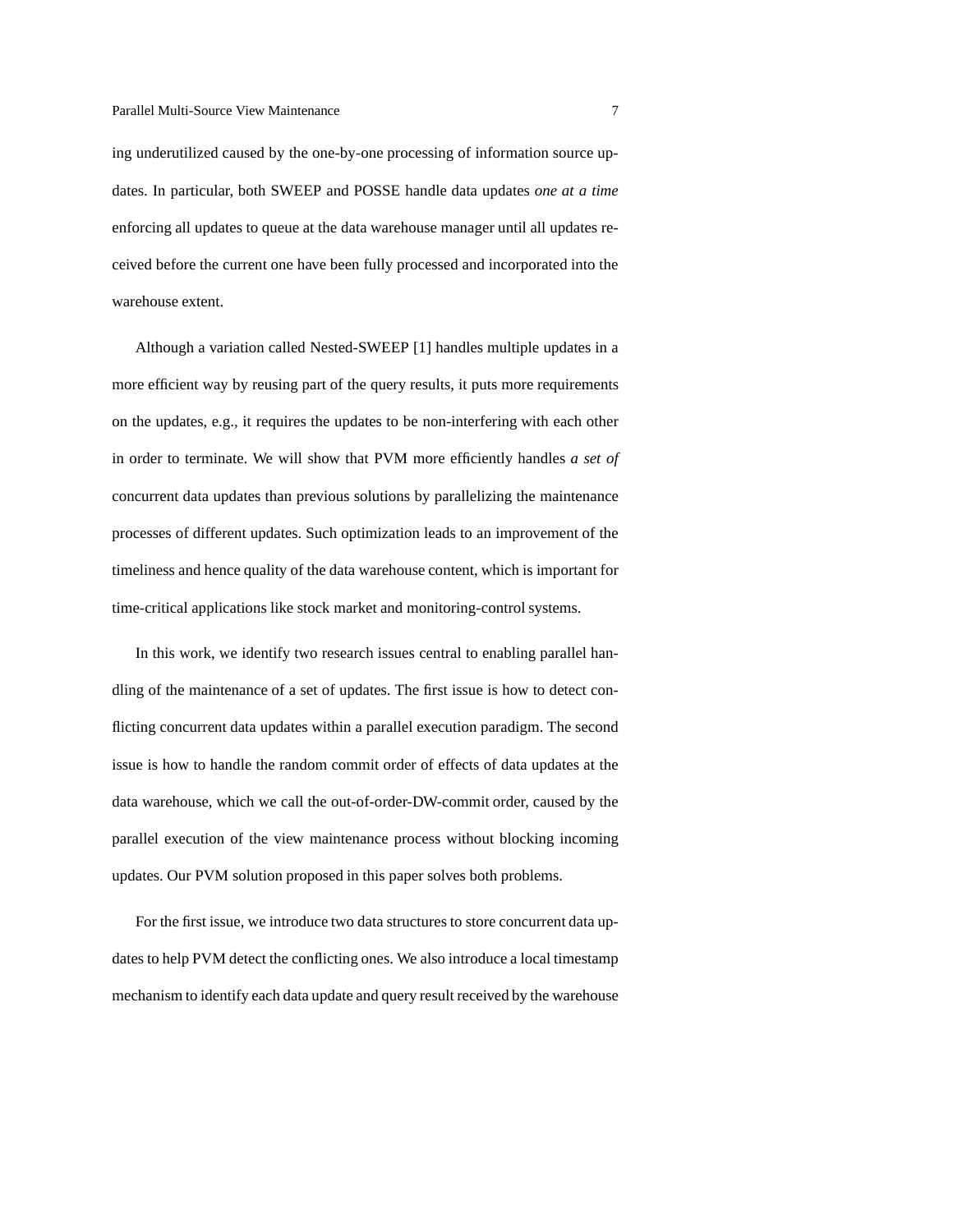manager in order to help detect concurrent data updates, which is much less restrictive compared to requiring a global timestamp mechanism. For the second issue, we extend the meaning of counters  $<sup>1</sup>$  kept for tuples at the data warehouse to also</sup> include negative counts. A negative counter now indicates the number of faulty deleted tuples due to the out-of-order-DW-commit order. We keep track of this in order to fix the faulty tuples once the delayed data inserts are detected and need to be compensated for. The correctness of our solution based on negative counters is proven. A full implementation of PVM and a popular contender in the literature (SWEEP) within our EVE [22] data warehousing testbed has been accomplished to allow for experiment evaluation of these two techniques within one uniform system. Our experimental studies show that PVM achieves a many fold performance improvement over SWEEP based on the maximum number of threads that can be executed concurrently in the given system configuration.

### *1.3 Contributions*

The main contributions of this work are:

**–** Identify the performance limitation of the state-of-the-art view maintenance (VM) solutions in the literature in terms of sequential handling of a set of updates and characterize research issues to be addressed to achieve parallel execution, in particular, the Concurrent Data Update Detection problem and the Out-of-Order-DW-Commit problem.

<sup>1</sup> Here we assume the representation in the data warehouse is unique tuples with associated duplicate counters.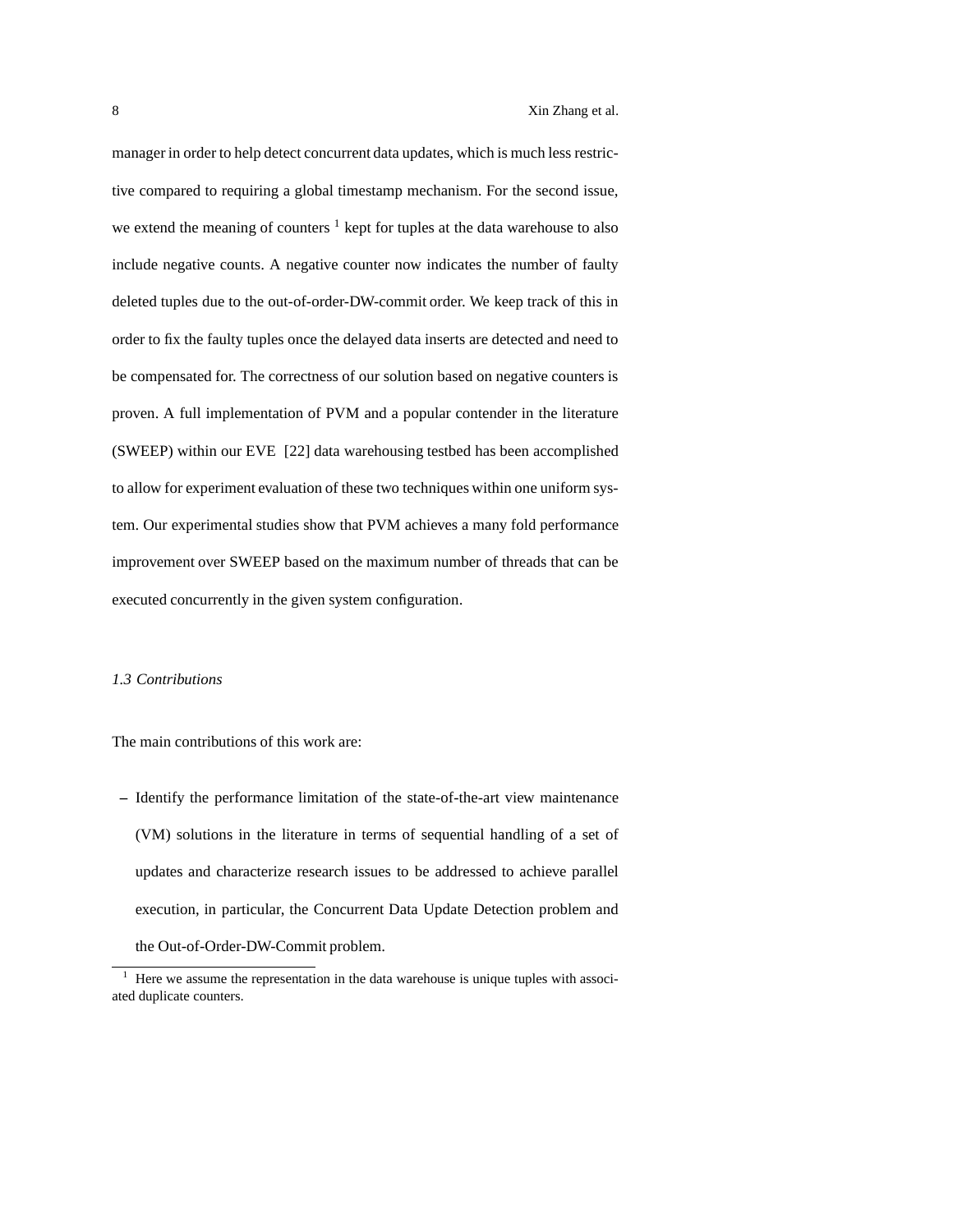- **–** Introduce a solution strategy to solve the concurrent update detection problem in a parallel execution mode based on a data warehouse timestamp mechanism and some auxiliary data.
- **–** Develop a solution strategy to the parallel view maintenance process without blocking the commit phase to the data warehouse by extending the range of duplicate counters to allow for negative values to keep track of and then compensate for faulty tuples generated by the out-of-order-DW-commit.

While the basic ideas of PVM were first presented in a workshop paper [29], we now offer the following additional contributions:

- **–** Prove the correctness of the PVM solution to show that it produces the same final data warehouse extent as a complete re-computation algorithm.
- **–** Develop a cost model and present an analytic evaluation of PVM using this model that characterizes its performance advantages over previous solutions.
- **–** Implement both the PVM and SWEEP algorithms in a uniform environment, namely, the EVE data warehouse system [22], to conduct a comparative study of these strategies since the source code of view maintenance algorithms including SWEEP has not been made available in the community.
- **–** Conduct a set of experimental studies that analyze the behavior of PVM and verify the performance benefits achievable by PVM under different system settings over alternate contenders.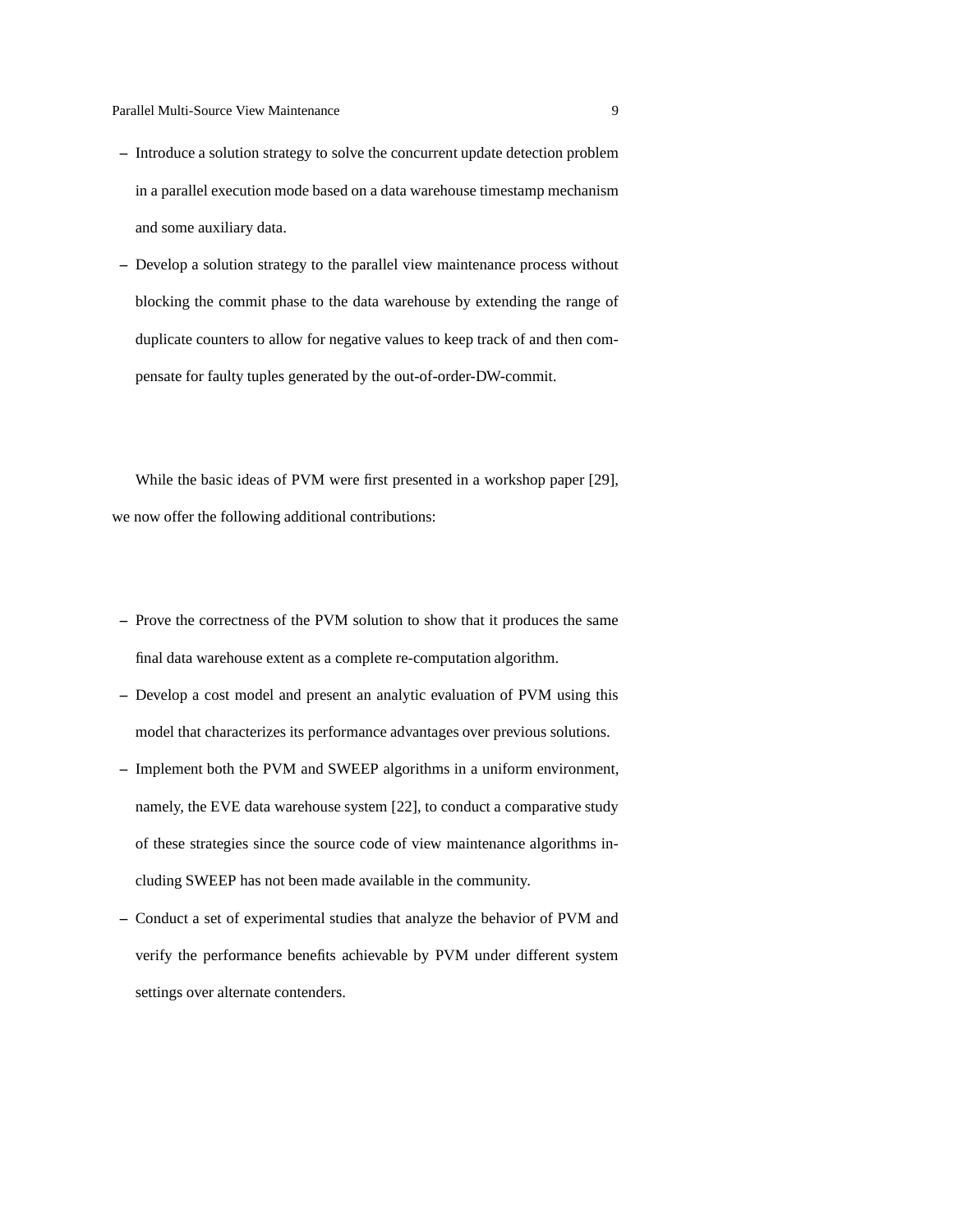# *1.4 Outline*

The next section presents background material, including an introduction to view maintenance basics. In Section 3, the PVM solution, including the two open research issues and their solutions, are presented. The different levels of data warehouse consistency in the context of distributed environments and PVM's consistency level are discussed in Section 4. In Section 5, the cost model and analytic evaluation of the performance of PVM are presented. The design and implementation of the PVM system are detailed in Section 6. Section 7 presents results of our experimental performance study. In Section 8, the related work is described, and conclusions are discussed in Section 9.

# **2 Background**

# *2.1 Background on View Maintenance*

View maintenance is concerned with maintaining the materialized views up-todate when the underlying information sources are modified over time. The straightforward approach of recomputing the complete view extent for each data update is not realistic in most practical settings. Instead, an incremental solution that only calculates the individual effect of each source update on the warehouse and then updates the data warehouse incrementally is typically more efficient. If two data updates are separated far enough in time so that they do not interfere with each other during maintenance, then this incremental approach is straightforward. In this case, when a data update  $\Delta R_i$  happened at a base relation  $R_i$  and is received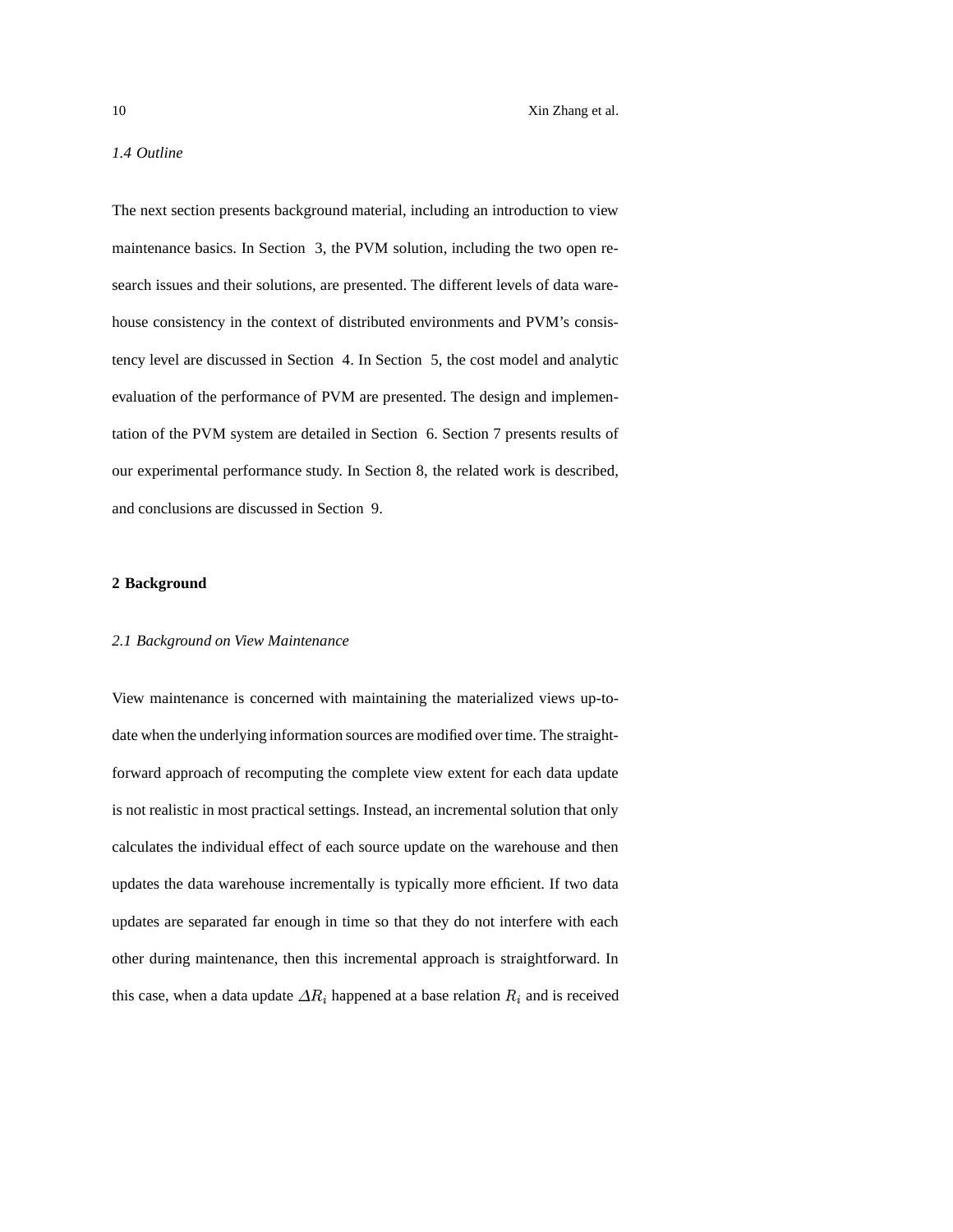by the warehouse manager, the incremental change is computed by the query in Equation 1:

$$
\prod_{attributes} \sigma_{predicates}(R_1 \bowtie ... \bowtie \triangle R_i \bowtie ... \bowtie R_n)
$$
 (1)

The query in Equation 1 is computed by sending down subqueries to the respective information sources [9,10]. For simplicity, let us focus on SPJ views here, while in a later discussion section we discuss possible generalizations. The *attributes* are the columns in the view that are being projected out from the query result. The *predicates* are used to filter the query result. To explain the generation and execution order of the subqueries of Equation 1, we introduce the notations described in Table 1.

| <b>Notation</b> | <b>Meaning</b>                                |
|-----------------|-----------------------------------------------|
| $DU_i$          | A Data Update with unique subscript $i$ .     |
| $Q_i$           | A Query for handling $DU_i$ .                 |
| $QR_i$          | The Query Result of $Q_i$ .                   |
| $IS_m$          | An Information Source with unique index $m$ . |
| $SQ_{i,m}$      | A Sub-Query of $Q_i$ being sent to $IS_m$ .   |
| $SQR_{i,m}$     | A Sub-Query Result of $SQ_{i,m}$ .            |
| $DU_i[t]$       | $DU_i$ with Unique Timestamp t.               |
| $\Delta V_i$    | $\Delta V_i$ is Effect of $DU_i$ .            |
| $SQ_{i,m}[t]$   | $SQ_{i,m}$ with Unique Timestamp t.           |
| $SQR_{i,m}[t]$  | $SQR_{i,m}$ with Unique Timestamp t.          |

**Table 1** Notations used in this paper.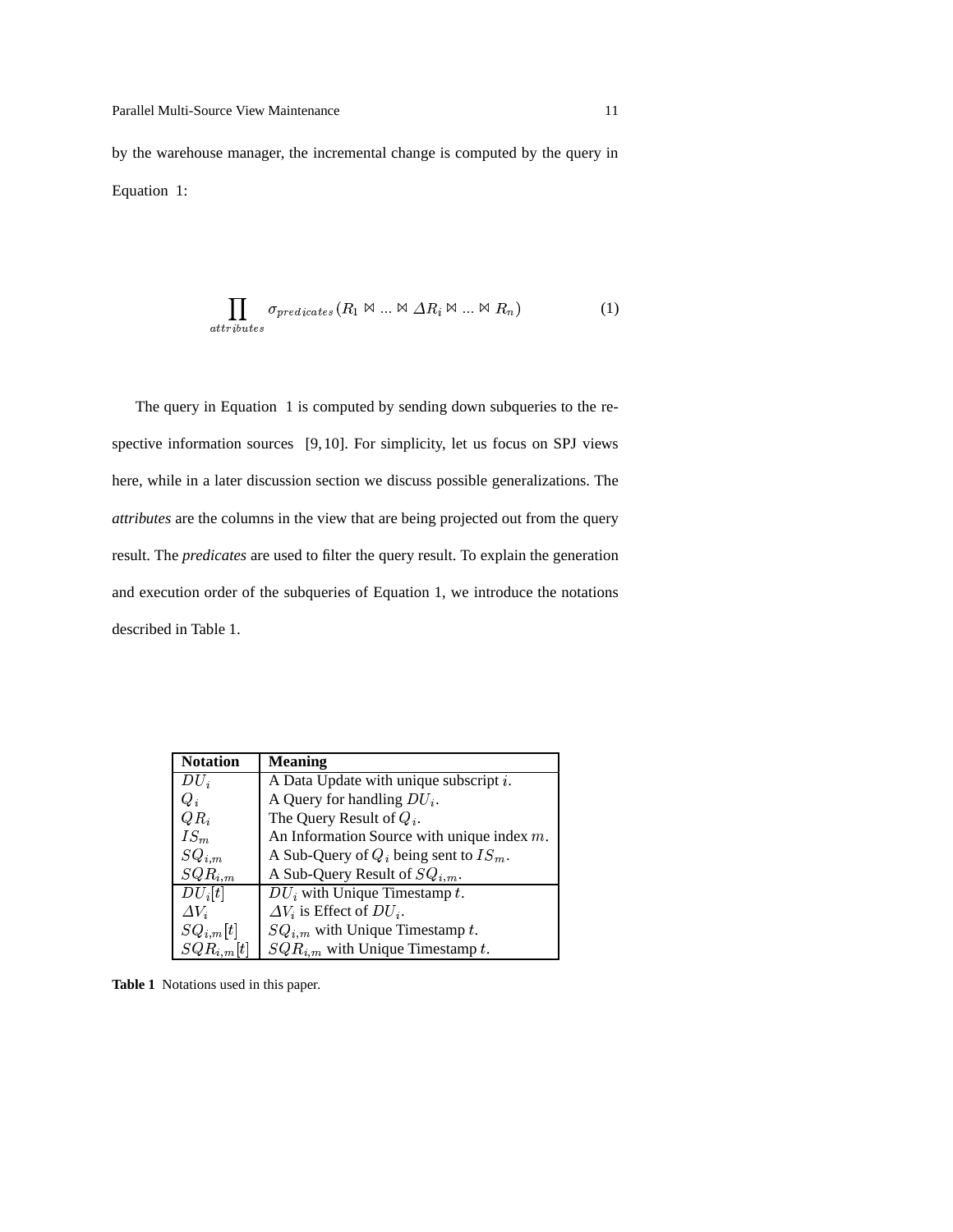### 12 Xin Zhang et al.

A la SWEEP [1], the subqueries are generated in a sequence that starts to join the relations on the left side of  $\varDelta R_i$ , and then continues to join the relations on the right side. Let  $DU_i = \Delta R_i$ . In the order of the generation sequence, we have <sup>2</sup>:

| Scan left: |                                                                                                                                                   | Scan right: |                                                          |
|------------|---------------------------------------------------------------------------------------------------------------------------------------------------|-------------|----------------------------------------------------------|
|            |                                                                                                                                                   |             | $SQ_{j,i+1} = \prod \sigma(SQR_{j,1} \bowtie R_{i+1})$   |
|            | $\begin{array}{l} SQ_{j,i-1} = \prod \sigma(R_{i-1} \bowtie \Delta R_i) \\ SQ_{j,i-2} = \prod \sigma(R_{i-2} \bowtie SQ_{R_{j,i-1}}) \end{array}$ |             | $SQ_{j,i+2} = \prod \sigma(SQR_{j,i+1} \bowtie R_{i+2})$ |
|            | $\cdots$                                                                                                                                          |             | $\cdots$                                                 |
|            | $SQ_{i,1} = \prod \sigma(R_1 \bowtie SQR_{i,2})$                                                                                                  |             | $SQ_{i,n} = \prod \sigma(SQR_{i,n-1} \bowtie R_n)$       |

*Please* notice we don't need to send any subquery to the  $IS_i$  that initially had reported *the update*  $\Delta R_i$ *.* 

This simple approach will succeed in the case when the updates are spaced far enough in time so to allow for completing the incremental computation of the view by executing the distributed *maintenance query* in Equation 1 before any new update occurs. However, due to the autonomous nature of the sources participating in the data warehouse, this kind of separation in time cannot always be guaranteed. Hence, we have to maintain the data warehouse even under possibly concurrent data updates that are not separated far enough to accomplish the naive incremental maintenance illustrated above. Recent work by [31,1] proposes special techniques, e.g., *compensation queries*, to correct for possible errors in the query results returned by an individual source  $IS_i$  that had undergone a concurrent update.

 $2^2$  For simplicity, we omit the selection predicates and projection attributes applied to the related relations for each subquery.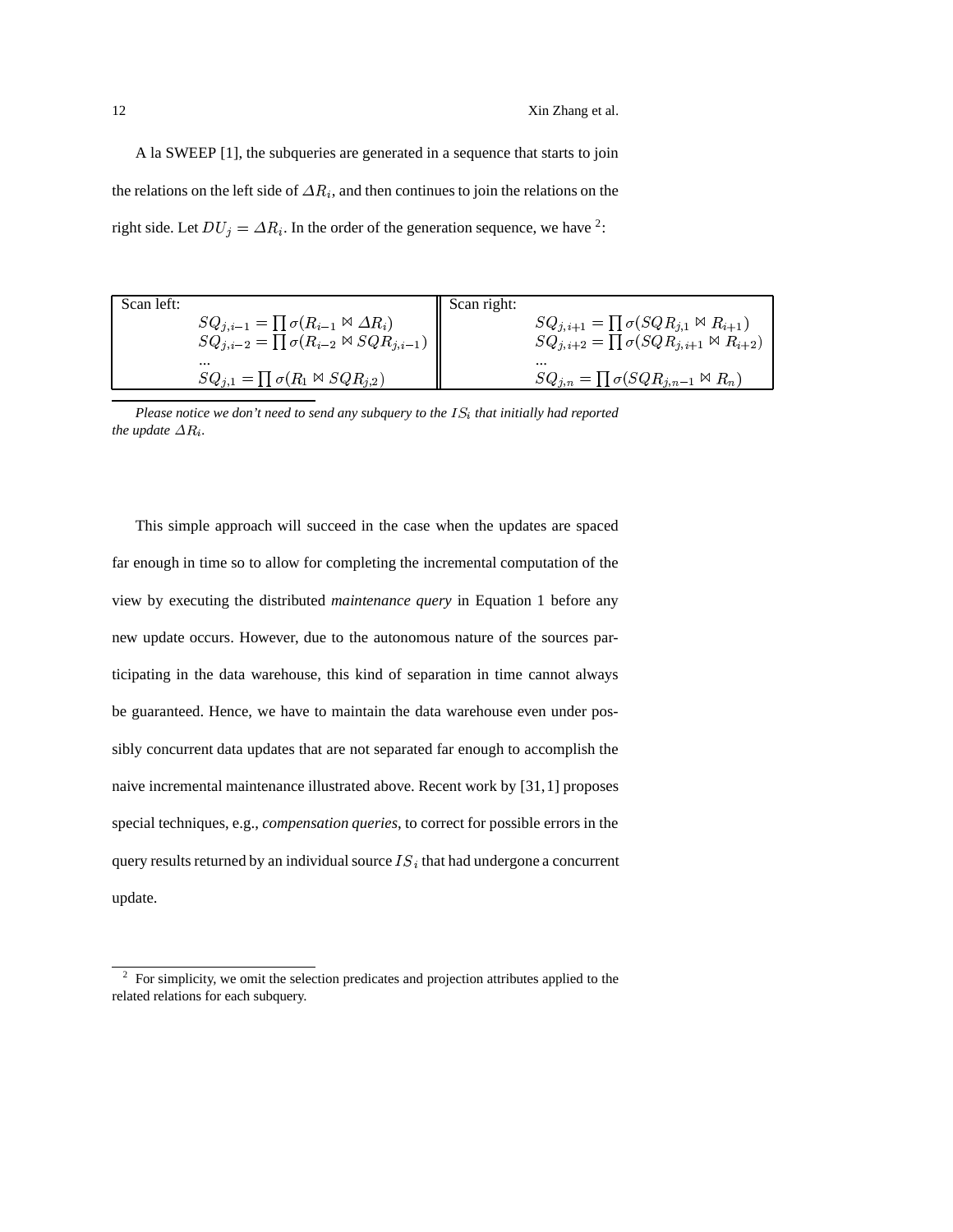## *2.2 View Maintenance under Concurrent Data Updates*

Because the data updates are happening concurrently at the information sources, one data update  $DU_x$  at a information source could interfere with the query processing of a query sent by the data warehouse manager to the same information source to handle another data update  $DU_y$ . We call this data update  $DU_x$ a **maintenance-concurrent** data update as it takes place concurrently with the maintenance process servicing other updates as formally defined in Definition 1.

**Definition 1** Let  $DU_i$  and  $DU_j$  denote two updates on  $IS_m$  and  $IS_n$  respectively. *The data update*  $DU_j$  *is called* **maintenance-concurrent** with the update  $DU_i$ , *iff:*

*i*)  $DU_i$  is received earlier than  $DU_j$  at the middle layer, (i.e.,  $i < j$ )

*ii)* !2" *is received at the data warehouse* **before** *the answer of the sub-query*  $SQ_{j,n}$  on the same  $IS_n$  generated by the data warehouse for handling  $DU_i$ . *The data update*  $DU_{j}$  *is also called* **maintenance-concurrent***data update.* 

Like previous work [31,1], we also make the following assumption to facilitate the definition of the **maintenance-concurrent** property.

**Assumption 1** *The order in which the data warehouse manager receives the messages from an information source is the same as the order in which the information source sends out the messages. It is known as FIFO Assumption.*

For example, in Figure 3,  $DU_1$  occurs at  $IS_a$  and  $DU_2$  occurs at  $IS_b$  respectively. We assume that  $DU_1$  is received at time  $t = 1$ , denoted as  $DU_1[1]$ , which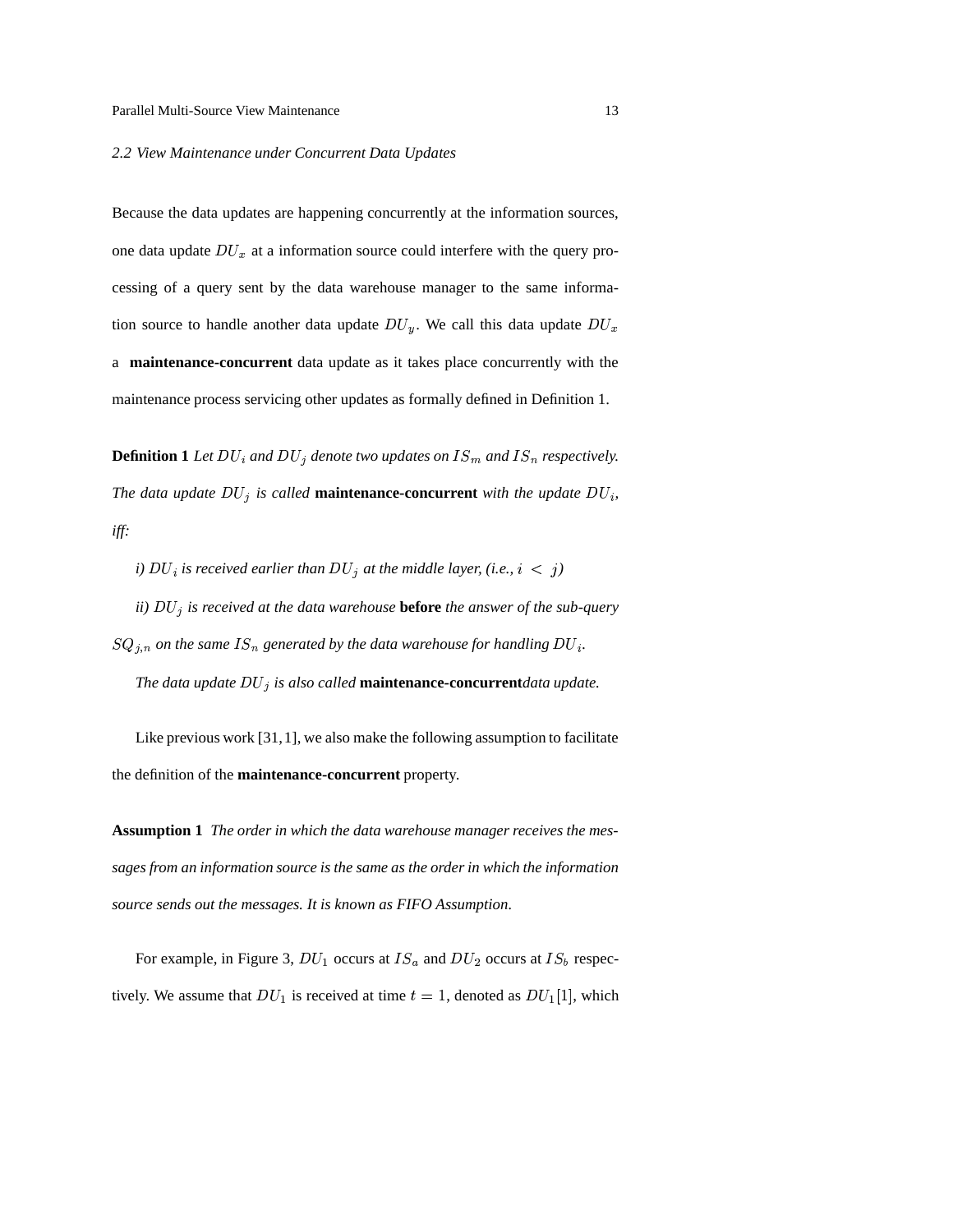

**Fig. 3** Definition of a **maintenance-concurrent** Data Update

is earlier than  $DU_2$  at time  $t = 2$ , denoted as  $DU_2[2]$ , by the data warehouse manager. Then the data warehouse manager generates a query  $Q_1$  in order to handle  $DU_1[1]$ . The query  $Q_1$  will then be broken into sub-queries to be handled by each information source. The sub-query  $SQ_{1,b}$  that is generated from  $Q_1$  is sent to  $IS_b$ . Since  $DU_2$  occurred before  $IS_b$  received  $SQ_{1,b}$ , and because of assumption 1,  $DU_2$  is received earlier than the query result of  $SQ_{1,b}$ , denoted as  $SQR_{1,b}$ , at the data warehouse. Then, the data warehouse manager will assign  $t = 3$  to  $SQR_{1,b}$ and denotes it as  $SQR_{1,b}[3]$ . Based on the timestamp, we can see that  $DU_1[1]$  was received earlier than  $DU_2[2]$  and  $DU_2[2]$  was received earlier than  $SQR_{1,b}[3]$  by the data warehouse manager. This means that  $DU_2$  affected the sub-query result  $SQR_{1,b}$ . By Definition 1,  $DU_2$  is said to be a **maintenance-concurrent** data update.

The **maintenance-concurrent**  $DU$  will cause an anomaly in the compensation query. Assume we have a view defined as  $V = R_1 \bowtie R_2 \bowtie R_3$ . We have two data updates  $DU_1$  for  $R_1$  and  $DU_2$  for  $R_3$ . Assume  $R_1$  after  $DU_1$  is denoted as  $R'_1$ , and  $R_3$  after  $DU_2$  is denoted as  $R'_3$ . In order to maintain the view  $V$ , we need to send two compensation queries down, one for each update. The first compensation query  $Q_1 = DU_1 \bowtie R_2 \bowtie R_3$  and the second compensation query is  $Q_2 = R'_1 \bowtie R_2 \bowtie DU_2$ . The  $Q_1$  is broken into two sub-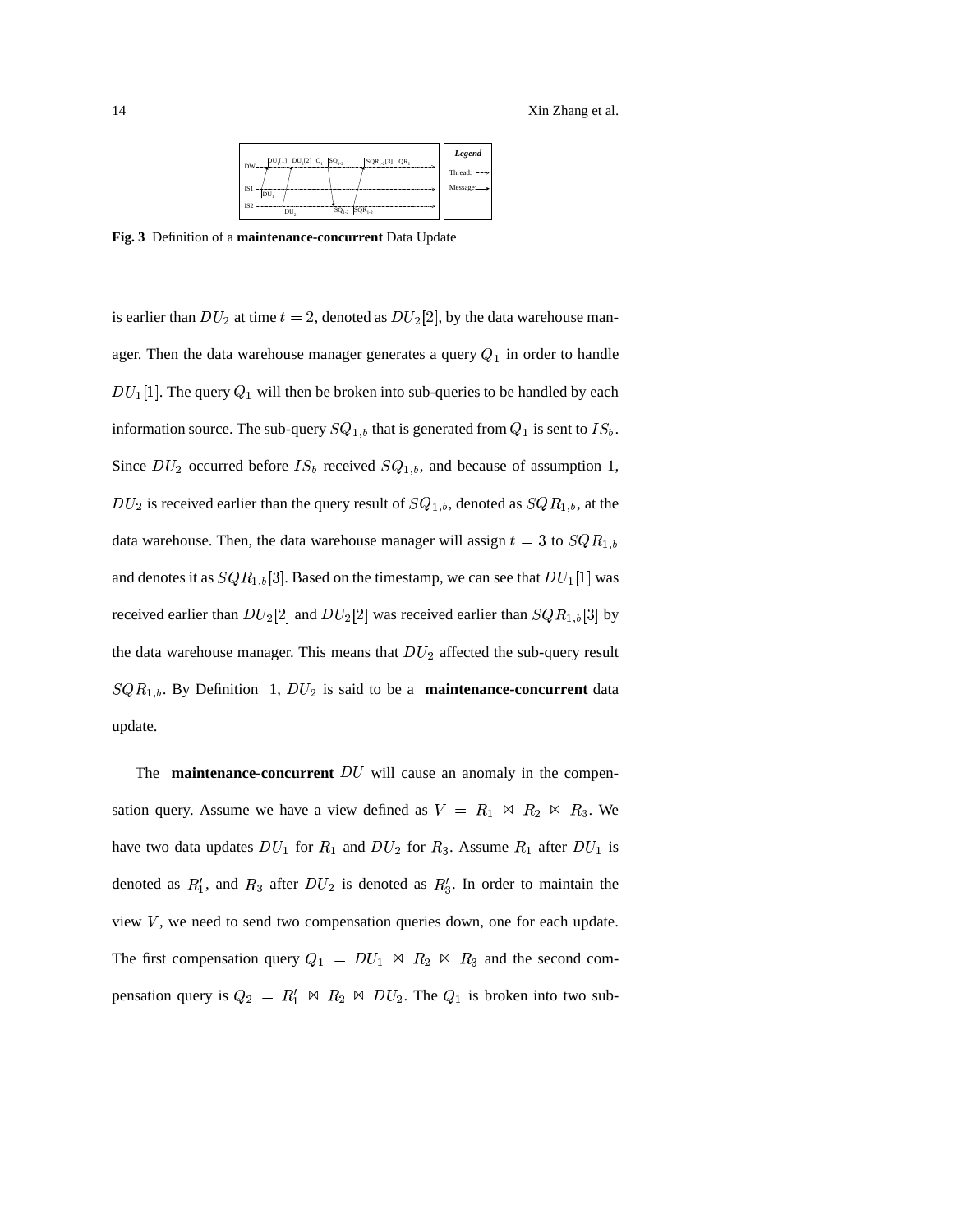queries to  $IS_2$  and  $IS_3$ . The subquery  $SQ_{1,2}$  for  $IS_2$  is  $DU_1 \bowtie R_2$ , and the subquery  $SQ_{1,3}$  for  $IS_3$  is  $SQR_{1,2} \bowtie R_3$ . However, when  $SQ_{1,3}$  arrives at  $IS_3$ , the  $DU_2$  has already been applied to  $R_3$ . So now the  $SQ_{1,3}$  receives the result  $SQR_{1,2} \bowtie R'_3 = SQR_{1,2} \bowtie (R_3 + DU_2)$ , instead of  $SQR_{1,2} \bowtie R_3$ . Hence the  $SQR_{1,2} \bowtie DU_2$  is the anomaly of this subquery  $SQ_{1,3}$  result.

All previous work including Strobe [31], SWEEP [1] and Posse [19] can handle data warehouse maintenance for **maintenance-concurrent** data updates. For this, both [1] and [19] introduce a local-compensation strategy to remove such anomaly locally at the data warehouse. For each sub-query affected by the concurrent data update, a local compensation query will be composed as the concurrent data update joins with the previous partial query result. In the previous example, a local compensation query for  $SQ_{1,3}$  will be constructed as  $SQ_{1,2} \bowtie DU_2$ . This is exactly the same as the anomaly and can be computed locally, because  $SQR_{1,2}$  and  $DU_2$  are both known values. Our solution PVM can be applied to extend any of these existing systems independent from the particulars of how they handle **maintenance-concurrent** data updates.

#### *2.3 Assumptions*

Below are the assumptions held by the previous view maintenance solutions in the literature that we continue to assume for our work on parallel view maintenance.

**Assumption 2** *All information sources are independent from each other, in the sense that a data update at one information source will not propagate into other information sources.*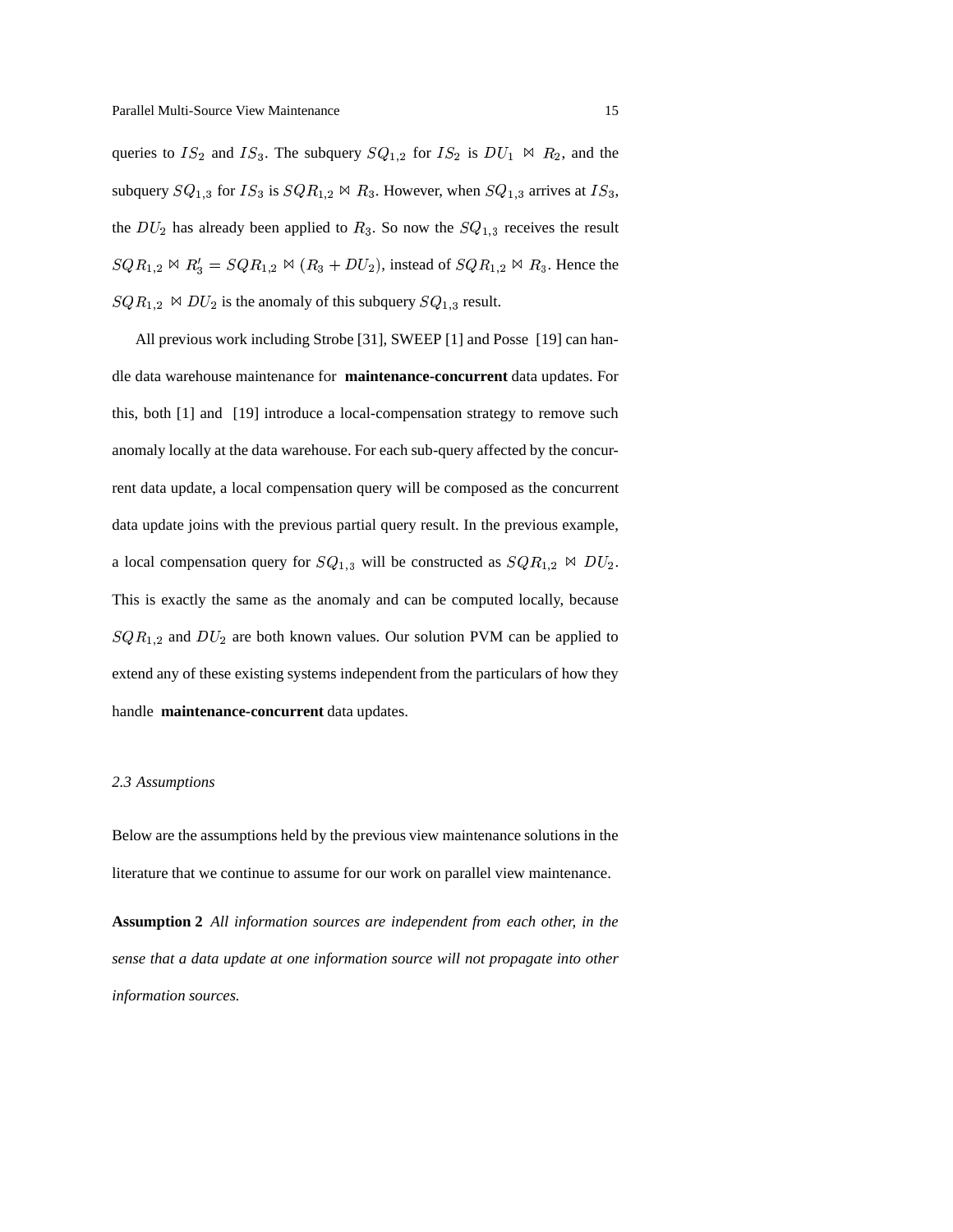This assumption also holds in any of the prior work that we are aware of [30, 31,1], even though it may not typically be stated explicitly.

**Assumption 3** *The updates to the base relations are assumed to be inserts and deletes of tuples. A modify is modeled as a delete followed by an insert.*

Besides the assumptions that are explicitly defined in SWEEP [1], we note that the following assumptions also hold for SWEEP as well as for PVM.

Assumption 4 We assume an information source IS will send a notification mes*sage to the data warehouse manager only after the data update has been committed at that* &' *or the query result has been generated.*

**Assumption 5** *The view definition will not be changed during the view maintenance process, and the information sources will only undergo data changes but no schema changes.*

[18,28] drop this assumption to evolve views in a dynamic environment.

**Assumption 6** *Every information source will report all changes caused by a data update at the tuple level after having committed the data update, including the direct effect of that data update as well as the indirect effects of that data update on that information source.*

For example, we assume there are two relations  $R_1$  and  $R_2$  at IS1 as defined in Table 2. As one can see,  $R_1$  has a foreign key referring to  $R_2$ . When there is a data update  $DU_1$  that deletes tuple T1 from  $R_2$ , the indirect effect of  $DU_1$  would be the deletion of these tuples from  $R_1$  that have referred to T1.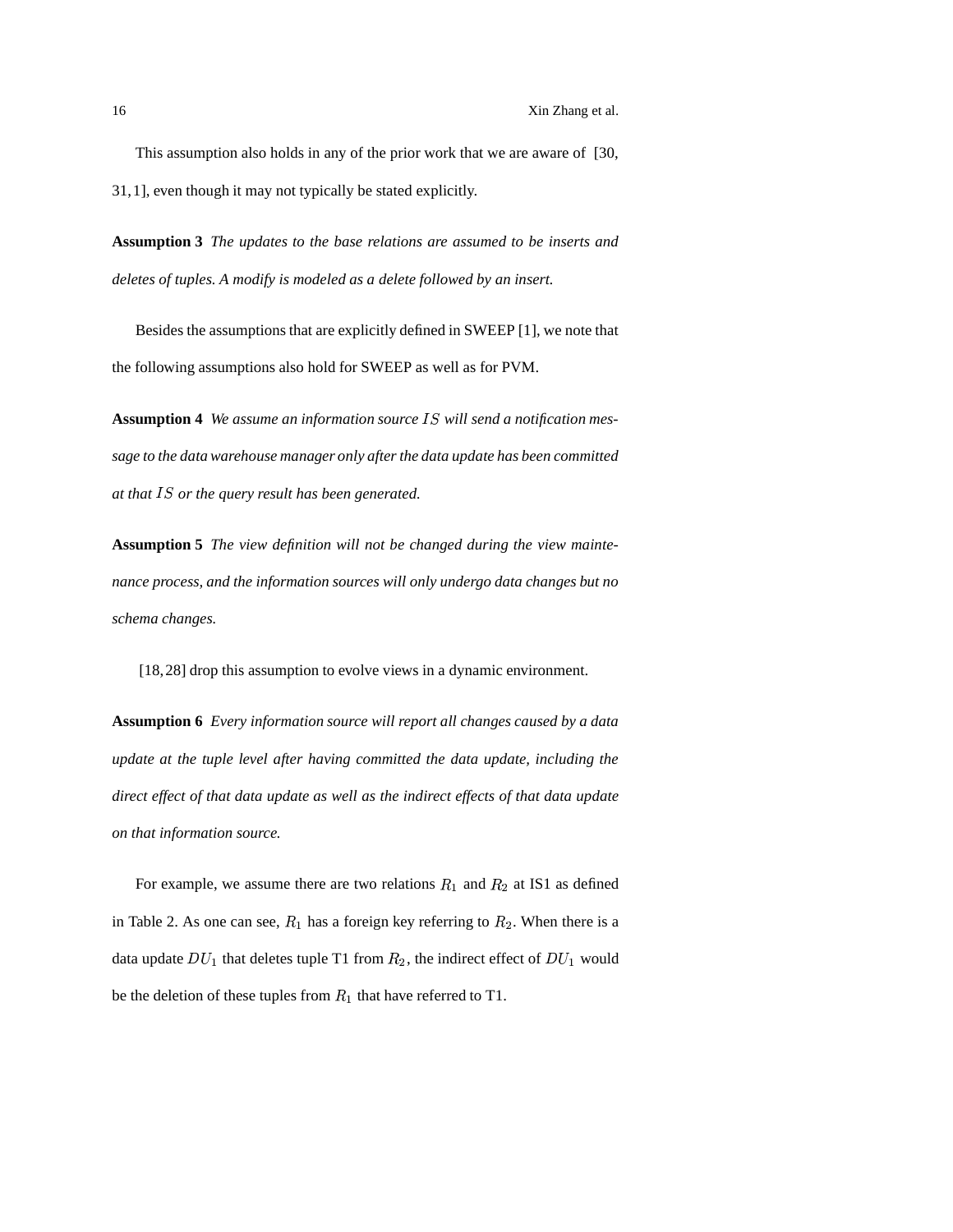Parallel Multi-Source View Maintenance 17

CREATE TABLE  $R_1$  ( A CHAR(11), CREATE TABLE  $R_2$  ( A CHAR(11), D INTEGER, E DATE, PRIMARY KEY (A, D), FOREIGN KEY (A) REFERENCES R2, ON DELETE CASCADE) B CHAR(11), C INTEGER, PRIMARY KEY (A))

**Table 2** Schema Definition of Example of Indirect Effect of a Data Update.

*2.4 Information Source and Data Warehouse States*

**Definition 2** *A* **legal information source state** *from the data warehouse point of*

*view is defined iteratively as follows:*

 $\alpha$ . The *initial* state of an information source space,  $IIS_0$ , is a legal information *source state.*

*b. For a sequence of actual updates at one*  $IS_i$  *for some i, denoted by*  $DU_{i,1}$ *,*  $DU_{i,2}, \ldots, DU_{i,n}$ , then an information source space state generated by applying any contiguous subsequence of  $DU_{i,1}$ ,  $DU_{i,2}$ , ...,  $DU_{i,k}$  with  $1 \leq k \leq n$  to this  $IS_i$ *is a legal information source space state.*

*c.* For any pair of data updates  $DU_i$  and  $DU_j$  from different information *sources*  $IS_i$  and  $IS_j$  with  $i \neq j$ , the information source space state generated *by applying* !2" *to a legal information source space state, and the information source space state generated by applying*  $DU_{j}$  *to a legal information source space state are both considered to be legal.*

*We consider a data warehouse state to be* **legal** *if the data warehouse state can be generated from a legal information source state by execution of the data warehouse query.*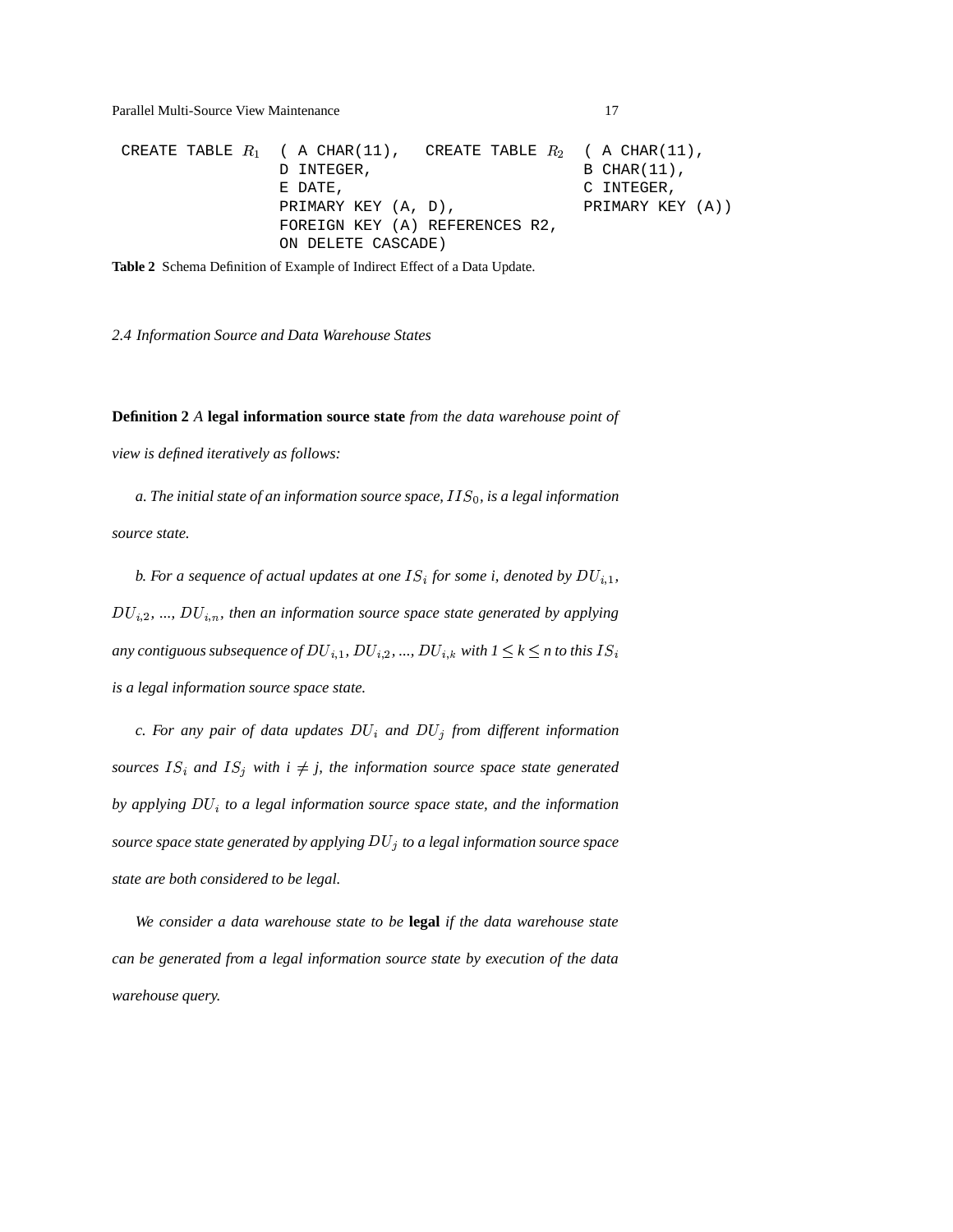For example, if two data updates  $DU_1$  and  $DU_2$  occur at two different information sources, then the system could be in three legal information source states. That is, we only have committed  $DU_1$ , we only have committed  $DU_2$ , or we have already committed both.

**Definition 3** *A data warehouse state is called* **quiet** *if there is no un-handled update queued in the data warehouse.* **Quiescence** *of information sources refers to a period of time when no new data updates occur at any information source until the data warehouse has handled all the reported data updates.*

### **3 PVM: A Parallel View Maintenance Solution**

A data warehouse maintenance algorithm for **maintenance-concurrent** updates has to address the following four tasks: 1) execution of a distributed maintenance query, 2) detection of **maintenance-concurrent** data updates, 3) handling of **maintenance-concurrent** data updates, and 4) committing of maintenance query result to the data warehouse. First, the algorithm will generate the maintenance query for each update submitted from an information source. It needs to execute such a distributed maintenance query over all related ISs (thus, indeed making a decision on the distributed query plan). Second, during the processing of the maintenance query, the algorithm needs to be able to detect any **maintenanceconcurrent** data updates that happened concurrently to the maintenance process. Third, given such a detection, the algorithm must provide a mechanism to handle such concurrency, usually referred to as compensation queries [30,31,1,19]. Lastly, the corrected maintenance query result will be committed to the data ware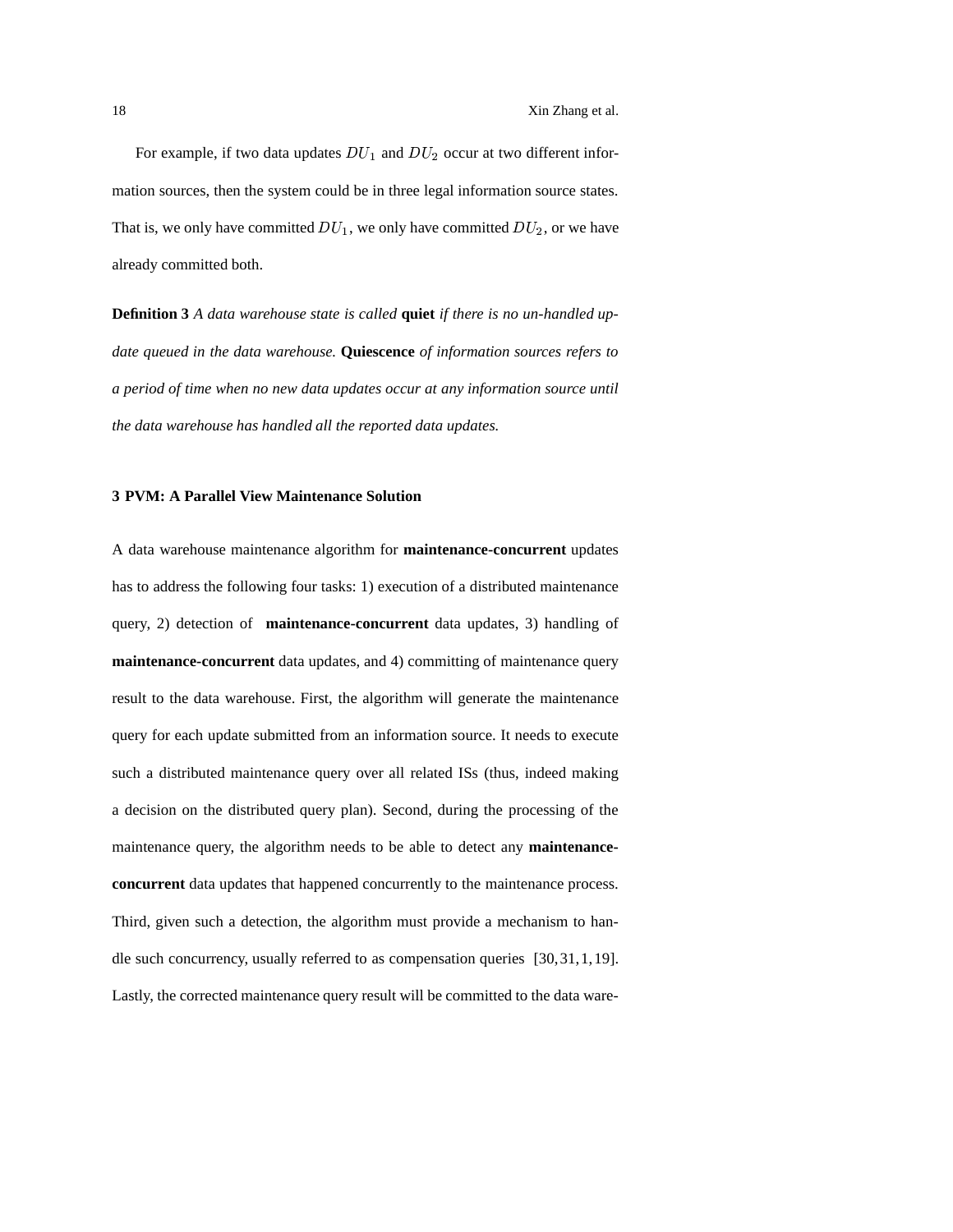house. The first and third tasks vary from maintenance algorithm to maintenance algorithm [30,31,1,19], while we now propose that the second and fourth tasks can be generalized.

Given this observation, the PVM system separates the maintenance query execution and **maintenance-concurrent** data update handling tasks (tasks 1 and 3) from the **maintenance-concurrent** data update detection and maintenance query result committing tasks (tasks 2 and 4). PVM provides mechanisms solving the later two tasks. This allows PVM to eventually plug in different maintenance algorithms, with their own maintenance query execution and **maintenance-concurrent** data update handling strategies.

# *3.1 PVM Architecture*

The architecture of PVM is depicted in Figure 4. Here, the data warehouse manager is located at the data warehouse side and the wrappers are located at the information source side connected by a FIFO network. Each information source wrapper contains two modules, i.e., *ProcessQuery* and *SendUpdate*. *SendUpdate* will report all the updates that happened at the information source to the data warehouse manager, and *ProcessQuery* will process the queries from the data warehouse manager and return the result back.

The data warehouse manager of PVM employs five processes, namely *Maintenance Manager*, *Commit Manager*, *Concurrency Detection*, *Assign Timestamp*, and *ViewChange*. The *Maintenance Manger* process monitorsthe updates received in the update message queue (UMQ) and spawns an instance of the *ViewChange*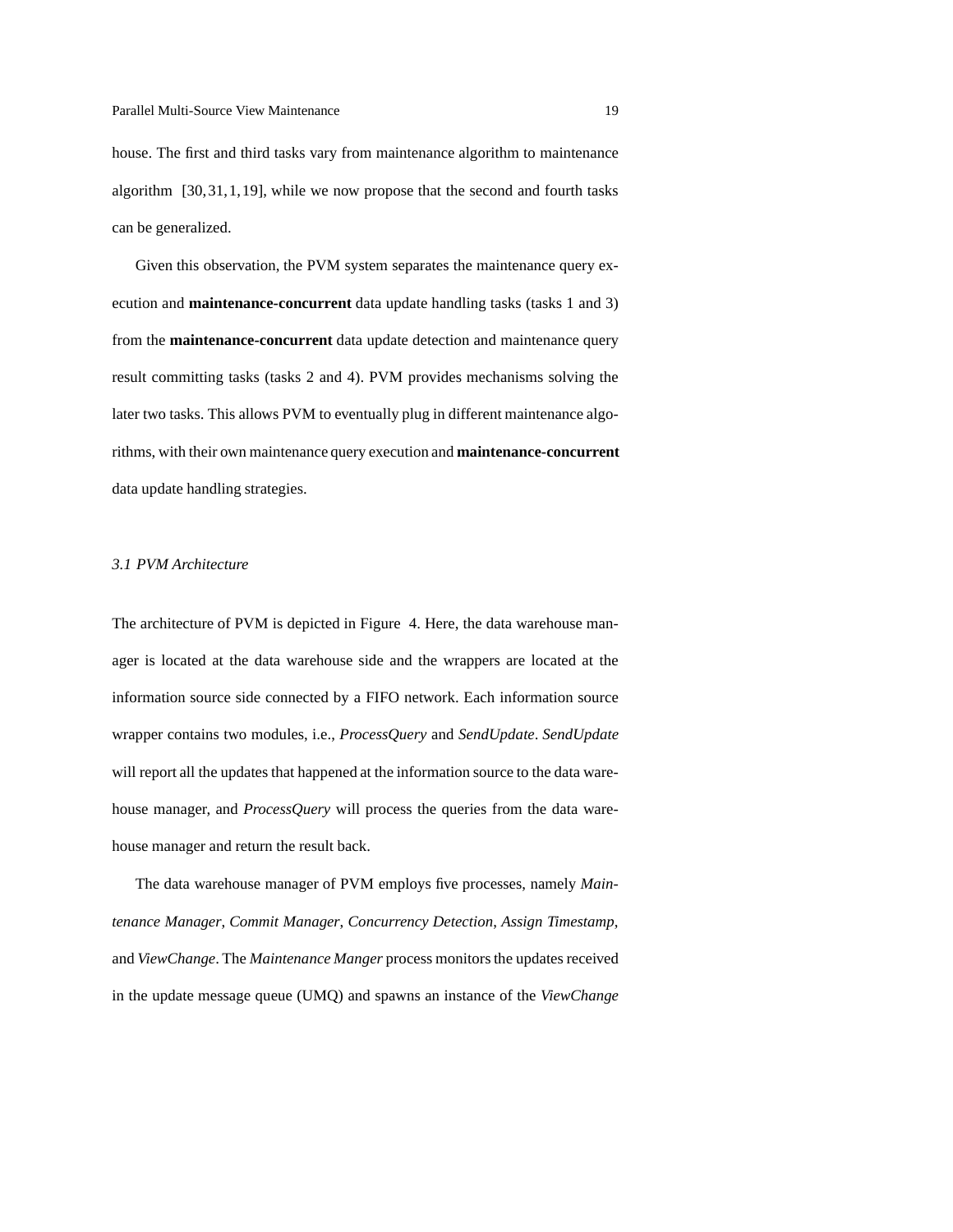20 Xin Zhang et al.



**Fig. 4** PVM Architecture

subprocess to handle an individual update if *parallel processing update set* (PPU) is not full. The *Commit Manager* process will commit the view changes computed by the *ViewChange* process into the data warehouse. The *Concurrency Detection* process will check each received query result to determine if it is affected by incoming data updates by using three structures, i.e., *update message queue*(UMQ), *parallel processing update set*(PPU), and *related processed update set* (RPU). The *Assign TimeStamp* process gives a unique timestamp to each incoming message including update messages and query results. This is essential for detection of concurrency as discussed in a later section. The *ViewChange* process is responsible for calculating the effect of every data update on the data warehouse by choosing a specific query plan. It is responsible for the following tasks: (1) generating the distributed query plan for each update, (2) sending remote subqueries to information sources, and (3) handling these remote queries. Handling of the remote subqueries of a maintenance task could be done either one by one in a sequential order [31, 1] or in recent work possibly also allowing processing of the remote queries for one update to be run in parallel [19] and then joined locally at the data warehouse. Clearly, the *ViewChange* process is expensive. Hence, most of the time the *ViewChange* process is idle waiting for either messages to be shipped across the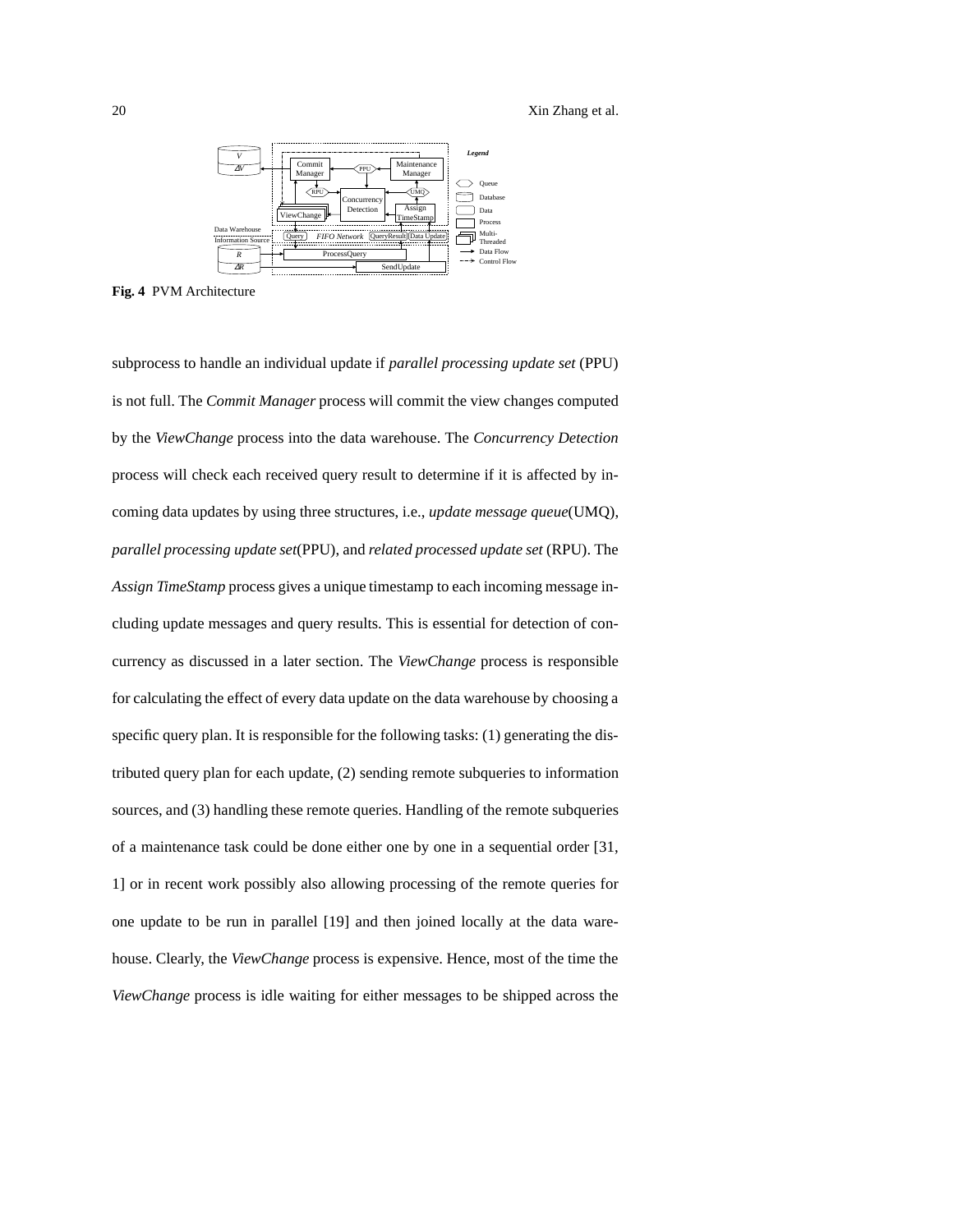FIFO network or information sources to compute query requests. We propose that this is the process in the system that must be replicated to handle more than one data update at the same time. Our goal here is to interleave the handling of many updates by running parallel threads of *ViewChange* processes, thus it leading to potential performance improvements.



**Fig. 5** Ideal Execution Plan of PVM

In Figure 5, we contrast the sequential handling with the parallel handling of updates. In the upper part of the figure about the sequential handling of updates, the updates have to wait to be handled by the view change process one by one. While, the lower part depicts the paralleling handling case of updates assuming two threads of the *ViewChange* process  $(VC1$  and  $VC2$  in our example figure) are active in the system. Hence the overall performance of handling those four updates can be significantly improved.

## *3.2 Detection of Maintenance-Concurrent Updates under Parallel Execution*

In order to handle concurrent data updates in a parallel fashion, the first issue we need to address is how to correctly detect all concurrent updates. We note that like in previous data warehouse management systems, PVM also holds one data structure called update message queue (UMQ) in the data warehouse manager. It is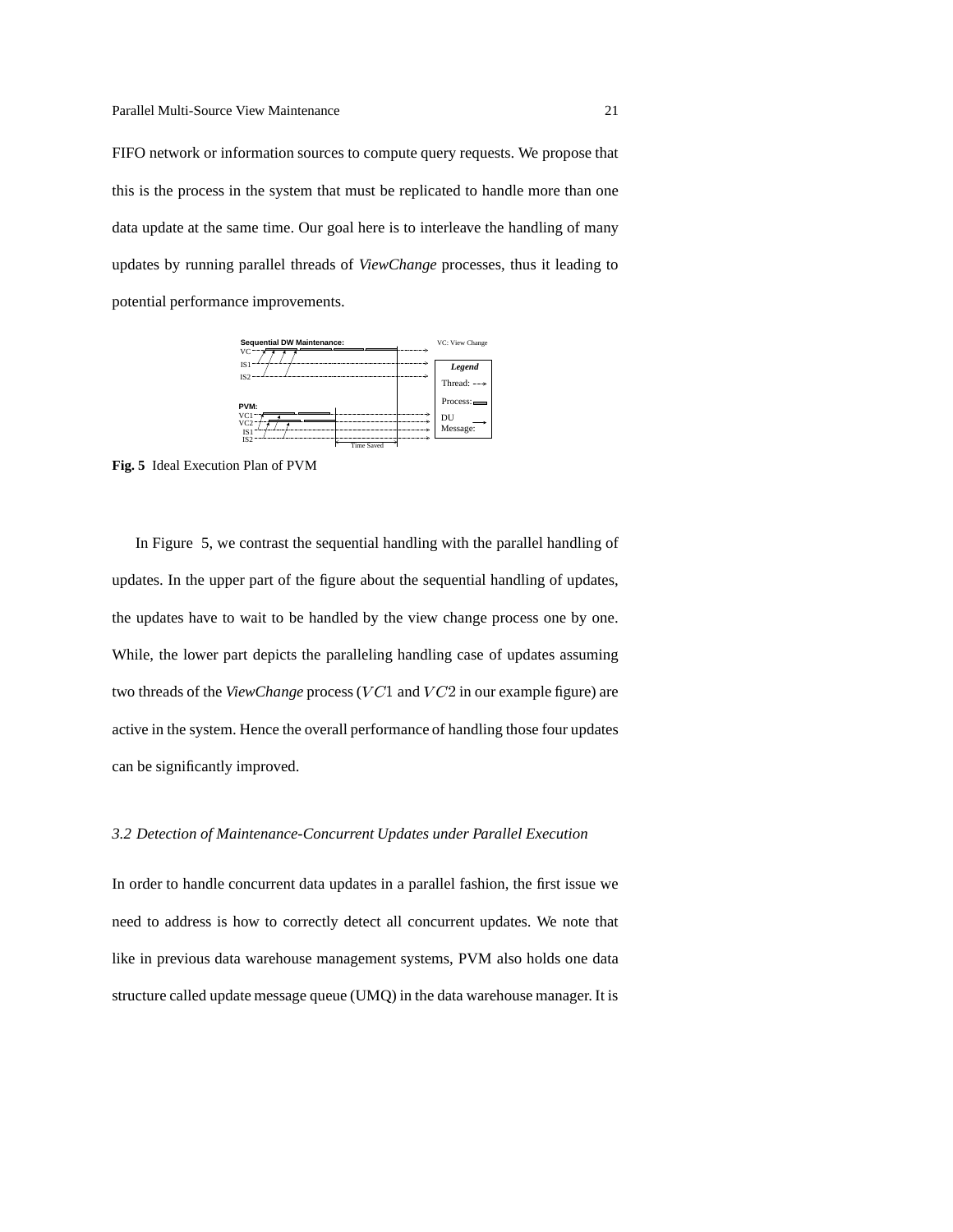used to buffer all the incoming update messages. The original data update detection by SWEEP is based on storing data updates in the UMQ. Because SWEEP is a sequential system, all the data updates will wait in the UMQ in the order in which they arrived while the first one is taken off and handled by the data warehouse manager of SWEEP. Given that all messages continue to wait in their arrival order in that UMQ, it is trivial to detect whether later updates arose during this process of maintaining the current update.

However, a concurrency detection that only relies on the UMQ will not work for PVM. PVM parallelizes the execution of the *ViewChange* process, i.e., it removes multiple updates from the UMQ and puts them into the *parallel processing update set* (PPU), which is a queue to store all the *parallel processing updates*, during the parallel handling process. At first glance, it may appear that PVM could simply extend SWEEP's concurrent update detection scheme by checking both the UMQ and PPU data structures. We now show that this checking would not be sufficient by presenting one example illustrating that such a strategy would fail to detect concurrent updates.

*3.2.1 A Motivation Example Illustrating the Maintenance Concurrent Detection Problem* In Figure 6 there are two data updates  $DU_1$  and  $DU_2$  from information sources  $IS_1$  and  $IS_2$ , respectively.  $DU_1$  arrived at the data warehouse before  $DU_2$ . So  $DU_1$  is handled first. However,  $DU_2$  affects the query result  $QR_1$  processed at  $IS_2$ , which is used to calculate the effect of  $DU_1$ . So  $DU_2$  is a **maintenanceconcurrent** data update by Definition 1. In Figure 6 we can see that  $DU_2$  first waited in the UMQ to be handled. Then it is stored in the PPU while being han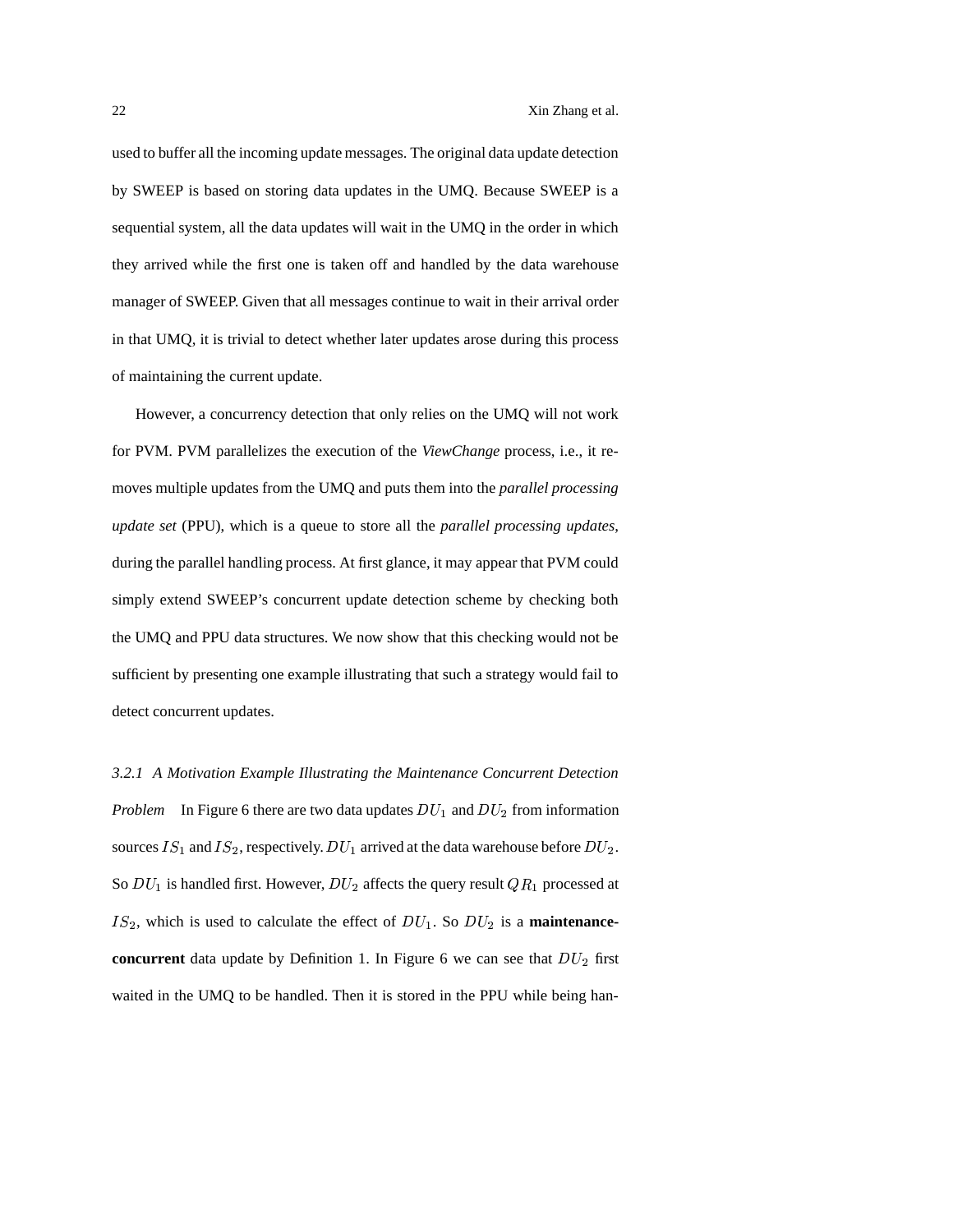dled. Finally it is erased from the system by PVM after having been handled. Note that we assumed that  $DU_2$  is handled faster than the processing of  $DU_1$ . So, before  $DU_1$  receives the query result  $QR_1$  from the  $IS_2$ ,  $DU_2$  has already been completely handled and thus has been removed from the PPU in general. Hence, PVM can no longer detect the **maintenance-concurrent** data update  $DU_2$ . Thus the final state of the data warehouse after handling the  $DU_1$  and  $DU_2$  updates would be inconsistent with the state of the information sources.

| VC1 | $ DU_1$ from $IS_1$                                                   | $ OR from IS$ , | Legend                 |
|-----|-----------------------------------------------------------------------|-----------------|------------------------|
| VC2 | $DU$ , from $IS$ ,                                                    |                 | Thread:<br>----->      |
|     | DU <sub>2</sub> is waiting<br>DU <sub>2</sub> is in PPU set<br>in UMO |                 | ViewChange<br>Process: |

**Fig. 6 Maintenance-Concurrent** Update Detection Problem.

*3.2.2 Solution of Detecting Maintenance Concurrent Updates* The reason for this problem is we haven't kept track of updates that while having been completely handled already may still be needed for the purpose of detecting prior concurrent data updates. We propose to address this problem by keeping the completely handled and actually committed data updates in a special holding place where we can check for potentially concurrent data updates. It is important to note that we do not require the delay of committing the effect of the update to the data warehouse as in Strobe [1], i.e., quiescence is not required by PVM. We call these data updates *related processed updates*.

**Definition 4 [Related Processed Updates]**: An update  $DU_i$  already completely *handled (and committed) by the data warehouse manager is a* **related processed**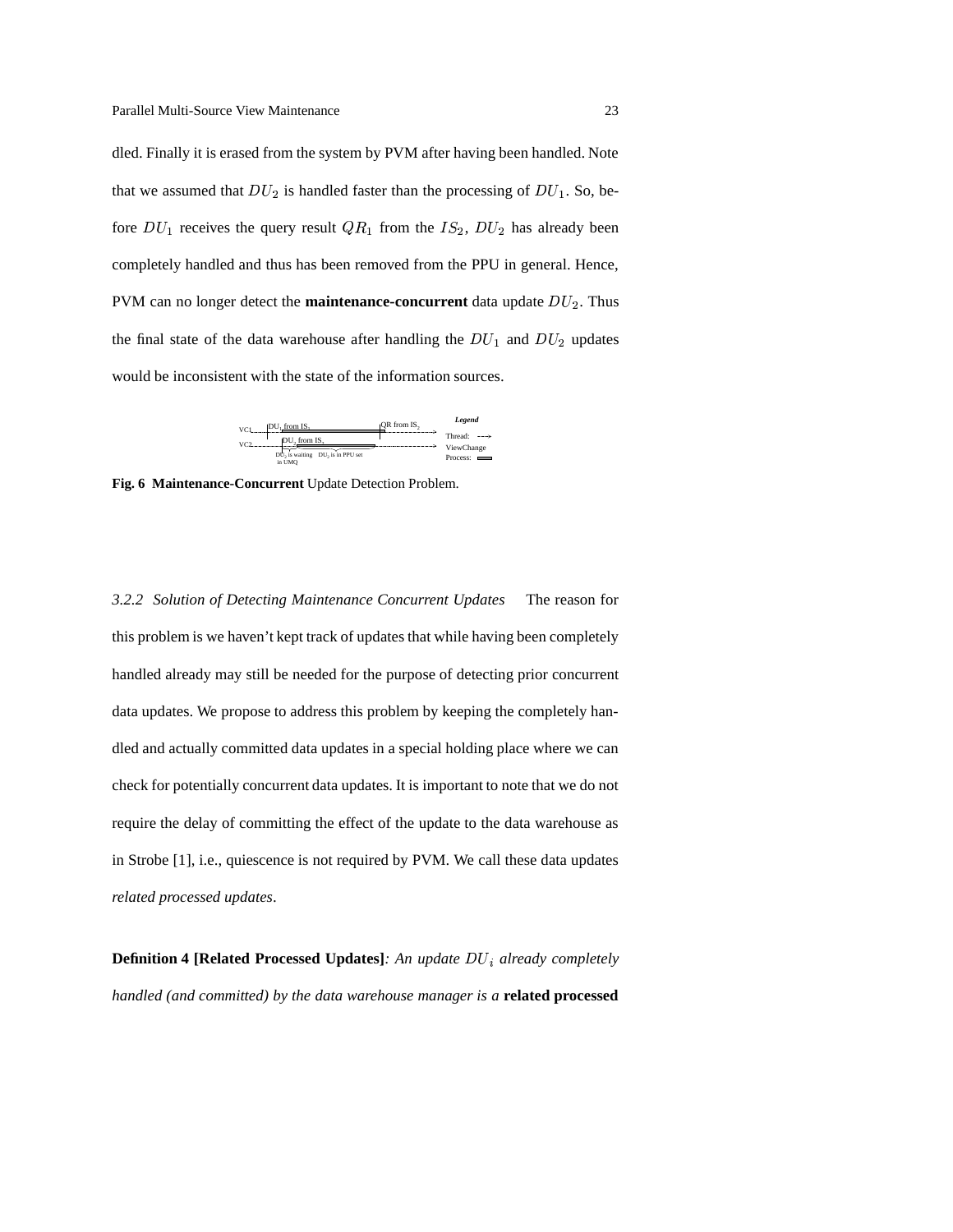**update** if there exists at least one update  $DU_j$  received before  $DU_i$  by the data *warehouse that hasn't been completely handled by the ViewChange process yet.*

This definition identifies the situation in which a committed  $DU_i$  could have caused a **maintenance-concurrent** detection problem, and hence the knowledge about the occurrence of this  $DU<sub>j</sub>$  must be kept track of by the data warehouse. In order to solve this problem, we put a second data storage into the PVM system (Figure 4), called the *related processed updates set* or *RPU* in short. It will maintain all related processed updates until their retention becomes no longer necessary. After the *ViewChange* process handles one data update  $DU_i$  and commits the effect of that  $DU_i$  to the data warehouse, if the  $DU_i$  is found to be a *related processed update* as defined by Definition 4, then the *ViewChange* process will put it into the RPU.



**Fig. 7** Solution of **Maintenance-Concurrent** Update Detection Problem.

Figure 7 illustrates the relative time intervals for the update along the timeline of the *ViewChange* process. In Figure 7 we can see that the concurrent data update  $DU_2$  is not immediately removed from the system after committing the effect of it into the data warehouse. Instead we put the  $DU_2$  into RPU, because it was handled later than  $DU_1$  but finished before the handling of  $DU_1$ . Hence, !2" is a *related processed update*. When the data warehouse manager receives the query result  $QR_1$  from  $IS_2$ , it checks UMQ, PPU and now also RPU for con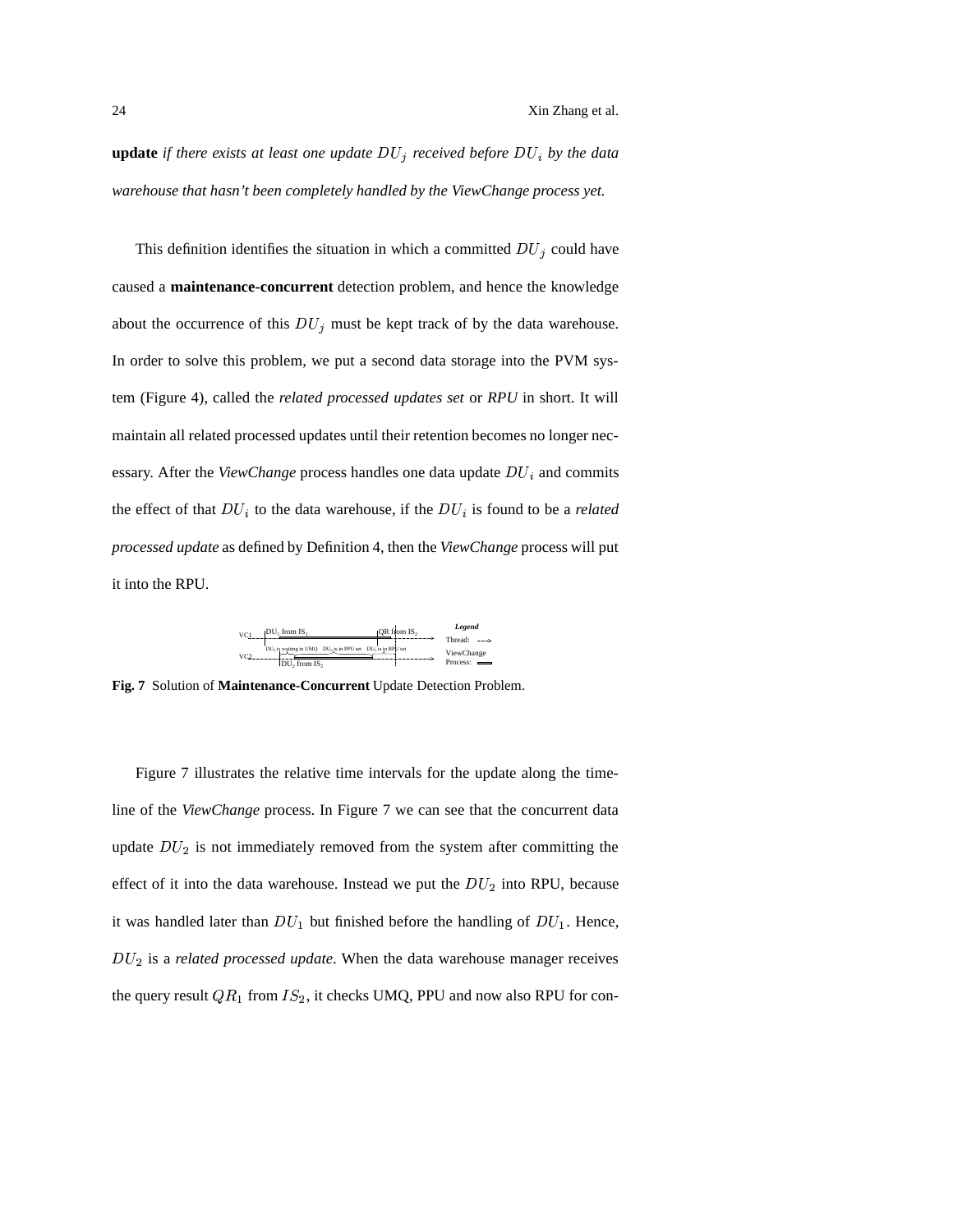current data updates. This time, it finds the  $DU<sub>2</sub>$  in the RPU, and compensates the effect of  $DU_2$  from the query result  $QR_1$ . Hence,  $QR_1$  is corrected and the effect of  $DU_1$  is computed correctly. This ensures the final data warehouse state will be consistent with the information source space.

The *ViewChange* process also cleans up the RPU to remove all *unrelated* updates. This can be done by simply checking the timestamps and information source of updates in the PPU and the RPU, as explained below.

**Definition 5** A *data update*  $DU_i$  *in RPU is said to be* **unrelated** *if the following condition holds: there does not exist any*  $DU_j$  *in PPU such that the timestamp*  $t_j$ *for*  $DU_{j}$  *is smaller than the timestamp*  $t_{i}$  *for*  $DU_{i}$ *.* 

From Definitions 4 and 5 we conclude Lemma 1.

**Lemma** 1 A *data update*  $DU_i$  *in PPU that is* **unrelated** *by Definition* 5 *can be safely removed from the RPU set while guaranteeing that no* **maintenance-concurrent**  $u$ pdate related to this  $DU_{i}$  will be missed, i.e., no potentially conflicting  $DU_{j}$  could *ever be added to the PPU or could exist in the UMQ after this removal time.*

From the definition of **maintenance-concurrent** updates (Definition 1), we know that any concurrent update would have to be between the currently being handled update and the maintenance query result. If the update  $DU_i$  is *unrelated*, then it must have been received earlier than all the other updates in PPU and UMQ. Hence,  $DU_i$  is not a **maintenance-concurrent** update, as this condition of **maintenance-concurrent** updates cannot be hold. So Lemma 1 holds.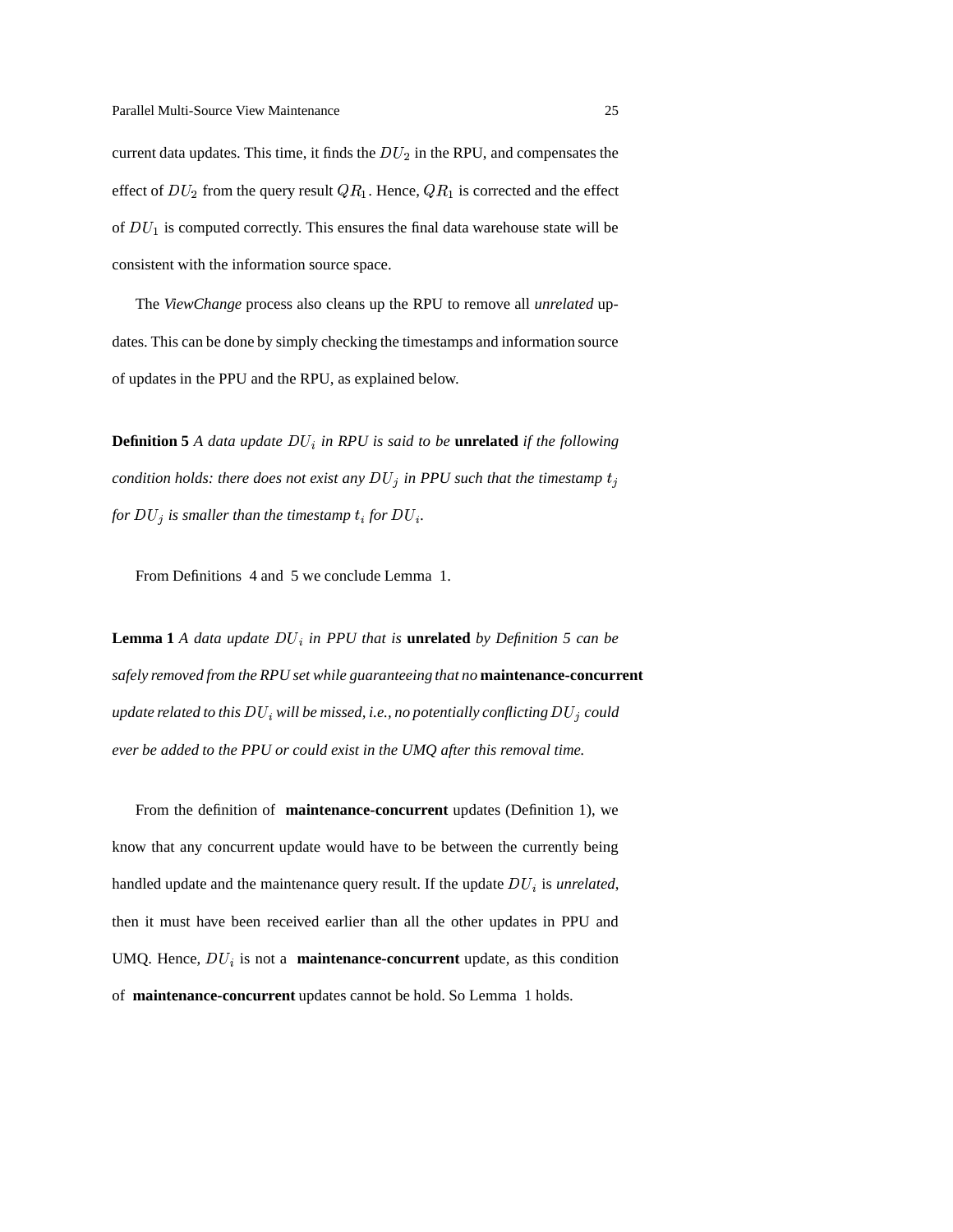# *3.3 The Out-of-Order-DW-Commit*

We now show that even if an individual  $DU_i$  can be handled correctly using some local compensation technique, the final data warehouse state after committing these correctly computed effects can still lead to an inconsistent data warehouse state due to the variant commit orders caused by parallelism.

*3.3.1 An Example Illustrating the DW-Commit Problem* Assume we have two relations A and B with the data warehouse DW defined by  $DW = A \times B$ . The extents of A, B and data warehouse  $DW$  are shown in Figure 8. Two data updates  $DU_1$  and  $DU_2$  happened to B and A respectively.  $DU_1$  adds  $\lt 3 >$  to B, while  $DU_2$  deletes  $\lt 1$  > from A. The data warehouse manager receives first  $DU_1$  and then  $DU_2$ . The effect of  $DU_1$ , denoted by  $\Delta D W_1^{-3}$  defined by  $A\times DU_1$ , is shown in Figure 8. The effect of  $DU_2$ , denoted by  $\Delta DW_2$ , is calculated after receiving  $DU_2$ . It is defined by  $DU_2 \times B'$  as shown in Figure 8<sup>4</sup>. After we commit the two  $\Delta$ DW-s to the data warehouse DW in the order of  $\Delta DW_1$  and  $\Delta DW_2$  as described in *Correct Commit Order* part of Figure 9, we get the correct data warehouse state.

If we reverse the commit order of the two  $\Delta$  DW-s ( and the original data warehouse only counts positive tuples as is the state-of-the-art for current DBMS systems), we update the data warehouse in the wrong commit order as shown at

<sup>&</sup>lt;sup>3</sup> SWEEP assumes that compensation queries are used so that each individual  $Q_i$  returns a correct query result  $QR_i$ . So either way if there were no time conflicts or if we actually encounter time conflicts, our results are the same.

<sup>&</sup>lt;sup>4</sup> The strategy of how to calculate the  $\Delta D W s$  is based on the time stamp of the updates and query results and we assume that the local compensation strategy as adapted from SWEEP. If two updates are received at the same time, we can choose any order to log them into the data warehouse. Then, clearly the query for calculating the  $\Delta D W s$  will depend on this selected order. However the  $DW$  will still be updated correctly.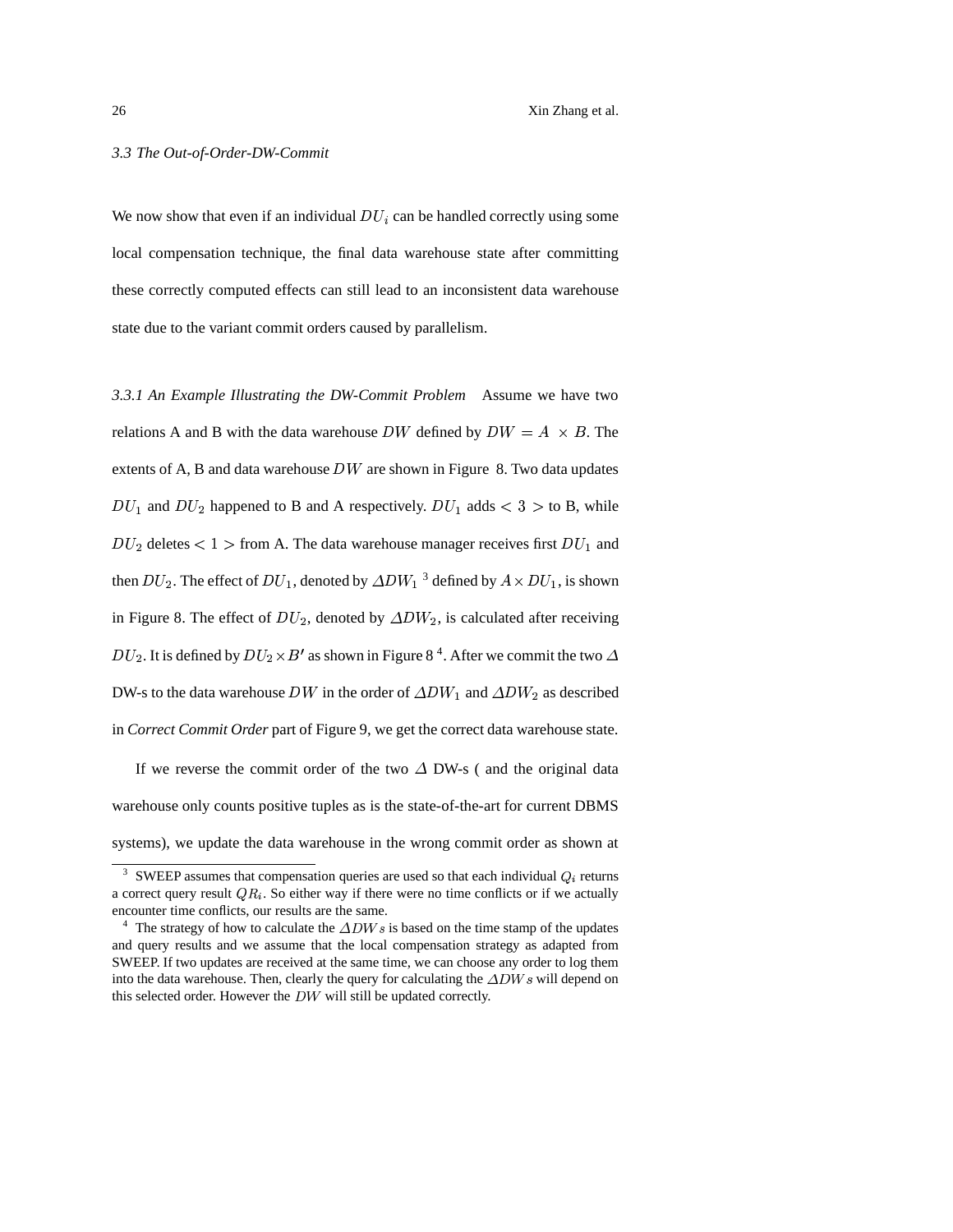

**Fig. 8** Environment of Out-of-Order-DW-Commit Example **Fig. 9** Example of Out-of-Order-DW-Commit Problem

the bottom of Figure 9. First, we would subtract  $\Delta DW_2$ , which given that <  $1, 3 >$  does not yet exist in data warehouse, would be equal to a no-op. Then after unioning of  $\Delta DW_1$  to  $DW$ , we get the wrong data warehouse extent depicted in Figure 9, which now contains a faulty tuple  $< 1, 3 >$  with counter 1. The correct answer instead should have been the data warehouse extent as depicted in the *Correct Commit Order* part of Figure 9.

*3.3.2 The Problem Caused by Out-of-Order-DW-Commit* Assume two updates  $DU_1$  and  $DU_2$  happened on two different information sources  $IS_1$  and  $IS_2$  of the information source space with state  $ISS<sub>1</sub>$ , and information source state transforms from  $ISS_1$  to  $ISS_2$  as depicted at the bottom of Figure 10. No matter in which order these two updates are executed, the information source space will be unique, denoted by the state  $ISS_2$ .

Assume the data warehouse defined upon the information source space is affected by these two data updates. If we are doing parallel incremental view maintenance of the data warehouse, different orders of committing the effects of the two data updates may occur and hence different final extents of data warehouse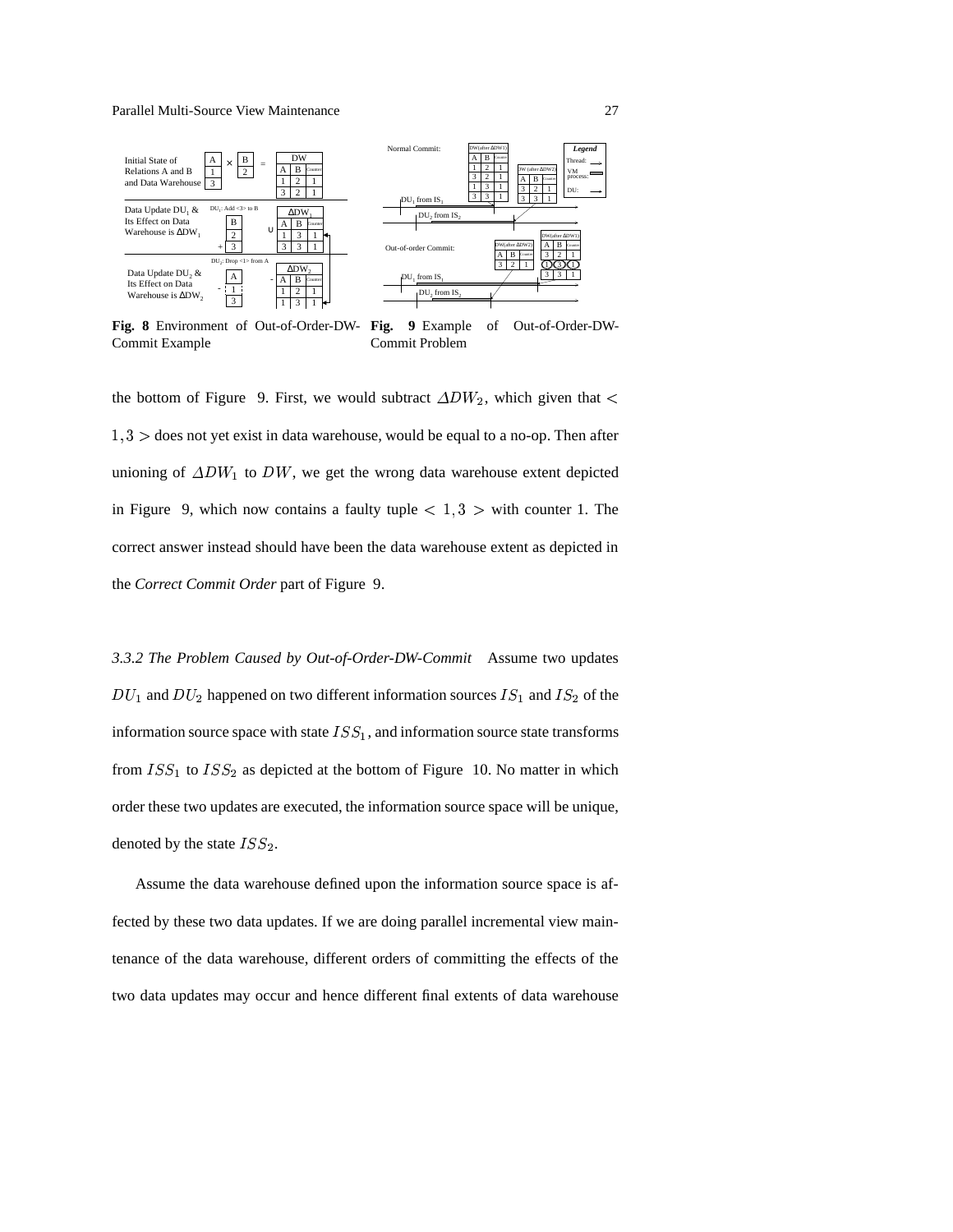may result. However, only one of them can be the correct one. In fact, we know that the extent of the data warehouse is correct if and only if it is the same as the view extent that would be recomputed directly from the information source space with state  $ISS_2$ .



**Fig. 10** Correctness Criteria of Extent of Data Warehouse

**Definition 6** *The data warehouse extent of a quiet data warehouse state as defined in Definition 3 is defined as* **correct** *under multiple information source updates*  $DU_{1}$  and  $DU_{2}$  if it is equal to the extent we get when first updating the information  $s$ ource space with  $DU_{1}$  and  $DU_{2}$  and then recomputing the data warehouse extent *from scratch (Figure 10).*

**Definition 7** *We call the potential inconsistency between the final state of the data warehouse and the information source space caused by the out-of-order data warehouse commit the* **Out-of-Order-DW-Commit** *problem.*

**Theorem 1** *The* **Out-of-Order-DW-Commit** *problem defined by Definition 7 will only occur when first an add-tuple and then a delete-tuple, both of which modify the same tuples in the data warehouse, are received by the data warehouse manager and both are handled in parallel by PVM.*

**Proof:** Please see Appendix B for the proof.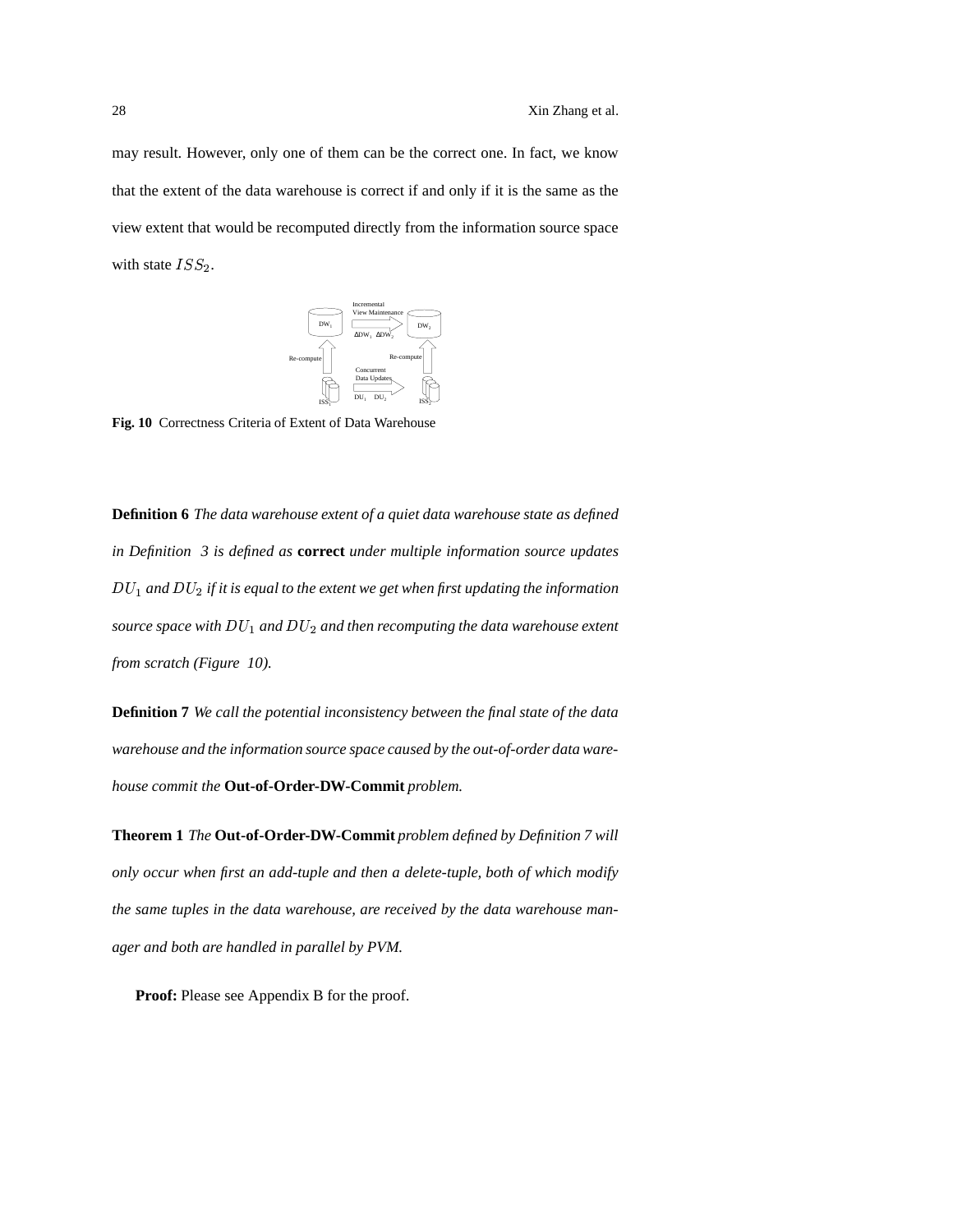| View                        | $ DU_1$ from IS,   | JDU, Commit Later             | legend                     |
|-----------------------------|--------------------|-------------------------------|----------------------------|
| Change1                     |                    |                               | Threads: $\longrightarrow$ |
| View<br>Change <sub>2</sub> | $DU_2$ from $IS_2$ | IDU <sub>2</sub> Commit First | ViewChange:<br>Process:    |

**Fig. 11** Out-of-Order-DW-Commit Problem

Figure 11 illustrates the **Out-of-Order-DW-Commit** problem with a time-line depiction. This problem may happen when the later handled data update  $DU_2$  is processed much faster than the previously handled data update  $DU_1$ . In this case the  $DU_2$  will complete first and commit its effect to the data warehouse prior to the effect of  $DU_1$  being committed to the data warehouse, since PVM does not require any quiescence but rather commits updates as soon as their handling is completed.

*3.3.3 Negative-Counter Solution* We now provide a solution, called the negativecounter solution, that guarantees that the extent of the data warehouse after the incremental view maintenance of  $DU_1$  and  $DU_2$  will be correct. The basic principle underlying the solution is that we store the data warehouse extent as unique tuples with a counter that shows how many duplicates exist of each tuple. For example,  $\langle 1,3 \rangle$ [4] means four tuples with values  $\langle 1,3 \rangle$  exist. The unique twist here is that we permit the counter to be **negative**. Then, for adding (deleting) one tuple, if the tuple already exists in the data warehouse, we increase (decrease) the counter by one, else we create a new tuple with counter '1' ('-1'). We remove a tuple whenever its counter reaches '0'. When the user accesses the data warehouse, any tuple with a counter  $\leq 0$  will be not visible.

We now apply the proposed solution strategy to our running example. In particular, Figure 12 compares the extent of the data warehouse from our previous example from Section 3.3.2 with and without the negative counter. In the upper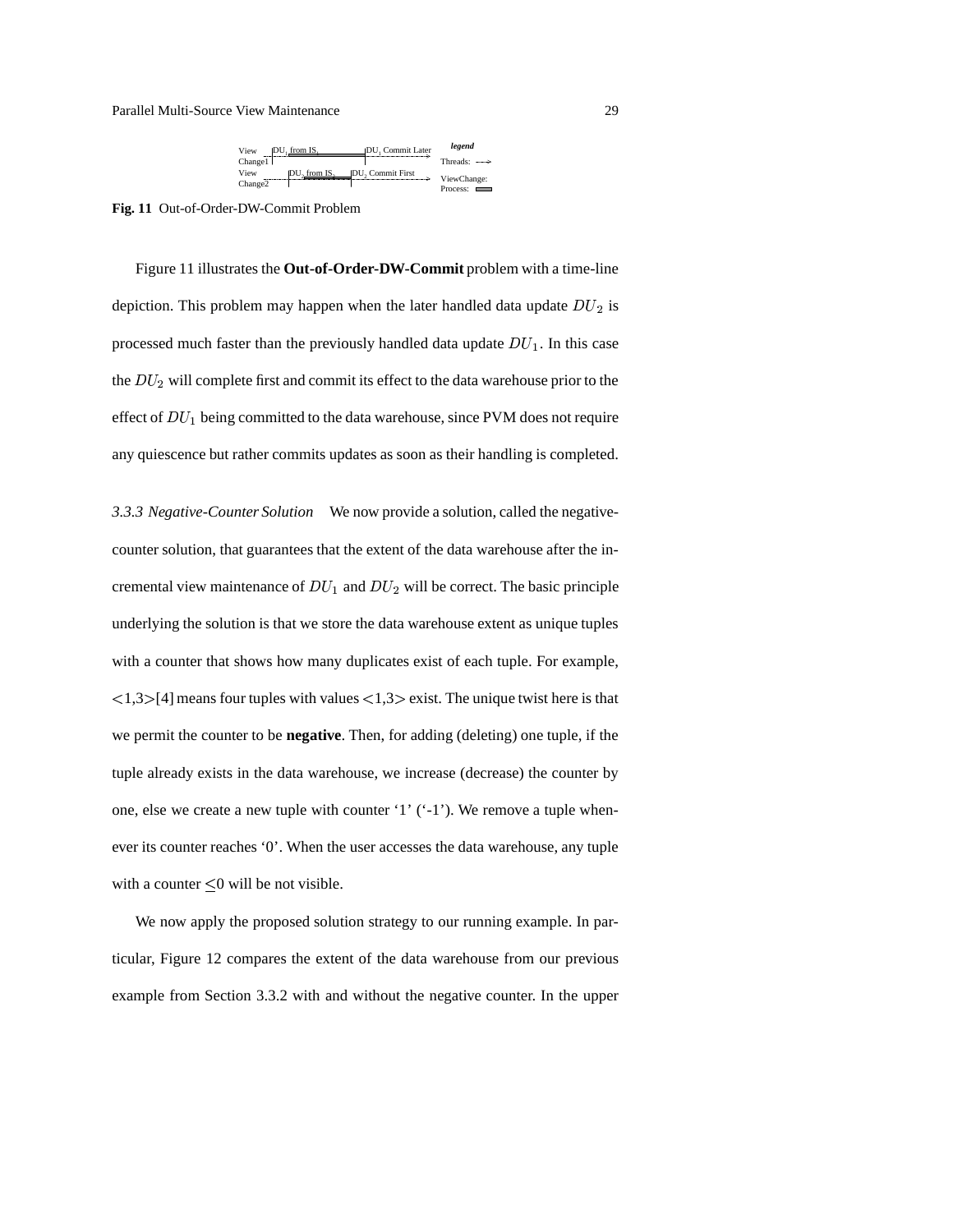30 Xin Zhang et al.



**Fig. 12** Example of Solution of Out-of-Order-DW-Commit Problem

half of the figure, data warehouse keeps only tuples with positive counters at any time. After the effect of  $DU_2$ ,  $\Delta DW_2$ , is committed, we removed  $< 1, 2 >$  but the delete-tuple update  $\langle 1, 3 \rangle$  is invalid since  $\langle 1, 3 \rangle$  is not in the data warehouse yet. Hence, this deletion has no effect. Then, after we commit the  $\Delta D W_1$  later, we now have added the faulty tuple  $< 1,3 >$  into the data warehouse, which should be deleted (however, the deletion was attempted too early).

In the lower half of Figure 12, the data warehouse can keep tuples with a negative counter. Then the addition of that faulty tuple in the future will remove the tuple with the negative counter from the data warehouse. So, the tuple with a negative counter effectively remembers what tuple should have been deleted but cannot be deleted at the current time due to it not yet being in the data warehouse. For example, in the lower part, we can see that data warehouse keeps the tuple  $\langle 1, 3 \rangle$  with a negative counter **-1** and thus effectively remembers that  $< 1, 3 >$  should be deleted eventually. After committing the  $\Delta DW_1$ , the tuple  $< 1, 3 > [-1]$  is compensated for with the tuple  $< 1, 3 > [1]$  in  $\triangle DW_1$ . Given  $< 1, 3 > [-1] + < 1, 3 > [1] = < 1, 3 > [0]$ , the tuple is finally completely re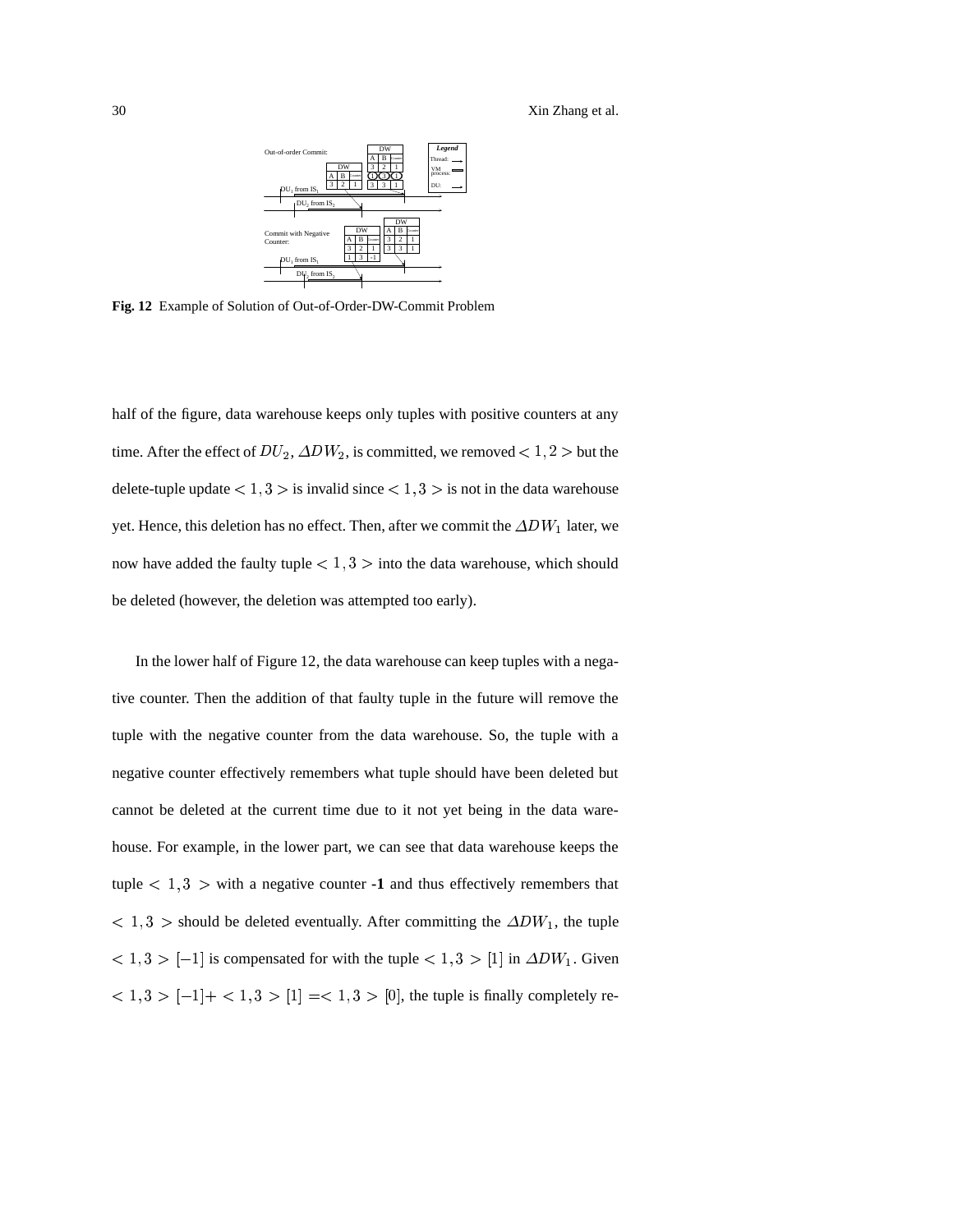moved from data warehouse. Hence the final state of data warehouse is consistent with the state of the information sources.

**Lemma 2** *Given the negative counter mechanism described in Section 3.3, the counters of all tuples will always be positive when the data warehouse reaches a quiescent state.*

By Definition 3, in a quiescentstate, there is no more **maintenance-concurrent** update in the environment. The data warehouse will be stable and consistent with the current information source space state. Hence, there can be no tuple with a negative counter in the data warehouse. The proof for Lemma 2 is shown in Appendix C.

**Lemma 3** *The negative counter mechanism captured by the algorithm in Figures 13 and 14 correctly solves the* **Out-of-Order-DW-Commit** *problem defined in Definition 7 for any two data updates handled in parallel by the data warehouse manager.*

The proof of Lemma 3 can be found in Appendix D. Lemma 3 then leads us to the more general case of correctness as given in the theorem below.

**Theorem 2** *The negative-counter based algorithm described in Figures 13 and 14 correctly solves the* **Out-of-Order-DW-Commit** *problem for any number of* **maintenance-concurrent** *updates.*

As shown in Appendix E, the proof of this theorem can be given based on an induction on the number of concurrent tuples. This theorem confirms the cor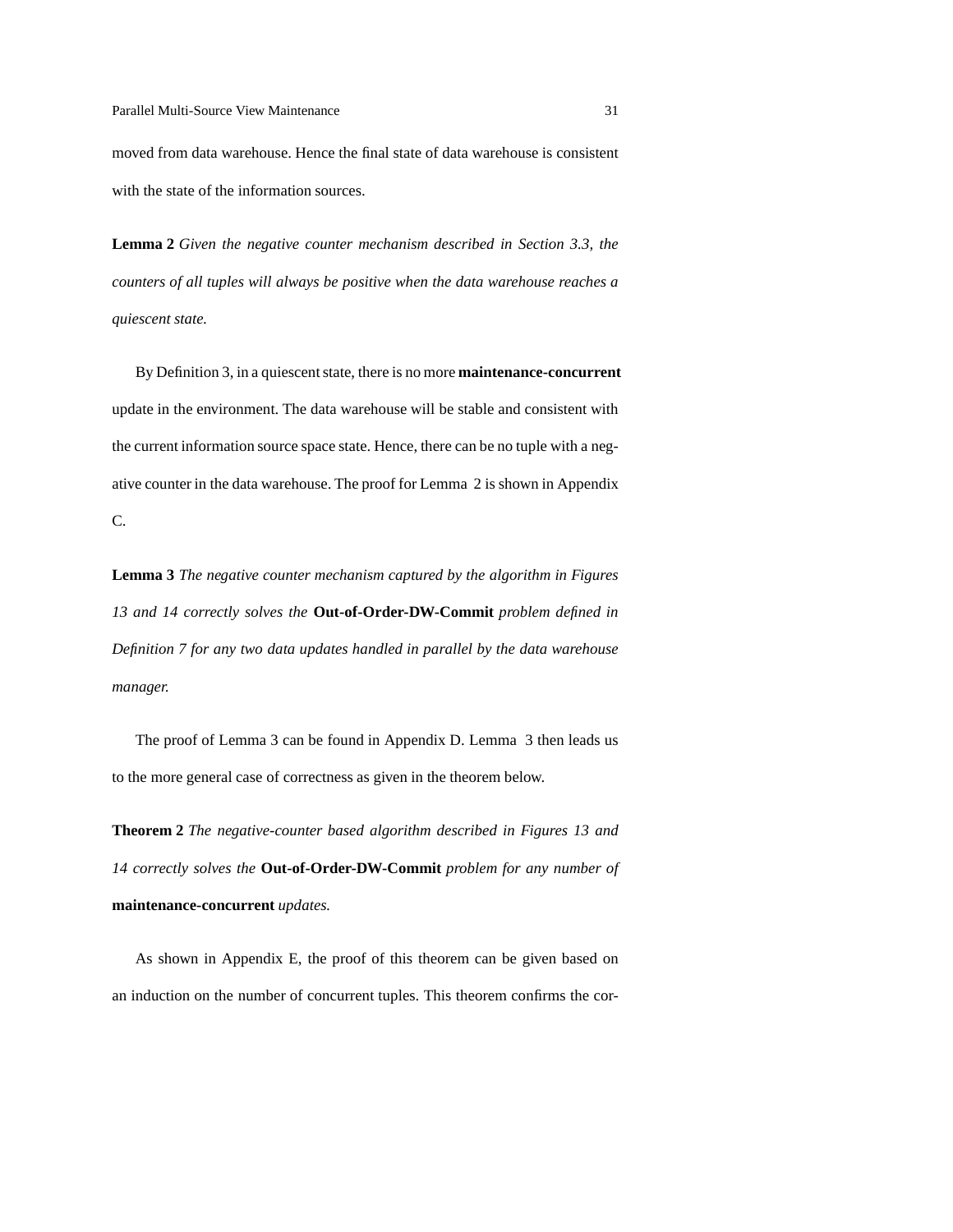rectness (as illustrated in Figure 10) of the final state of the data warehouse after applying the effects of the data updates in any order.

### *3.4 The Core Algorithms for the PVM Processes*

Based on the previous description of the key features of PVM, we now can give details of the PVM processes. The update and query server components employed at each information source are given in Figure 13. They are fairly standard, such as for example found in SWEEP [1] algorithm.



**Fig. 13** Pseudo Code of Module Update&QueryServer of PVM

Figure 14 depicts the logic of the middle layer component that is employed at the data warehouse for view maintenance. *ViewChange* is the main process that is invoked for every update  $(\Delta R, i)$  received at the data warehouse. At initialization time, the *DataWarehouse* module will start two processes: *AssignTimeStamp* and *Maintenance Manager*. The *AssignTimeStamp* process assigns a unique local timestamp to all the messages coming into the data warehouse including data updates and query results. The *Maintenance Manager* process monitors the UMQ to check if there is any data update logged in the UMQ and the PPU still has more room (i.e., we can create more threads to handle updates ). In this case, it would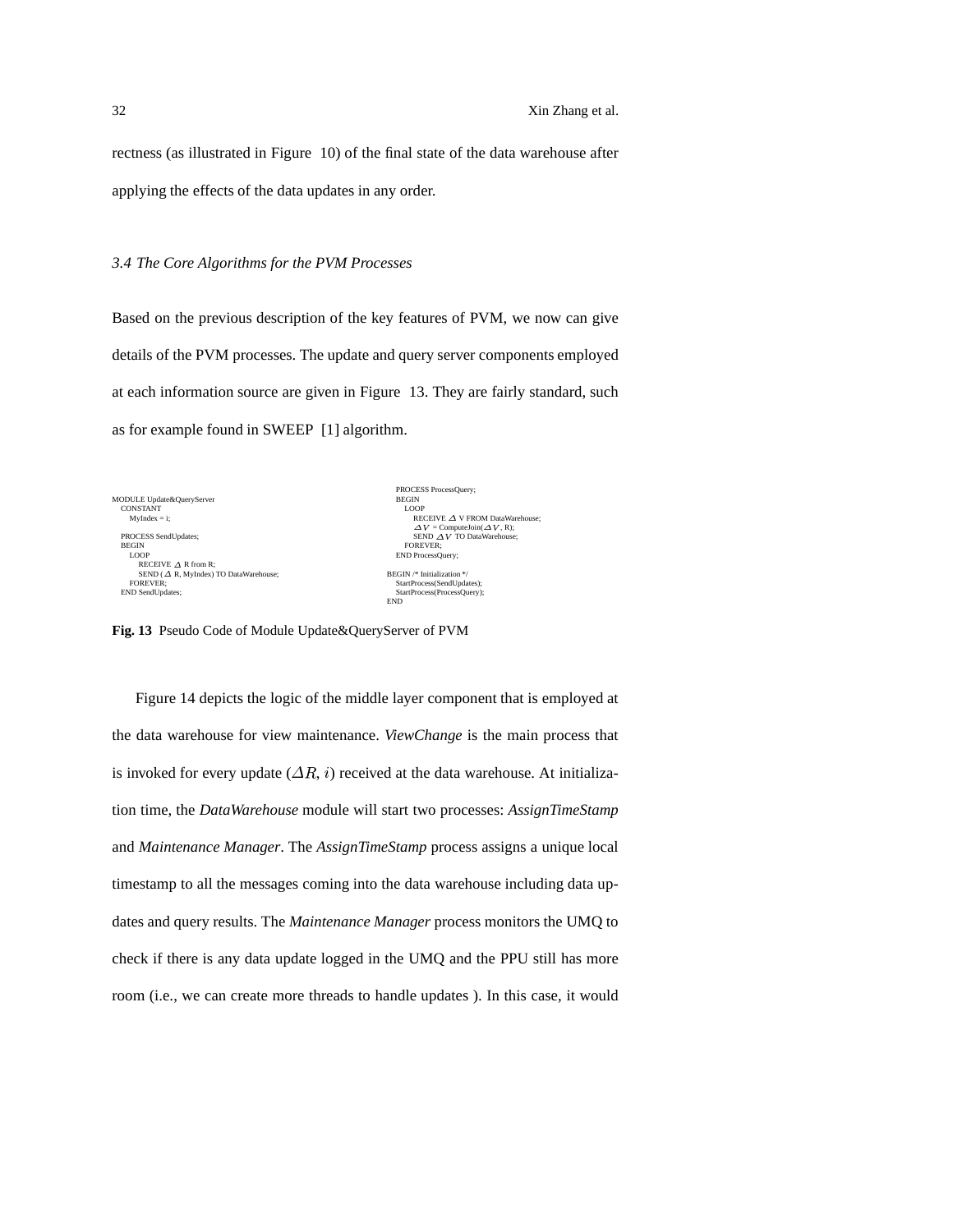move the data update from the UMQ to the PPU in one atomic operation, and then create a new instance of the *ViewChange* process to handle this data update now in the PPU. The *ViewChange* process will first handle the data update, and then commit the effect of the data update to the data warehouse. It will then move the data update from the PPU to the RPU if the data update is a *related processed update*, otherwise the data update is completely removed from the system. The RPU set is cleaned up at the end of the *ViewChange* process. Alternatively, one could also run a dedicated background process to clean up the RPU set at some fixed time interval.

## *3.5 Remarks on Extensions of PVM*

So far, we use select-project-join queries for our view definitions so to focus our discussion on the core ideas of the proposed parallel mechanism. As stated in [19], the  $ViewChange$  module, which handles one update for one view definition, can easily be extended to support aggregation functions and a HAVING clause in the view definition by adding additional maintenance queries. These additional maintenance queries could also be part of the query plan generated by the  $ViewChange$  module. Hence they can be parallelized with other queries from different maintenance transactions.

One other expression to consider is a self-join of the same relation multiple times. The updates from one relation will appear multiple times if the relation appears multiple times in a view. Hence, if we treat those updates using separate transactions, the data warehouse may result in an inconsistent state. To prevent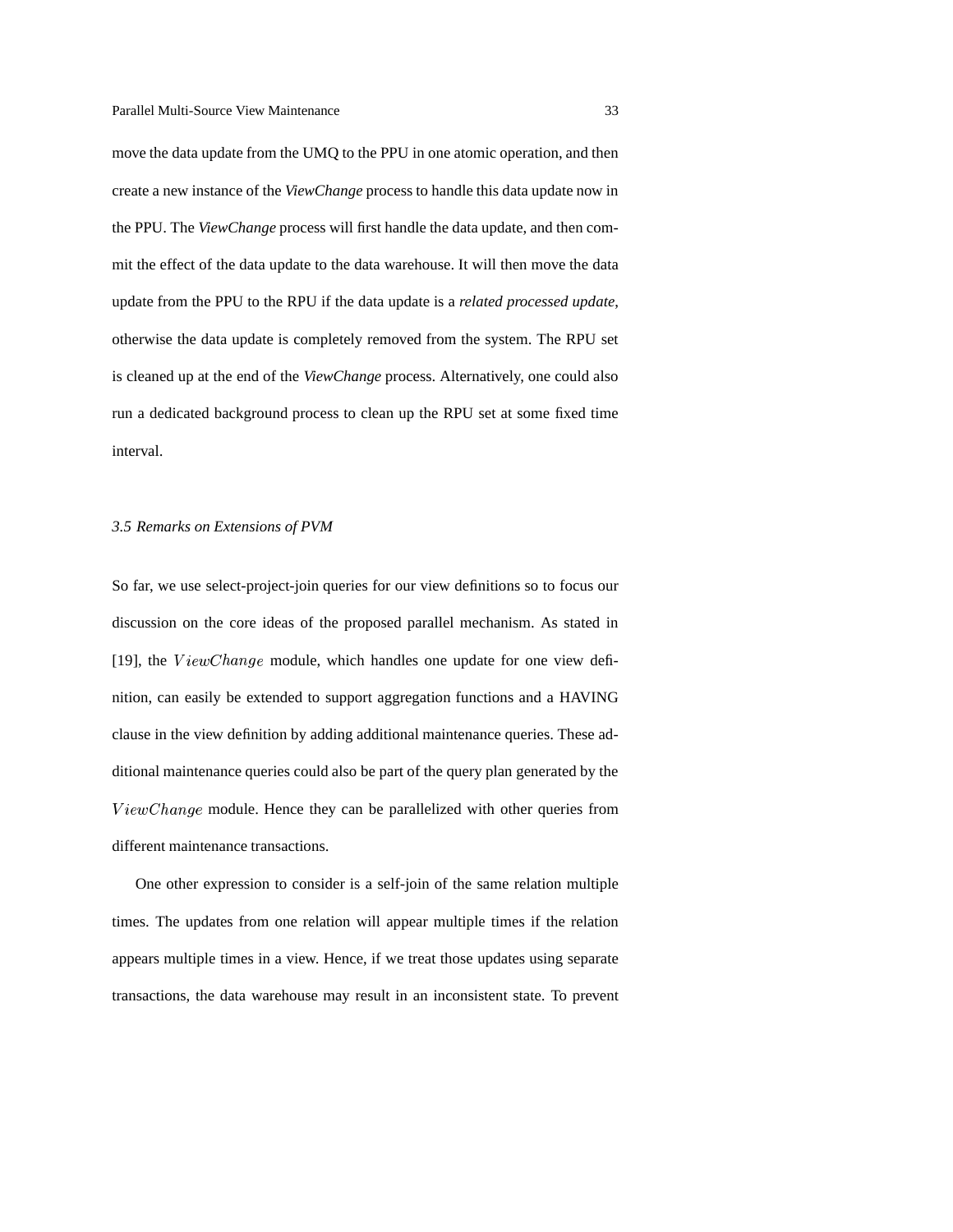### 34 Xin Zhang et al.

MODULE DataWarehouse; CONSTANT n: INTEGER /\* Size of CPQ \*/ GLOBAL DATA V: RELATION; /\* Initialized to the correct view \*/ UpdateMessageQueue: QUEUE initially 0; ParallelProcessingUpdate: SET with length n RelatedProcessedUpdate: SET initially 0; PROCESS ViewChange( $\Delta R$ : RELATION; UpdateSource:<br>INTEGER; TimeStamp: INTEGER): RELATION VAR $\Delta V$ , TempView: RELATION; j: INTEGER; BEGIN<br>  $\Delta V = \Delta R$ ;<br>
/\* Compute the left part of the incremental<br>
view resulting for  $\Delta R$  \*/ FOR (j = UpdateSource -1; j  $\geq 1$ ; j -) DO<br>  $\Delta V$  = ProcessSubQuery( $\Delta V$ , j, TimeStamp)<br>ENDFOR; /\* Compute the right part to the incremental<br>view resulting from  $\Delta R$  \*/<br>FOR (j=UpdateSource+1; j  $\leq$  n; j++) DO<br> $\Delta V$  = ProcessSubQuery( $\Delta V$ , j, TimeStamp)<br>ENDFOR; CommitManager( $\Delta R$ ,  $\Delta V$ );<br>END ViewChange; FUNCTION CommitManager( $\varDelta\,R$  : RELATION;  $\Delta V$ : RELATION)<br>**V** = **V** + ( $\Delta V$ ); /\* erase the unrelated Updates \*/ CleanUp RelatedProcessedUpdate;<br>CRITICAL AREA<br>REMOVE ( $\Delta R$ , i, t) FROM ParallelProcessingUpdate; IF ( $\Delta$   $R$ , i, t) is related<br>THEN PUT ( $\Delta$   $R$ , i, t) INTO RelatedProcessedUpdate; ENDAREA END CommitManager; FUNCTION isConcurrent( $\Delta R$ : RELATION; j: INTEGER; t: INTEGER): BOOLEAN<br>IF 3 (A R, j, i) = *UpdateMessageQueue*<br>or 3 (A R, j, i ) = *RelatedProcessingUpdate*<br>THEN return TRUE; ELSE return FALSE<br>THEN return TRUE; ELSE return FALSE **ENDIF** END isConcurrent

FUNCTION ProcessSubQuery( $\Delta V$ : RELATION; j:<br>INTEGER; t: INTEGER): RELATION TempView =  $\Delta V$ ;<br>SEND  $\Delta V$  TO Data Source j; /\* The  $\Delta V$  in the next line has already time stamp assigned by AssignTimeStamp process \*/<br>RECEIVE ⊿ V FROM Data Source j; /\* Remove the error due to concurrent update if any ( maybe more than one ) \*/ FOR ALL  $\Delta R$  from  $I S_j$  DO<br>
IF isConcurrent( $\Delta R$ , j, t)<br>
THEN  $\Delta V = \Delta V - \Delta R$  M TempView; ENDIF; ENDFOR END ProcessSubQuery PROCESS AssignTimeStamp; VAR t: TIME; /\* current system time at data warehouse \*/ BEGIN LOOP RECEIVE Message FROM Data Source i<br>as received order;<br>IF Message is  $\Delta$  THEN t= getCurrentTime(); APPEND ( $\Delta R$ , i, t) TO UpdateMessageQueue; ELSE Assign getCurrentTime() to  $\Delta V$ <br>ENDIF FOREVER; END AssignTimeStamp PROCESS MaintenanceManager; BEGIN LOOP IF ParallelProcessingUpdate not full THEN BEGIN CRITICAL AREA REMOVE  $(\Delta R, i, t)$  FROM UpdateMessageQueue; APPEND ( $\Delta R$ , i, t) TO ParallelProcessingUpdate;<br>ENDAREA ENDAREA<br>StartProcess(ViewChange( $\Delta$ R, i, t));<br>END ENDIF FOREVER END MaintenanceManager; BEGIN /\* Start DataWarehouse Processes \*/ StartProcess(AssignTimeStamp); StartProcess(MaintenanceManager); END DataWarehouse

**Fig. 14** Pseudo Code of DataWarehouse Module of PVM

that, we can batch multiple updates caused by the same relation as one transaction to ensure the correctness of the data warehouse. Please refer to [16] for details of batching.

Also notice that different information sources may have different capabilities. Though we can parallelize the execution of multiple data update maintenance processes at the same time, some fast information sources might still need to wait for the slower information sources to accomplish the maintenance queries. In principle, our system could easily plug-in a  $ViewChange$  module, which would support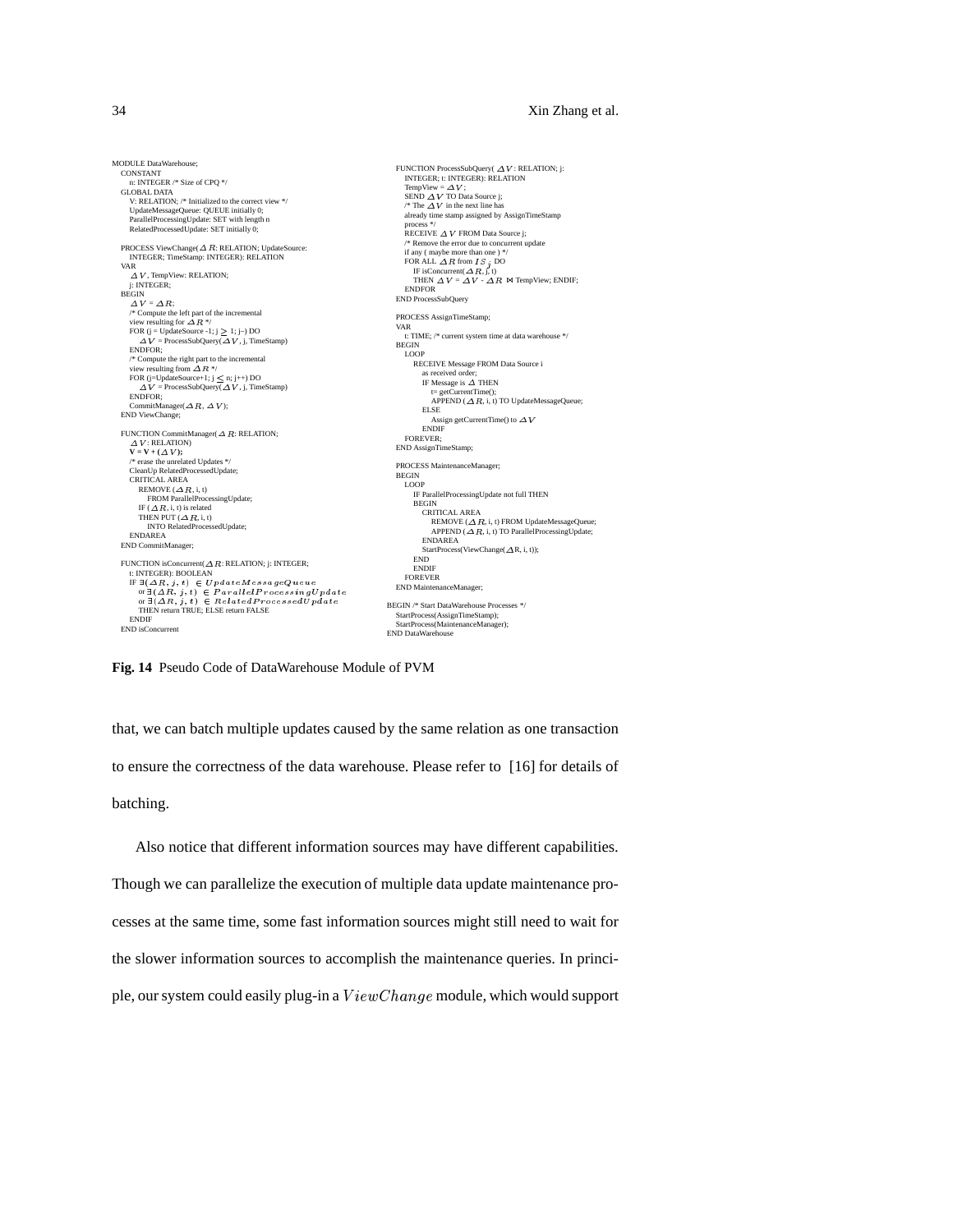a more dynamic query plan selection based on the query processing status of the information sources, to balance the usage of different information sources hence to reach the optimal maintenance performance (like in [19]). Hence their work would be orthogonal to ours.

Please noticed that the correctness of each maintenance query result has been checked by the  $isConcurrent$  function of PVM to ensure its correctness once the query result arrived at the data warehouse. Their correctness is not affected by the order of the maintenance subqueries. Hence the above extension to PVM of introducing more maintenance subqueries would not affect the correctness of the PVM system in general.

# **4 Consistency Levels and PVM**

### *4.1 Consistency Levels of the Data Warehouse State*

Zhuge et al.'s [30,31] define notions of consistency of a view extent depending on how the updates are incorporated into the view at the data warehouse. The semantics of the consistency levels are somewhat different under distributed information sources compared to a single information source as assumed in [30,31]. We hence refine the consistency levels from the data warehouse point of view.

**Definition 8** *A* **state order diagram** *for a given information space I and a set D of data updates*  $DU_i$  *with*  $i = 1, ..., k$ , *applied to information sources in the space I is defined to be a rooted acyclic directed diagram where each node represents a legal information source space state by Definition 2 and each directed edge E*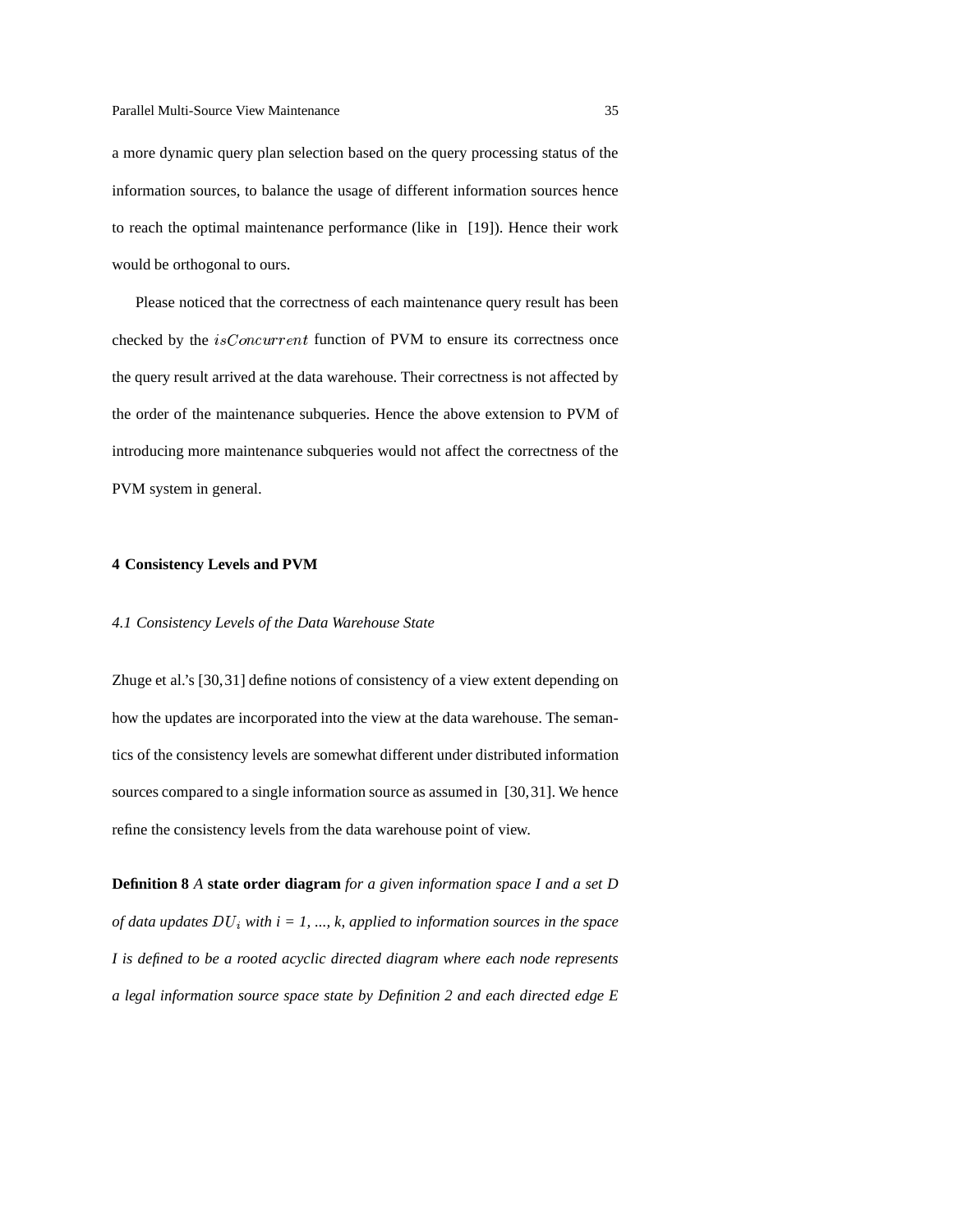from a node  $ISS_{j}$  to a node  $ISS_{k}$  labeled with the data update  $DU_{l}$  indicates that *information source space state*  $ISS_k$  *can be derived from the information source space state*  $ISS<sub>i</sub>$  *by applying the data update*  $DU<sub>l</sub>$ *. The root of the diagram is the initial state of the information source space I (or the quiet information source space state from which all updates in D started). The leaves of the diagram are quiet information source states reachable by* &('' *of I by applying all updates in D in some order as long as they generate legal information source space states.*



**Fig. 15** Example of State Order Diagram.

For example, Figure 15 (a) depicts an environment for a data warehouse that has three updates  $(x, y, z)$  from three information sources. Figure 15 (b) depicts the *state order diagram* for the three updates. The root node shows that no update has arrived at data warehouse yet. The second level shows three possible states of the information source space, i.e., update  $x$  applied, update  $y$  applied, or update  $z$  applied. The third level shows the next three possible states that can be reached from the previous states. The forth level shows the leaf node.

**Definition 9** *Every directed path from the root to a leaf node of a state order diagram as defined in Definition 8 is a* **legal order of information source space states***.*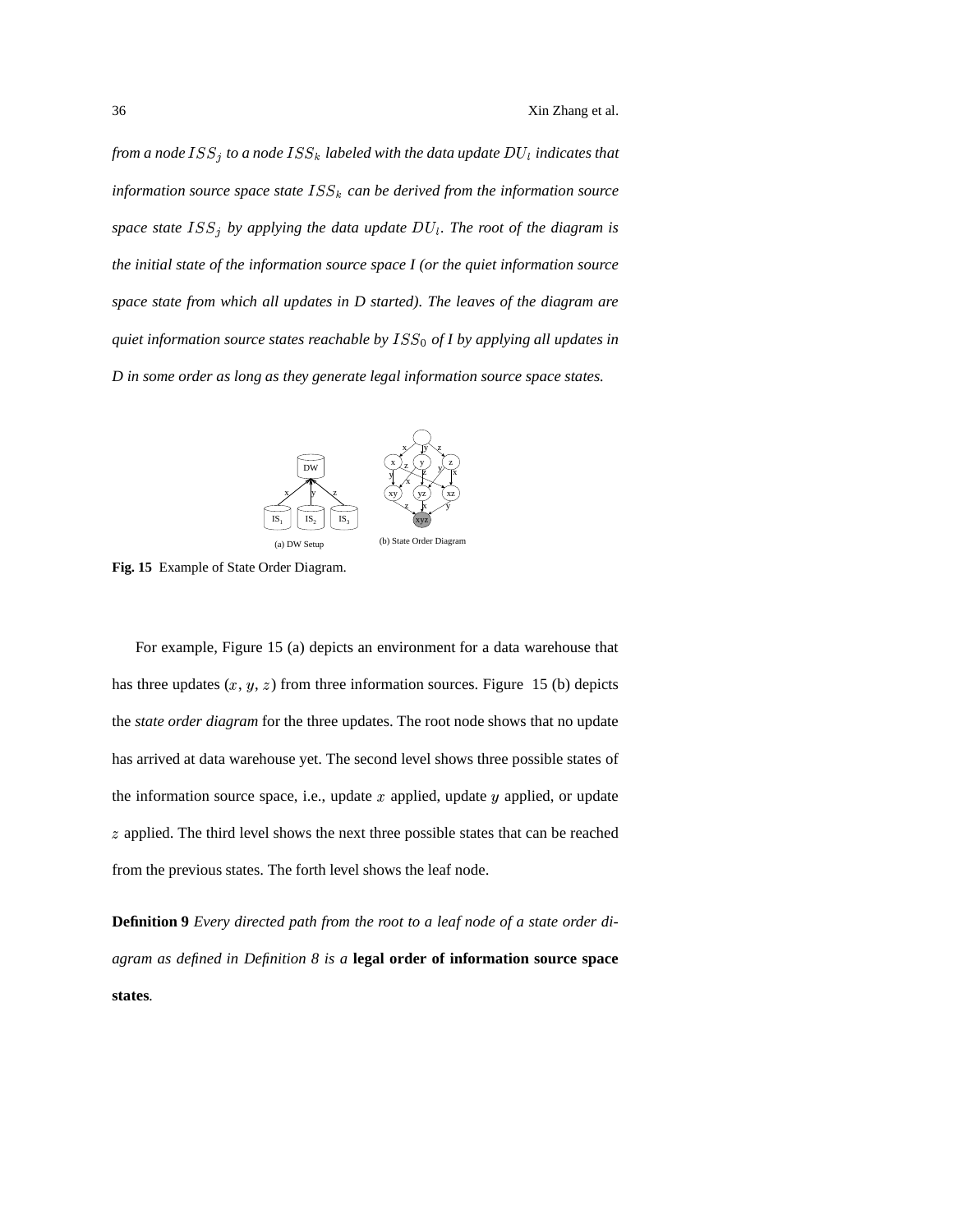As we can see in Figure 15 (b), there are six possible legal orders of information source space states for our given example.

**Definition 10** *Five consistency levels of the data warehouse in distributed environments from the data warehouse point of view can now be defined as follows:*

- **–** *Convergence: The data warehouse state is legal by Definition 3 in any quiet state of the data warehouse.*
- **–** *Weak Consistency: All states of the data warehouse are legal by Definition 3 at all times.*
- **–** *Consistency: Weak consistency and the data warehouse states correspond to* **one** *legal order of the information source space states as defined by the state order diagram given in Definition 9.*
- **–** *Strong Consistency: Consistency and convergence.*
- **–** *Complete Consistency: Strong Consistency and all the states in a legal order of the state order diagram as defined by Definition 9 have corresponding legal data warehouse states.*



**Fig. 16** Consistency Level Illustration.

Figure 16 illustrates the basic idea behind the five consistency levels defined in Definition 10. IS space states are depicted by circles, while data warehouse states are represented by boxes. A shaded circle represents a quiet information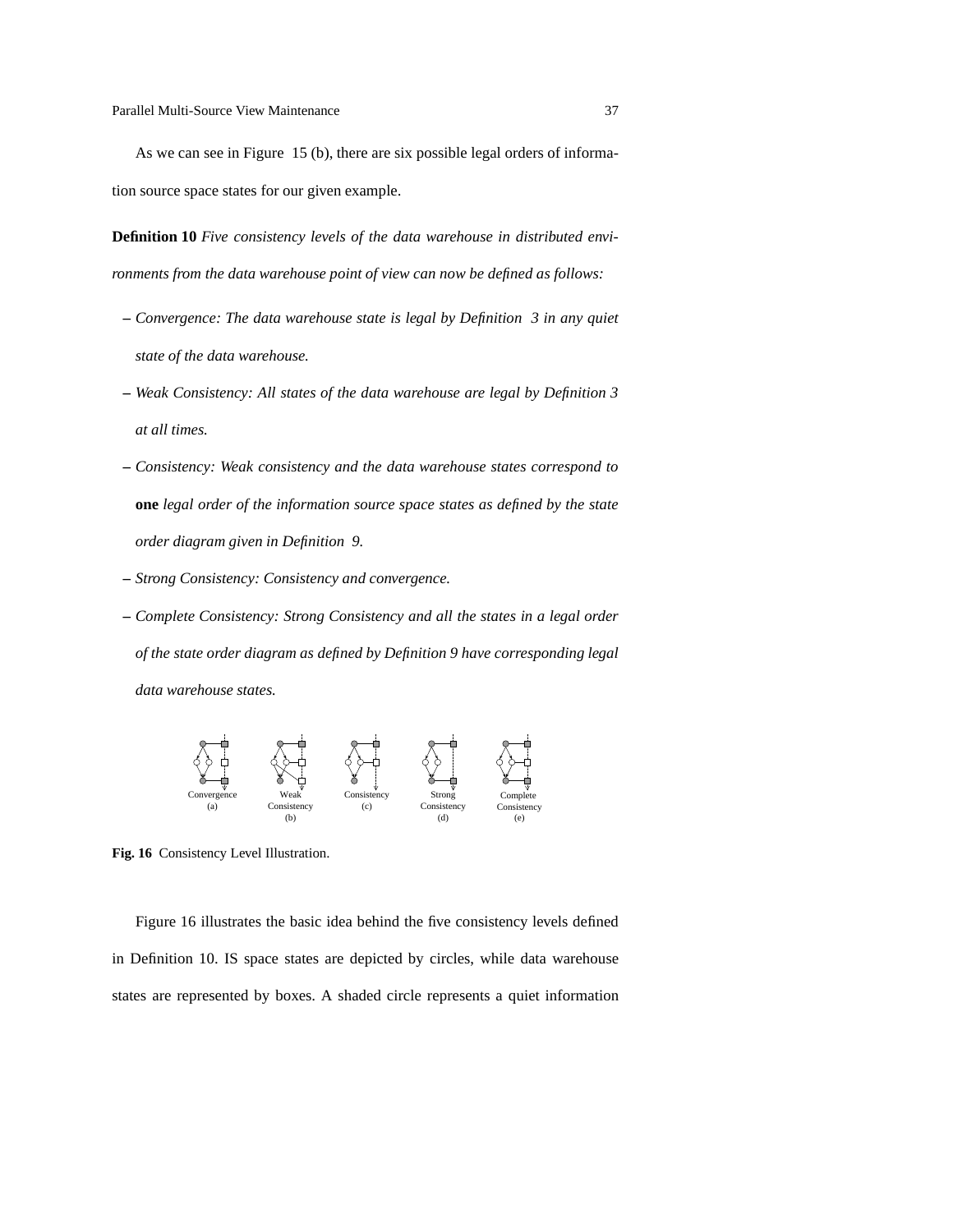source space state. A shaded box represents a quiet state of the data warehouse. We denote the correspondence between a data warehouse state and its associated information source space state by a line connecting them. By Definition 2, each data warehouse state with associated information source space state is called legal.

Hence in Figure 16(a) for convergence, we notice all quiet states of the data warehouse state are legal, but there is one data warehouse state in the middle which is not legal because there is no corresponding information source space state. According to Theorem 2, PVM at least ensures convergence.In Figure 16(b) for weak consistency, we see all the data warehouse states have corresponding information source states, but the order of DW states may not correspond to the order of information source states. In Figure 16(c) for consistency, we see this time all data warehouse states are legal and also the corresponding information source space states are in a legal order. However, there is no quiet data warehouse state that matches the final quiet information source space state<sup>5</sup>. Hence convergence is not guaranteed. In Figure 16(d) for strong consistency, all the data warehouse states are legal and also in a legal order. However, there may be information source states that have no corresponding data warehouse states. In Figure 16(e) for complete consistency, all the data warehouse states are legal and in the legal order. In addition, all the information source space states on exactly one legal path also have a corresponding data warehouse state.

<sup>&</sup>lt;sup>5</sup> For example, this would happen if the data warehouse requires next data update to compensate the previous maintenance error.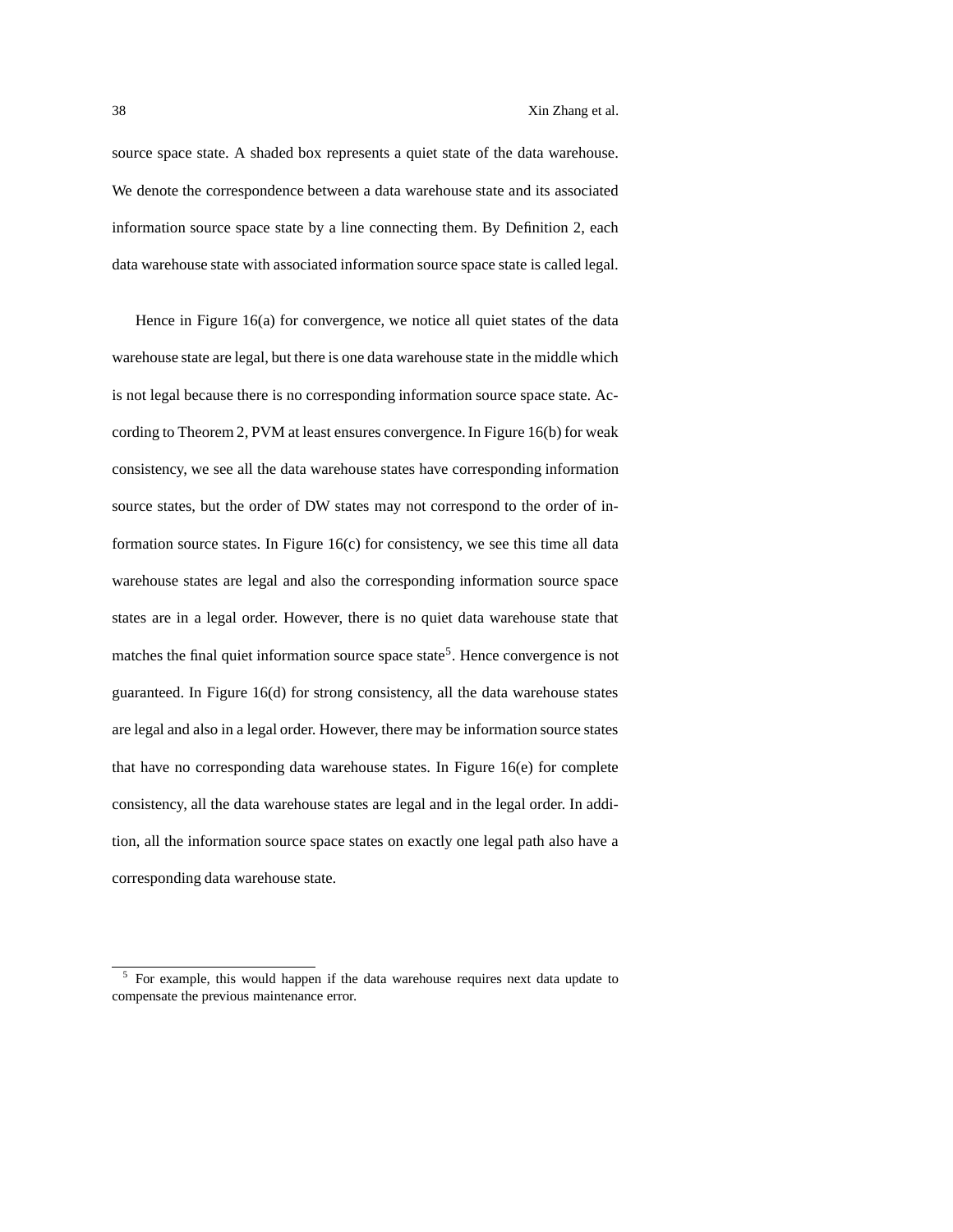### *4.2 Extension to PVM to Achieve Complete Consistency*

Based on the algorithm described in the previous section, PVM ensures the convergence level of consistency. If we enforce that the effects of data updates are committed in the order in which they have arrived at the data warehouse, then PVM achieves the complete consistency level as explained below. PVM handles updates in parallel and commits them as soon as  $\Delta V$  is ready. It could happen that some  $DU_i$  arrives at the data warehouse earlier than another  $DU_j$  but is committed later. For example,  $DU_i$  is received earlier than  $DU_j$  at the data warehouse manager (here  $i < j$ ), and both  $DU_i$  and  $DU_j$  are handled in parallel. Let us assume the thread handles  $DU_j$  fast and thus the  $\Delta V_j$  is committed to data warehouse before  $\Delta V_i$ . It is very straightforward to achieve strong consistency, if so desired. We simply would need to enforce  $\Delta V$ s to be committed to the data warehouse in the same order as they arrive. For the example above, we simply don't commit  $\Delta V_i$ until  $\Delta V_i$  has been committed.

We now discuss what mechanism is needed so that we can enhance the core engine of PVM to control the proper commit order. For this, we need to address the following issues : One, how do we determine when to and when not to commit a  $DU_i$ ; and two, how long do we have to wait in the worst case to commit? To solve the first problem, a data storage, called  $CommitQueue$ , is added into the PVM system. This queue stores all the  $\Delta V$  that have been handled but not yet committed to the data warehouse. We also modify the  $ViewChange$  and  $AssignTime stamp$  processes. We modify the  $CommitManager$  to commit  $\Delta V$  by using the  $CommitQueue$ . Whenever the data warehouse receives a update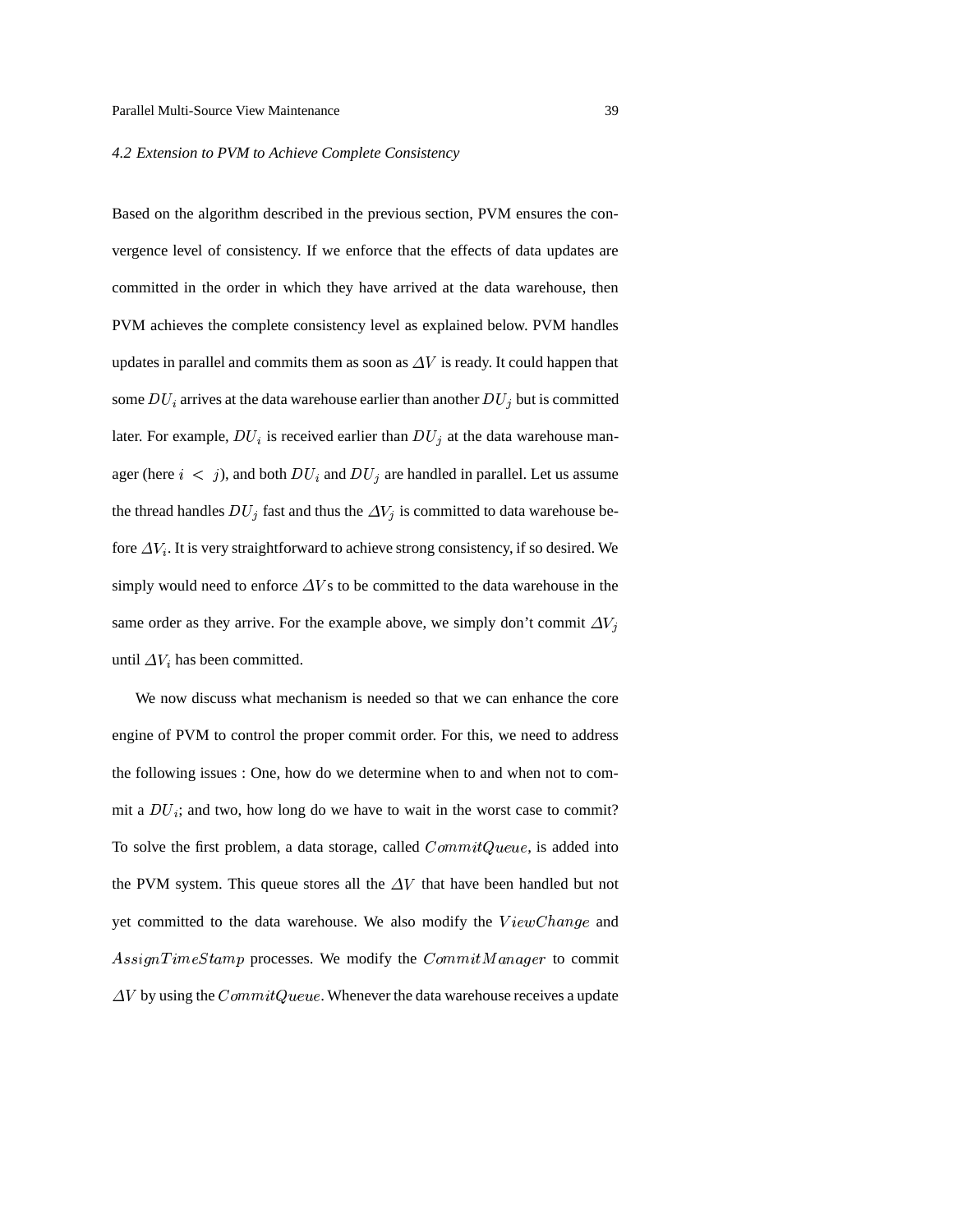(say  $DU_j$ ), we initialize an item in the  $CommitQueue$  in the  $AssignTimeStamp$ process. After the  $DU_j$  has been handled by PVM, the result  $\Delta V_j$  is associated with  $DU_i$  in the  $CommitQueue$ . Then the function  $Commit Manager$  checks whether all the items before it in the  $CommitQueue$  have been committed. After all the  $\Delta V_i$   $(i \lt j)$  before  $DU_j$  have been committed, then we commit this  $\Delta V_j$ and remove it from the  $CommitQueue$ . Figure 17 presents pseudo code for the new modules of  $ViewChange$  and  $AssignTimeStamp$  of PVM system with the major changes highlighted.

Given the modification to the PVM system in Figure 17 new called **PVM CC**, the data warehouse system would commit data updates in the same order as they arrive at the data warehouse. PVM will calculate the effect of every data update that changes the information source state from one legal information source state to another legal information source state and commit the effect of that information source state change on the data warehouse state. Hence, all legal states of the information source space will be reflected as states of the data warehouse as well. According to Definition 10 of consistency in Section 4.1, PVM CC now achieves the complete consistency level.

Note that PVM CC still handles updates in parallel and has all the advantages of the algorithm described in Section 3.3.3. The wait we would possibly incur is miniscule as it only concerns the "actual commit" time that it takes right after the process we were waiting for committed. The wait is not an "infinite wait" as we do not need to wait for a "quiet time" for updates. We just need to wait a  $\Delta t$ time while parallel threads finish processing updates that need to be committed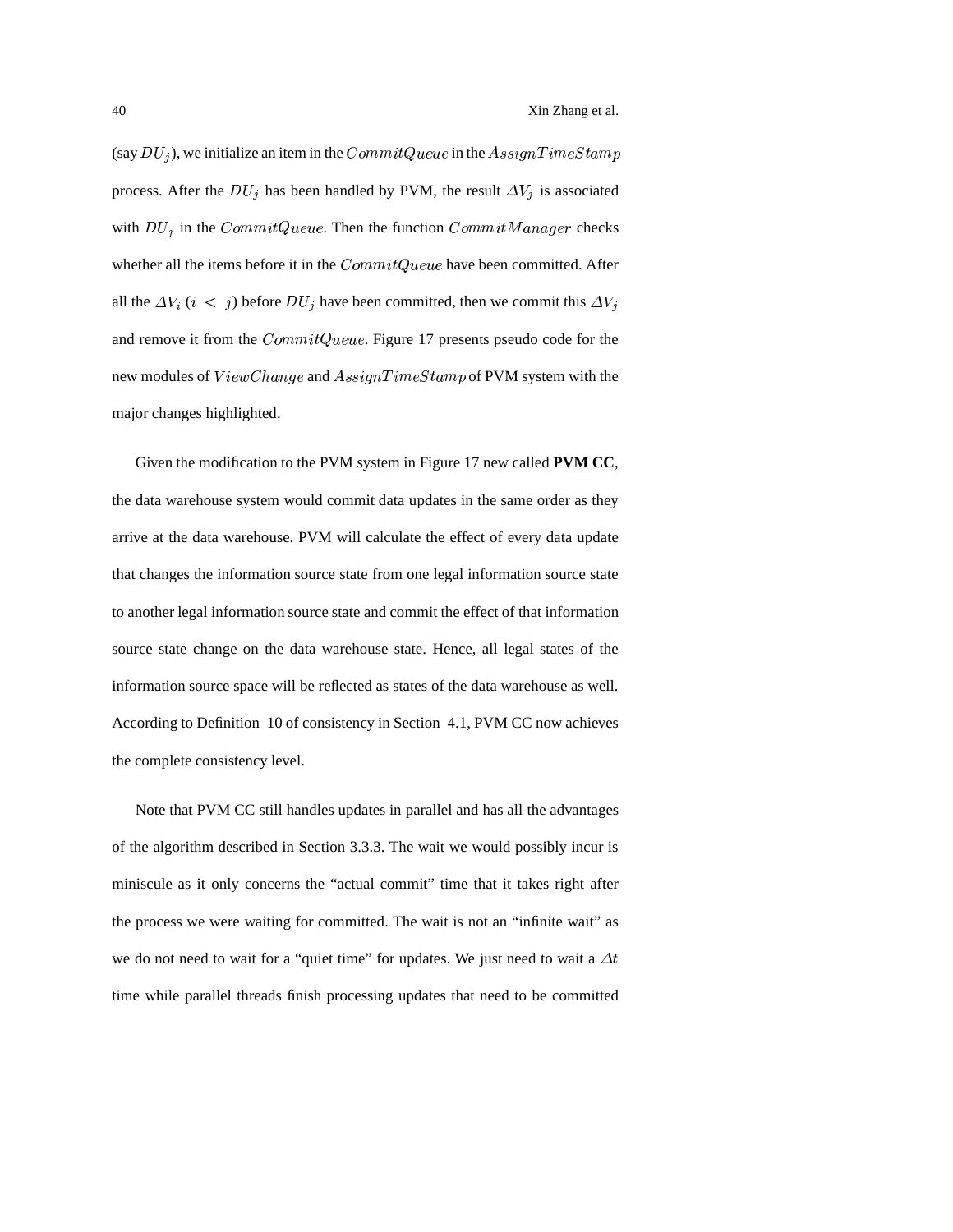#### Parallel Multi-Source View Maintenance 41

MODULE DataWarehouse; CONSTANT n: INTEGER /\* Size of CPQ \*/ GLOBAL DATA V: RELATION; /\* Initialized to the correct view \*/ UpdateMessageQueue: QUEUE initially 0; ParallelProcessingUpdate: SET with length n RelatedProcessedUpdate: SET initially 0; **CommitQueue: QUEUE initially 0;** PROCESS ViewChange( $\Delta R$ : RELATION; UpdateSource:<br>INTEGER; TimeStamp: INTEGER): RELATION VAR $\Delta V$ , TempView: RELATION;<br>
j: INTEGER;<br>
BEGIN<br>  $\Delta V = \Delta R$ ; <sup>\*</sup> Compute the left part of the incremental<br>view resulting for  $\Delta R$  \*/<br>FOR (j = UpdateSource -1; j  $\geq 1$ ; j–) DO<br> $\Delta V = \text{ProcessSubQuery}(\Delta V, j, \text{TimeStamp})$ ENDFOR;<br> *(\** Compute the right part to the incremental<br>
view resulting from ΔR \*/<br>  $\alpha$  Compute Source+1; j  $\leq$  n; j++) DO<br>  $\Delta V = \text{ProcessSubQuery}(\Delta V, j, \text{TimeStamp})$ <br>
CommitManager(ΔR, ΔV); END ViewChange;

**FUNCTION CommitManager(△R: RELATION;**<br>
△ **V** : RELATION)<br> **FIND(△R) IN CommitQueue; PUT(** $\Delta V$ ) **TO** CommitQueue;<br>WHILE( $\Delta V$  in first item of Queue is not empty)<br>DEQUEUE( $\Delta R$ ,  $\Delta V$ );  $V = V + (\Delta V);$ <br>
<sup>/\*</sup> erase the unrelated Updates \*/<br>
CleanUp RelatedProcessedUpdate; CRITICAL AREA REMOVE ( $\triangle R$ , i, t) FROM ParallelProcessingUpdate; IF ( $\Delta R$ , i, t) is related THEN PUT  $(\Delta R, i, t)$ INTO RelatedProcessedUpdate ENDAREA **END WHILE** END CommitManage PROCESS AssignTimeStamp; VAR t: TIME; /\* current system time at the data warehouse \*/ BEGIN LOOP RECEIVE Message FROM Data Source i as received order;<br>
IF Message is ⊿ THEN<br>
t= getCurrentTime();<br>
APPEND (⊿ R, i, t) TO UpdateMessageQueue; **APPEND**  $( \triangle R, i, t, \text{empty } \triangle V)$  **TO** CommitQueue; ELSE<br>Assign getCurrentTime() to ⊿ *V*<br>ENDIF FOREVER; END AssignTimeStamp BEGIN /\* Start DataWarehouse Processes \*/ StartProcess(AssignTimeStamp); StartProcess(MaintenanceManager); END DataWarehouse

**Fig. 17** PVM CC: Pseudo Code of *DataWarehouse* Module Achieving Complete Consistency

for reasons of complete consistency before the current update is actually to be committed. Any complete consistent algorithm would have to commit and hence wait for the completion of the processing of these earlier updates. Hence it would have the same or worst performance than PVM, i.e., we cannot do better if we do require this level of consistency.

## **5 Cost Model of PVM**

In this section, we present a cost model we have designed to compare the performance of PVM to the performance of SWEEP in terms of number of messages and total processing time.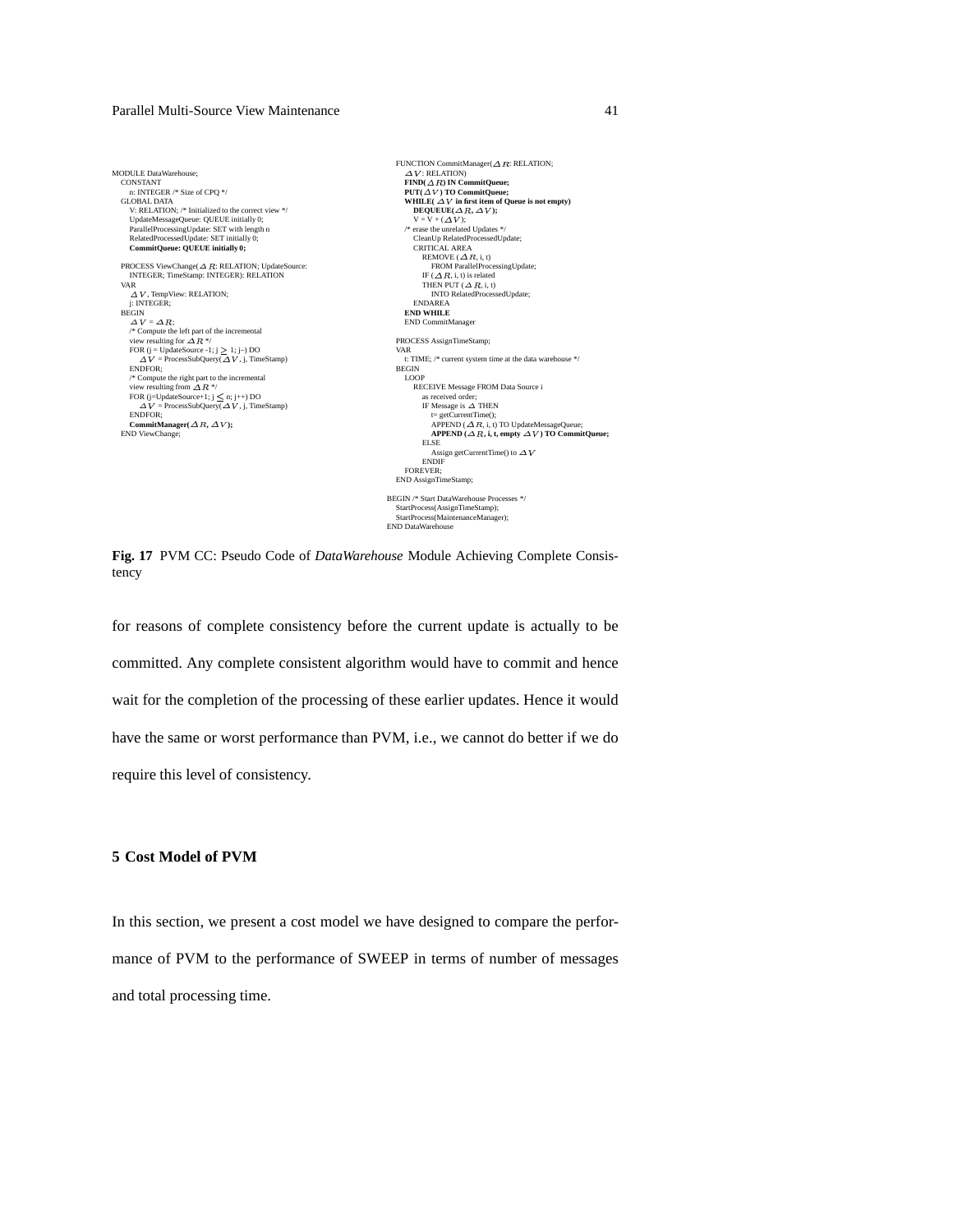# *5.1 Factors and Measurements*

|                  | Factors of the Cost Model                                                                                     |  |  |  |  |  |
|------------------|---------------------------------------------------------------------------------------------------------------|--|--|--|--|--|
| $\boldsymbol{n}$ | Number of concurrent updates that happened before the middle layer starts to handle them.                     |  |  |  |  |  |
| $\boldsymbol{m}$ | Number of information sources.                                                                                |  |  |  |  |  |
| $\mathcal{p}$    | Size of PPU (maximal number of parallel threads).                                                             |  |  |  |  |  |
| q                | Number of queries could be processed by the information source space at one time.                             |  |  |  |  |  |
| $\overline{c}$   | Number of consecutive updates from same information source (the smaller $c$ , the more even updates distribu- |  |  |  |  |  |
|                  | tion).                                                                                                        |  |  |  |  |  |
| $\ddot{q}$       | Average Time Intervals between two consecutive updates.                                                       |  |  |  |  |  |
|                  | Measurement of the Cost Model                                                                                 |  |  |  |  |  |
| M                | Number of messages.                                                                                           |  |  |  |  |  |
| $\overline{T}$   | Elapsed time of handling a set of updates.                                                                    |  |  |  |  |  |
| t.               | Elapsed time of handling one data update.                                                                     |  |  |  |  |  |

**Table 3** Parameters of the Analysis

The factors we used in this analysis are described in Table 3. Please note that the factor  $t$  captures the complete processing time for one data update. This time includes the plan generation, network delay for transferring queries and results, and the processing time at the information source. The information sources may be loaded with their respective OLTP transactions. Hence, the processing time at the information sources may affected by the locking of the OLTP transactions and other local operations. However for the purpose of our evaluation of PVM, it is sufficient to abstract all factors affecting the cost of processing a query on the source by one parameter  $t$ .

For simplicity, we assume we have  $m$  information sources and  $n$  updates, and  $n \mod m$  is 0. The view is defined over all of  $m$  information sources and is assumed to be affected by all  $n$  updates. We also assume that the updates are evenly distributed, and all updates happened before any processing of the updates. So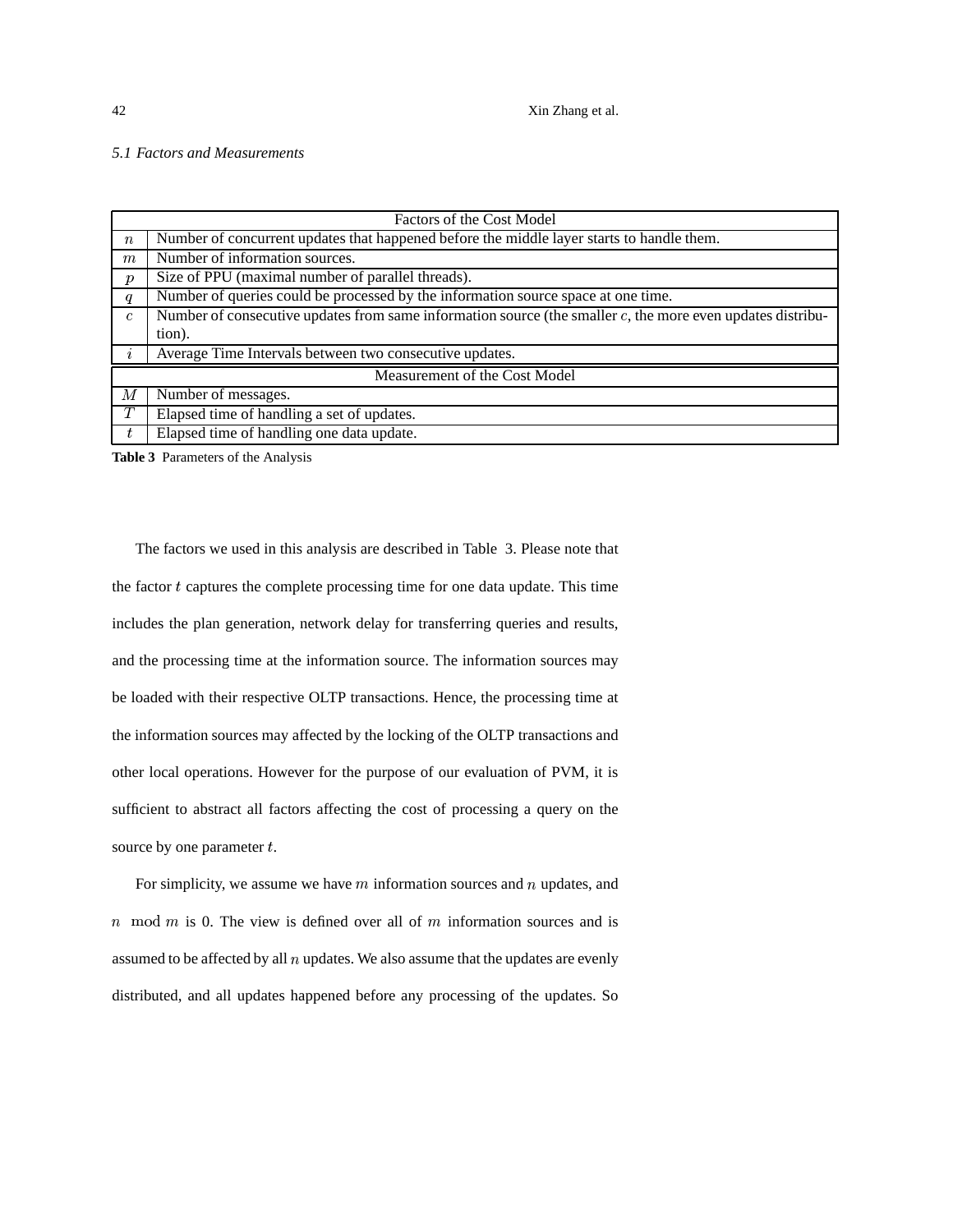they are all concurrent with one another. For simplicity, we label the information sources in an increasing order from 1 to  $m$  and number the updates from 1 to  $n$  as follows:

|                                                                       | IS index (j) $\longrightarrow$ |  |     |
|-----------------------------------------------------------------------|--------------------------------|--|-----|
| $IS_1$ $IS_2$ $IS_3$ $IS_4$ $S_5$ $IS_m$                              |                                |  |     |
| $DU_1$ $DU_2$ $DU_3$ $DU_4$ $\cdots DU_m$                             |                                |  | (2) |
| $DU_{m+1}$ $DU_{m+2}$ $DU_{m+3}$ $DU_{m+4}$ $\cdots$ $DU_{2m}$        |                                |  |     |
| 电影 医电影 医电影 医电影 医生理学                                                   |                                |  |     |
| $DU_{n-m+1}$ $DU_{n-m+2}$ $DU_{n-m+3}$ $DU_{n-m+4}$ $\cdots$ $DU_{n}$ |                                |  |     |

## *5.2 Comparison in Number of Messages*

The cost models for both SWEEP and PVM are the same in terms of the total number of messages  $M$ . The reason is that PVM simply parallelizes the execution of SWEEP instead of changing the way the view maintenance for each data update is handled. There are two kinds of messages send by the SWEEP (or also PVM) algorithms: remote queries and local queries. The number of the remote queries is denoted by  $M_{remote}$ , and the number of local queries by  $M_{local}$ , i.e., we have:  $M = M_{local} + M_{remote}.$ 

Then  $M_{local}$  for every  $DU_i$  can be represented by a matrix of the number of messages in the number of updates and the number of information sources as shown below: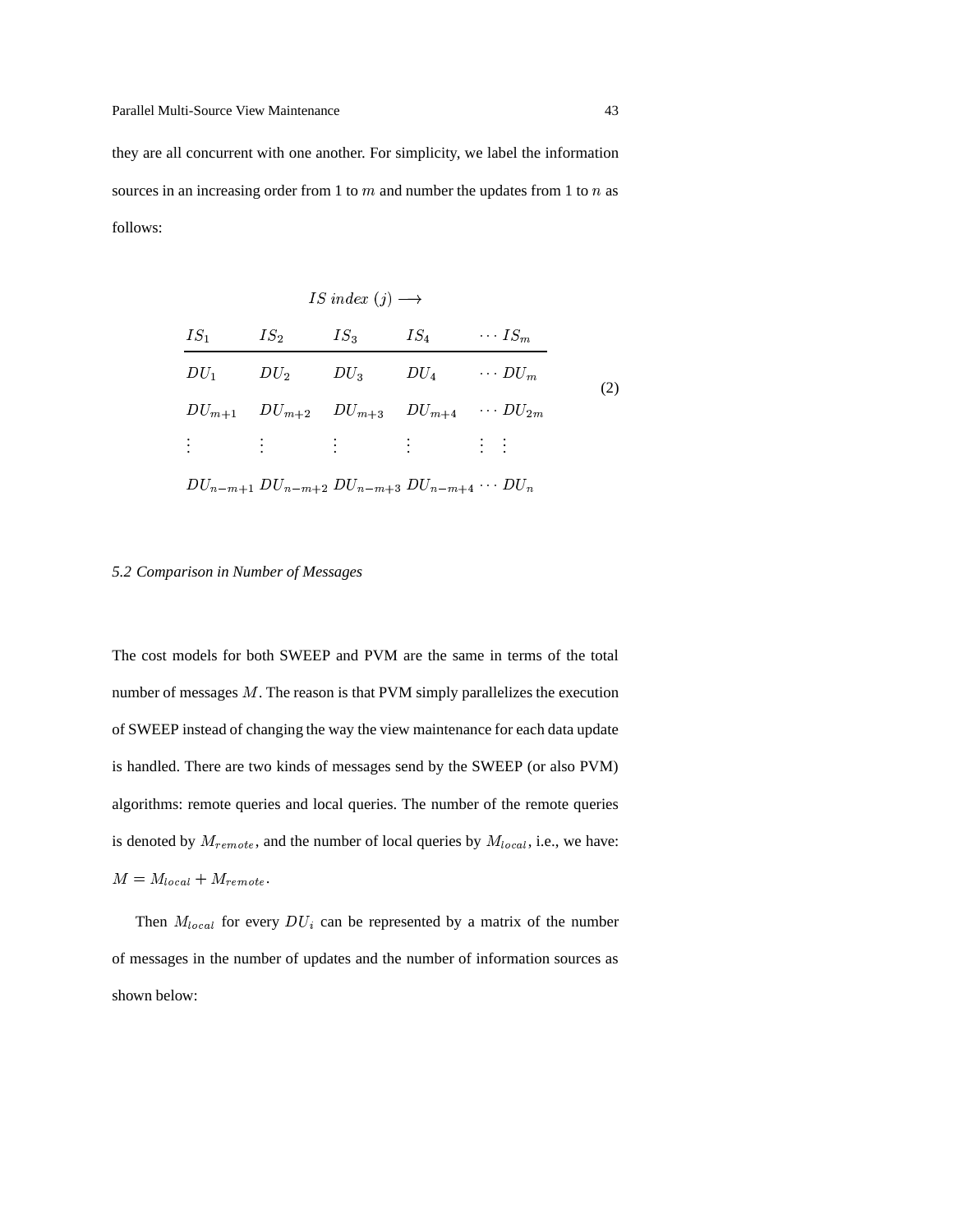44 Xin Zhang et al.

|                                                                                                                                                                                                                                                                                          |              |  | <i>IS</i> index (j) $\longrightarrow$                                                                              |  |  |  |
|------------------------------------------------------------------------------------------------------------------------------------------------------------------------------------------------------------------------------------------------------------------------------------------|--------------|--|--------------------------------------------------------------------------------------------------------------------|--|--|--|
|                                                                                                                                                                                                                                                                                          | $\mathbf{1}$ |  | 2 3 $\cdots$ m                                                                                                     |  |  |  |
|                                                                                                                                                                                                                                                                                          |              |  |                                                                                                                    |  |  |  |
| <i>No.</i> $1 \begin{pmatrix} 0 & \frac{n}{m} & \frac{n}{m} & \cdots \frac{n}{m} \\ \frac{n}{m} & -1 & 0 & \frac{n}{m} & \cdots \frac{n}{m} \\ DU & 3 \frac{n}{m} & -1 & \frac{n}{m} & -1 & 0 & \cdots \frac{n}{m} \\ \vdots & \vdots & \vdots & \vdots & \vdots & \vdots \end{pmatrix}$ |              |  |                                                                                                                    |  |  |  |
|                                                                                                                                                                                                                                                                                          |              |  |                                                                                                                    |  |  |  |
|                                                                                                                                                                                                                                                                                          |              |  |                                                                                                                    |  |  |  |
| ( <i>i</i> )<br>$\downarrow$ $m+1$ $\begin{bmatrix} 0 & \frac{n}{m} - 1 & \frac{n}{m} - 1 & \cdots & \frac{n}{m} - 1 \\ \frac{n}{m} - 2 & 0 & \frac{n}{m} - 1 & \cdots & \frac{n}{m} - 1 \\ \vdots & \vdots & \vdots & \vdots & \vdots \\ n-1 & 0 & 0 & 0 & \cdots & 1 \end{bmatrix}$    |              |  |                                                                                                                    |  |  |  |
|                                                                                                                                                                                                                                                                                          |              |  |                                                                                                                    |  |  |  |
|                                                                                                                                                                                                                                                                                          |              |  |                                                                                                                    |  |  |  |
|                                                                                                                                                                                                                                                                                          |              |  | $\begin{pmatrix} n-1 \\ n \end{pmatrix}$ 0 0 0 $\cdots$ 1<br>$\begin{pmatrix} n \\ 0 \end{pmatrix}$ 0 0 $\cdots$ 0 |  |  |  |
|                                                                                                                                                                                                                                                                                          |              |  |                                                                                                                    |  |  |  |

So the message cost  $M_{local}$  of  $DU_i$  at  $IS_j$  is defined by:

with *j* the index of  
\ninformation sources,  
\n
$$
M_{local} = \begin{cases}\n\frac{m}{m} - k & j \leq (i - 2) \mod (m + 1) \\
\frac{m}{m} - (k - 1) & j > (i - 2) \mod (m + 1) \\
0 & j = i \mod m \\
0 & j \leq (i - 2) \mod (m + 1) \text{ and } \frac{m}{m} < k \\
0 & j > (i - 2) \mod (m + 1) \text{ and } \frac{m}{m} \not\leq k \end{cases}\n\begin{cases}\ni - 2i & j \leq (i - 2) \mod (m + 1) \\
0 & j \leq (i - 2) \mod (m + 1) \text{ and } \frac{m}{m} \not\leq k \end{cases}
$$
\n
$$
\begin{cases}\ni - 2j + 1 & j > 1 \\
0 & j \leq (i - 2) \mod (m + 1) \text{ and } \frac{m}{m} \not\leq k \end{cases}
$$
\n(5)

$$
M_{local} = \sum_{i=1}^{n-1} i - m \sum_{i=0}^{\frac{n}{m}-1} n = \left(\frac{m-1}{2m}\right) n^2
$$
 (6)

And, from [1] we know that: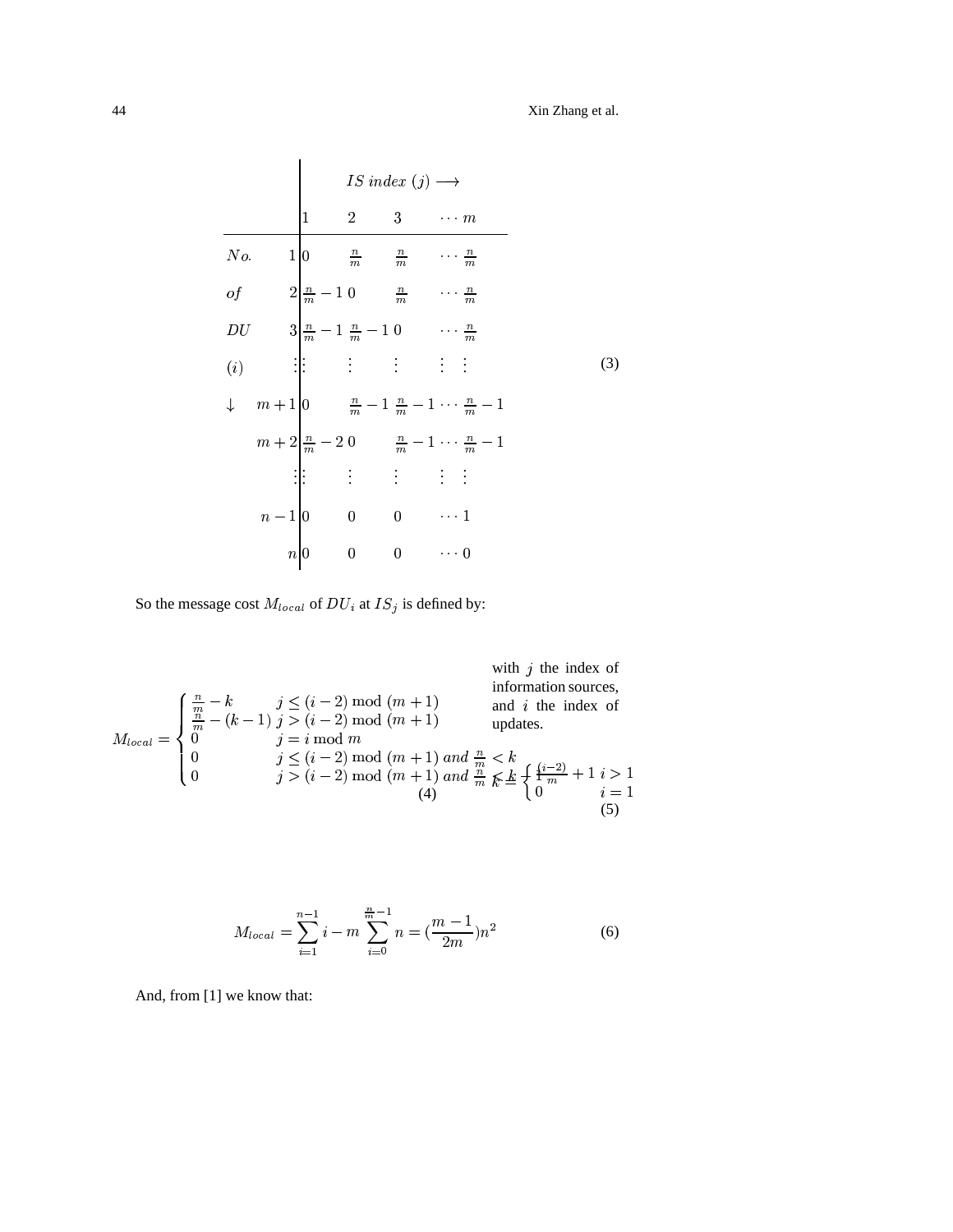$$
M_{remote} = n \times (m-1) = (m-1)n \tag{7}
$$

## *5.3 Comparison in Total Execution Time*

Although the number of messages are the same for PVM and SWEEP, the execution times for them are different. If we assume the overall time spend on a local-join is  $C_{local}$  and on a remote-join is  $C_{remote}$  per query, then we get the total time  $T$  for SWEEP as:

$$
T_{SWEEP} = M_{remote} \times C_{remote} + M_{local} \times C_{local}
$$
  
= 
$$
(m - 1)n \times C_{remote} + (\frac{m-1}{2m})n^2 \times C_{local}
$$
 (8)

Because  $C_{remote}$  is much larger than  $C_{local}$ , for small numbers of n we can simplify the equation to:

$$
T_{SWEEP} = (nm - n) \times C_{remote} \approx O(n \times m \times C_{remote}) \tag{9}
$$

This shows that the time performance of SWEEP is linear in the product of the number of information sources and the number of updates. Hence, for one update, the estimate time is:

$$
t_{SWEEP} = (m-1) \times C_{remote} \tag{10}
$$

We are going to use t instead of  $t_{SWEEP}$  for the following discussion.

Then, for SWEEP, we have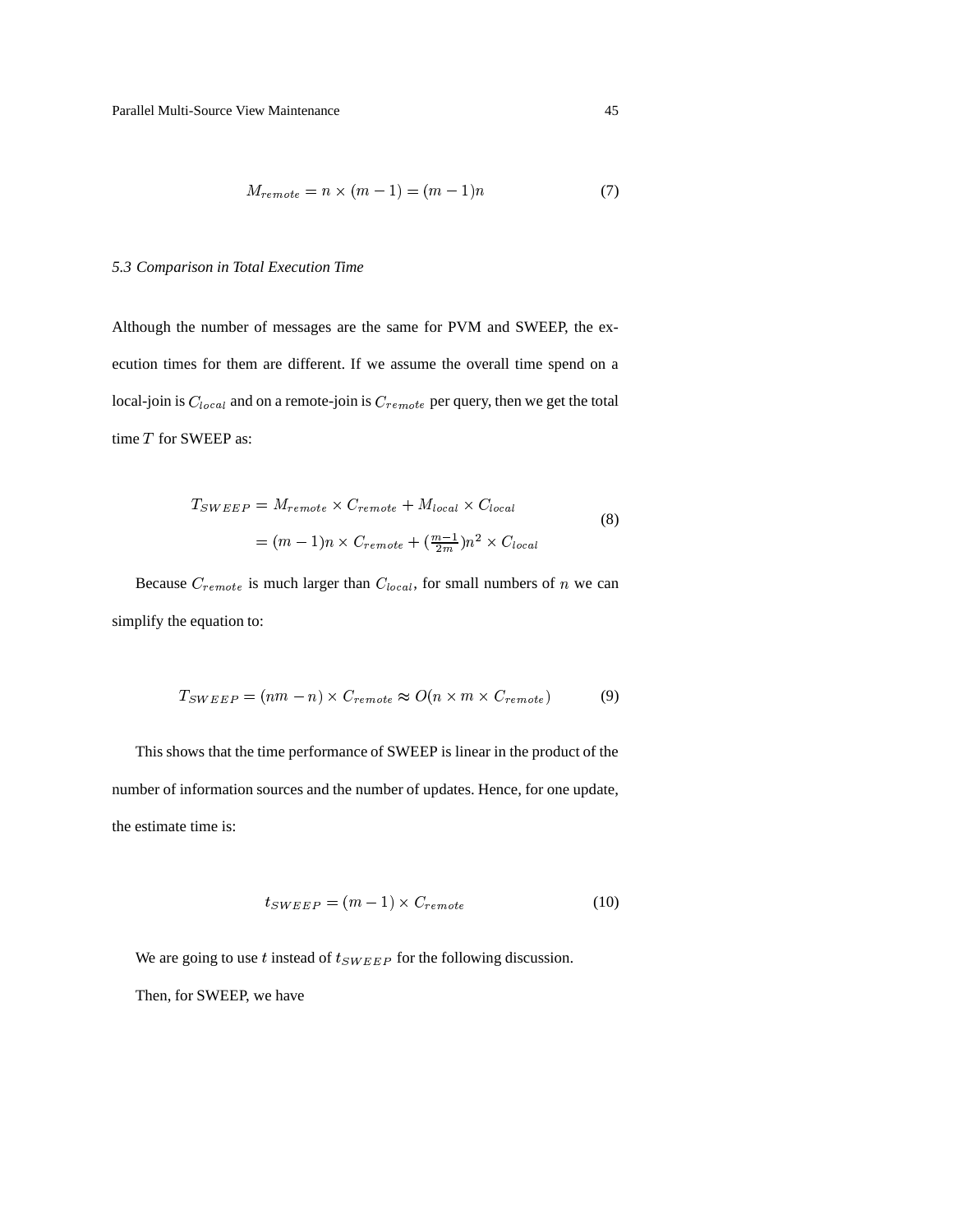$$
T_{SWEEP} = nt \tag{11}
$$

For PVM, the number of parallel handling (i.e., size of the PPU set), denoted by  $p$ , as well as the query capability  $q$  of the information source space will affect the performance of PVM.  $q$  denotes how many queries can be processed at the same time at the information source space. We denote the overhead of generating a new thread and waiting for locks to access the critical area as a. Depending on the value of  $q$  and  $p$ , there are two cases.

**Case 1:**  $p \leq q$  means that compared to how many threads can be executed in parallel, the data sources have much larger (infinite) query processing capabilities. Then for every update in the UMQ, we can assess how long it will wait for being handled. The first update  $DU_1$  does not need to wait,  $DU_2$  needs to wait time a,  $DU_3$  need to wait time 2*a*, and so on. In general,  $DU_p = (p-1)a$ .  $DU_{p+1}$  needs to wait time *t* because  $DU_{p+1}$  can start to be handled right after  $DU_1$  is handled which is  $t$ . So, we get the following waiting sequence:

$$
\frac{DU_i}{Wait} \begin{vmatrix} 1 & 2 & 3 & \cdots & p-1 & p & p+1 & \cdots & 2p & 2p+1 & \cdots \\ 0 & a & 2a & \cdots & (p-2)a & (p-1)a & t & \cdots & t+(p-1)a & 2t & \cdots \end{vmatrix}
$$
 (12)

Hence for  $DU_i$ , the waiting time  $Wait(i)$  is:  $Wait(i) = \lfloor \frac{i-1}{n} \rfloor t + \lfloor (i-1) \mod 2 \rfloor$  $p|a$ , with t, p, i, and a as defined above.

**Case 2:**  $p \geq q$  means that the query capabilities of information sources limit the number of threads that should practically be run at the same time in order for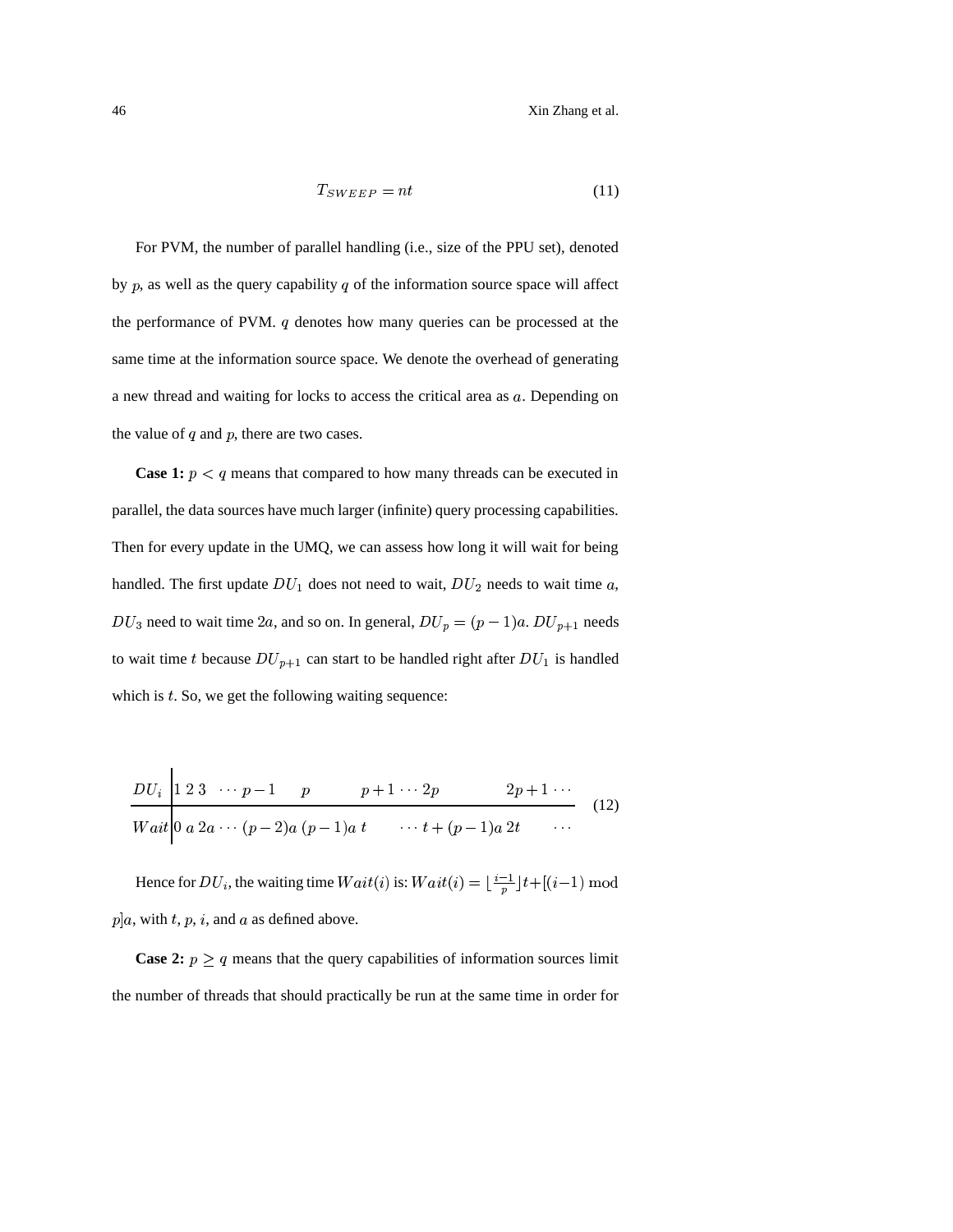the benefits of each thread in terms of performance improvement to out-weight its overhead in terms of system resources. This case is similar to case 1. The waiting time  $Wait(i)$  is:  $Wait(i) = \lfloor \frac{i-1}{a} \rfloor t + [(i-1) \bmod q]a$ .

Based on the discussion, the general waiting time for  $DU_i$  is:

$$
Wait(i) = \lfloor \frac{i-1}{\min(p, q)} \rfloor t + [(i-1) \bmod \min(p, q)]a.
$$
 (13)

Then the total execution time of PVM is:

$$
T_{PVM} = \max_{i=1...n} (Wait(i)) + t.
$$
 (14)

Let  $k = min(p, q)$ . If we assume  $(n - 1) \text{ mod } k = 0$  and  $t > (n - 2)a$ , then we can simplify  $T_{PVM}$ :

$$
T_{PVM} = \left(\frac{n-1}{k} + 1\right)t.
$$
 (15)

Comparing the performance of  $T_{SWEEP}$  and  $T_{PVM}$  we observe that PVM has approximately a best case scenario of k-fold better performance over SWEEP with  $k = min(p, q)^6$ . This implies for example that if your DW implementation platform comfortably supports 10 concurrent threads over 10 data sources, then up to a 10 fold performance improvement may be achievable.

All the previous analysis is based on the assumption of updates being even distributed over the information sources. If the updates are not evenly distributed, for

<sup>6</sup> Because we assume every information source is sequentially processing the incoming queries. Hence, the whole information source space with  $m$  information sources has query capability m, which means  $k = min(p, m)$ .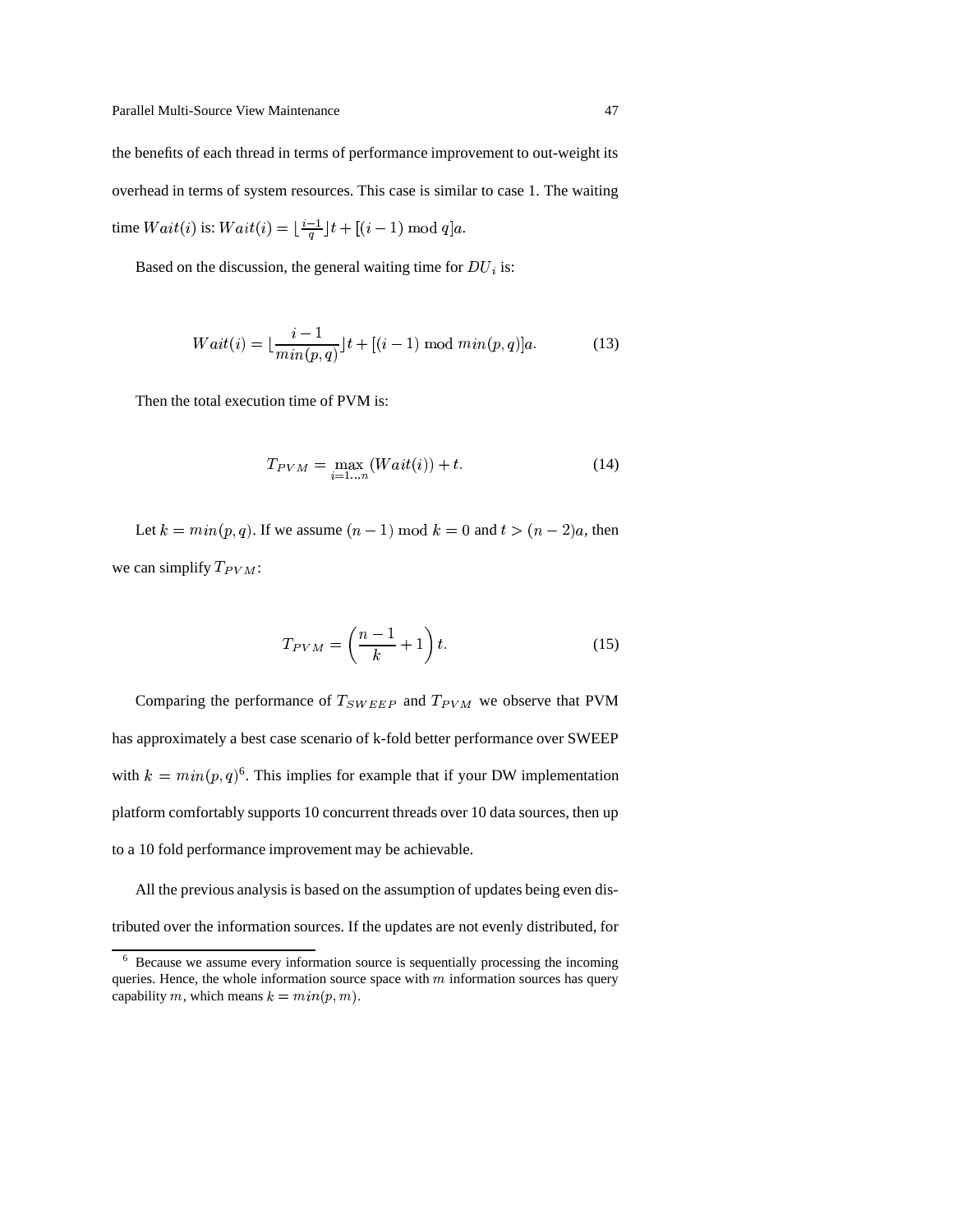example all the *d* updates of  $IS_1$  will be handled after the updates of the  $IS_2$ , and so on, the overall performance of PVM will be  $d$  times lower unless a proportional query capacity also happens to exist at this bottleneck of  $IS_1$ .

There is a trade-off between  $C_{local}$  and  $C_{remote}$ . From previous discussion we know that for each update, the handling time is  $t = (m-1) \times C_{remote} + (\frac{m-1}{2m})n \times$  $C_{local}$ . Let's denote the first part as  $t_{remote}$ , and the second part as  $t_{local}$ . The ratio between  $t_{local}$  and  $t_{remote}$  is:

$$
\frac{t_{local}}{t_{remote}} = \frac{n}{2m} \times \frac{C_{local}}{C_{remote}}
$$
\n(16)

If we know  $\frac{C_{local}}{C_{remainder}}$  is 0.01, we have 10 information sources, and we want  $\frac{t_{local}}{t_{remainder}}$  less than 0.1 in order to ignore the cost of local join queries. Then the maximum number of **maintenance-concurrent** updates we can have is 200. If we have more than 200 **maintenance-concurrent** updates, the  $t_{local}$  time can no longer be neglected.

## **6 Design and Implementation of the PVM System**

The PVM system is implemented within the EVE data warehousing [**?**] environment implemented in JAVA. Currently, the system connects to Oracle and ODBC MS Access servers using the Oracle JDBC driver and the JDBC-ODBC bridge, respectively.

Figure 18 provides an overview of the PVM system in terms of the types of different threads. For every information source there are two types of threads running. The thread called *SendUpdate* will keep sending the data updates of this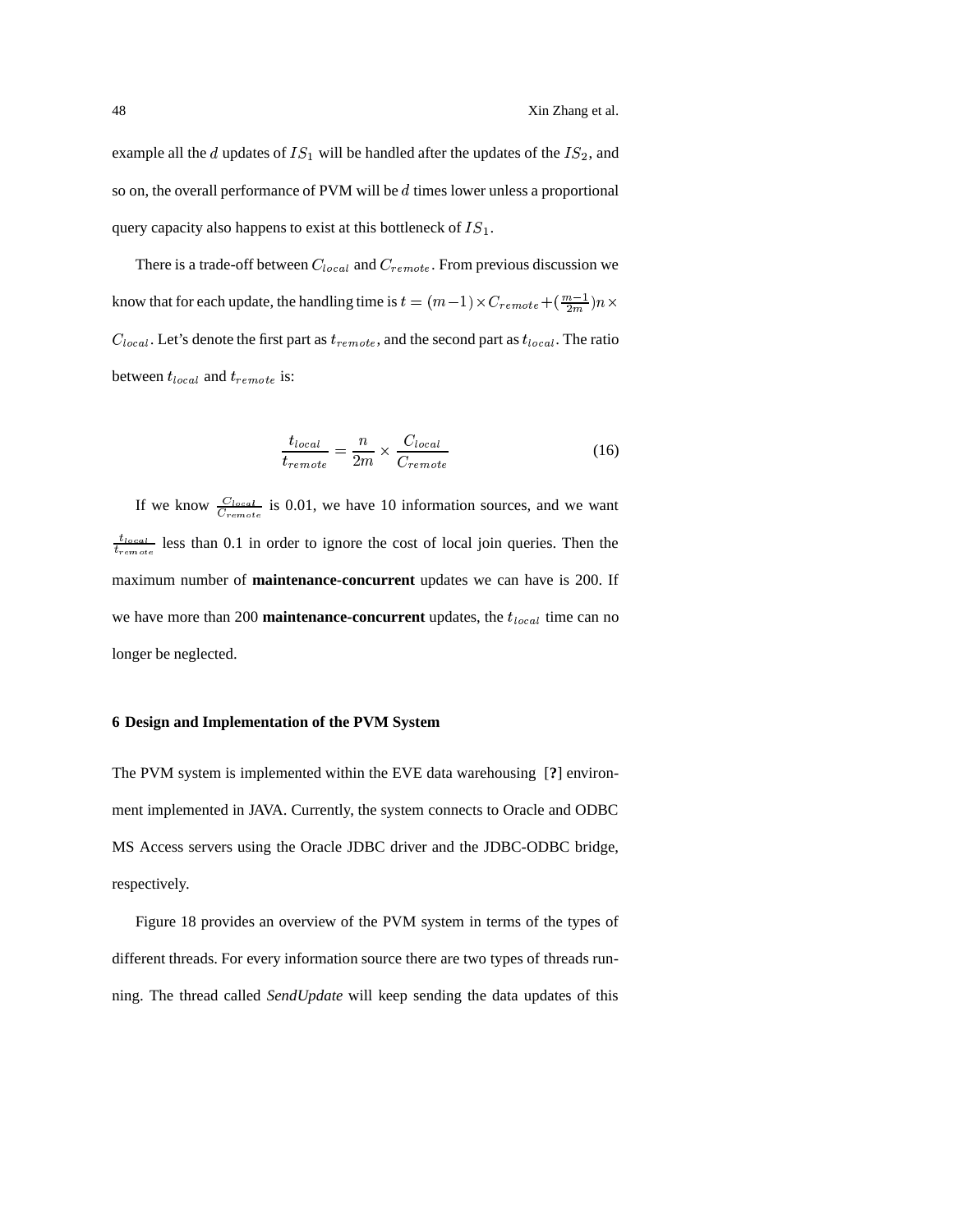information source to the data warehouse manager. The thread called *Process-Query* will process the queries sent from the data warehouse manager and return the query result back to the data warehouse manager. Within the data warehouse manager, there are three kinds of threads. The *AssignTimeStamp* thread will assign a timestamp to all the incoming data updates and query results. The *Maintenance-Manager* thread will monitor the data updates and will create one sub-thread of type *ViewChange* for each data update that is to be concurrently handled.

For example, assume we set up a system that can handle two data updates in parallel over three information sources. Then at system setup, two threads of *SendUpdate* and *ProcessQuery* will be created at each information source. In addition, there will be two threads of *AssignTimeStamp* and *MaintenanceManager* at the data warehouse. At run time, if multiple data updates happened, one additional thread of *ViewChange* will be created at the data warehouse for each of the data updates to be handled concurrently, while all the other data updates will wait in the  $UMQ$  for processing. In general, the maximum number of threads in our system can be computed as in Equation 17, where  $p$  and  $m$  are defined in Table 3.

 $\leq \text{\# of } three\text{ }ds\text{ }in\text{ }DW\text{ }>\text{ }=n+2$  $\lt \#$  of threads in  $1S_s$   $>$  = m  $\times$  2  $\epsilon \neq 0$  threads in  $PVM \geq \epsilon \neq 0$  threads in  $DW \geq + \epsilon \neq 0$  threads in  $ISS \geq$  $=m\times 2+p+2$ (17)

Figure 19 depicts an object-oriented design of the PVM system, in particular, focusing on the aggregation relationships of the PVM classes. The *PVM* component contains four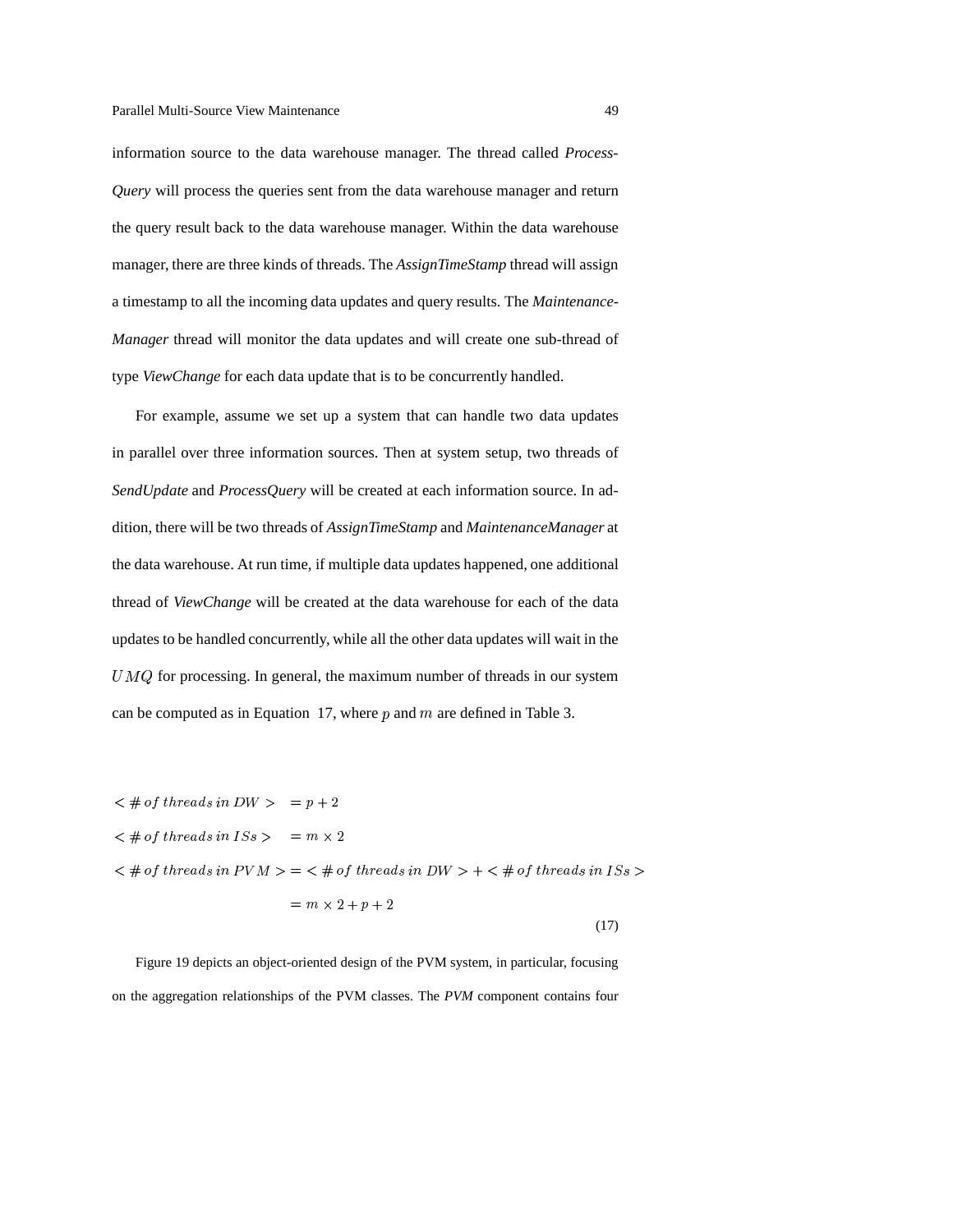## 50 Xin Zhang et al.



**Fig. 18** PVM Algorithm Thread Overview

classes. *DataUpdateReceiver* is used to detect data updates. *DWProcess* represents the data warehouse manager. *ISProcess* implements the wrapper of the information sources. *MultiQueue* "manages" the FIFO network connection between the *ISProcess* and *DWProcess*. *ISProcess* class contains the reference to the *MultiQueue*, *SendUpdate* class for *SendUpdate* module, *ProcessQuery* class for *ProcessQuery* module, and *Relation* class to capture the schema of the relation stored at this information source. *DWProcess* class also contains the reference to the *MultiQueue*. The class *MessageQueue* is used to implement the UMQ. The class *AssignTimeStamp* implements the module *AssignTimeStamp*, the class *MaintenanceManager* implements the module *MaintenanceManager* and the class *ViewChange* implements the module *ViewChange*.

## **7 Performance Studies**

# *7.1 System Setup*

We have implemented the SWEEP and PVM algorithms in JAVA within our prototype EVE data warehousing system; a demonstration of which has been given at ACM SIGMOD'99 [22]. While the EVE system interacts with different data servers, our studies were conducted using Oracle 7.0 servers running on a network of NT machines. Every  $IS_i$  (on Oracle) has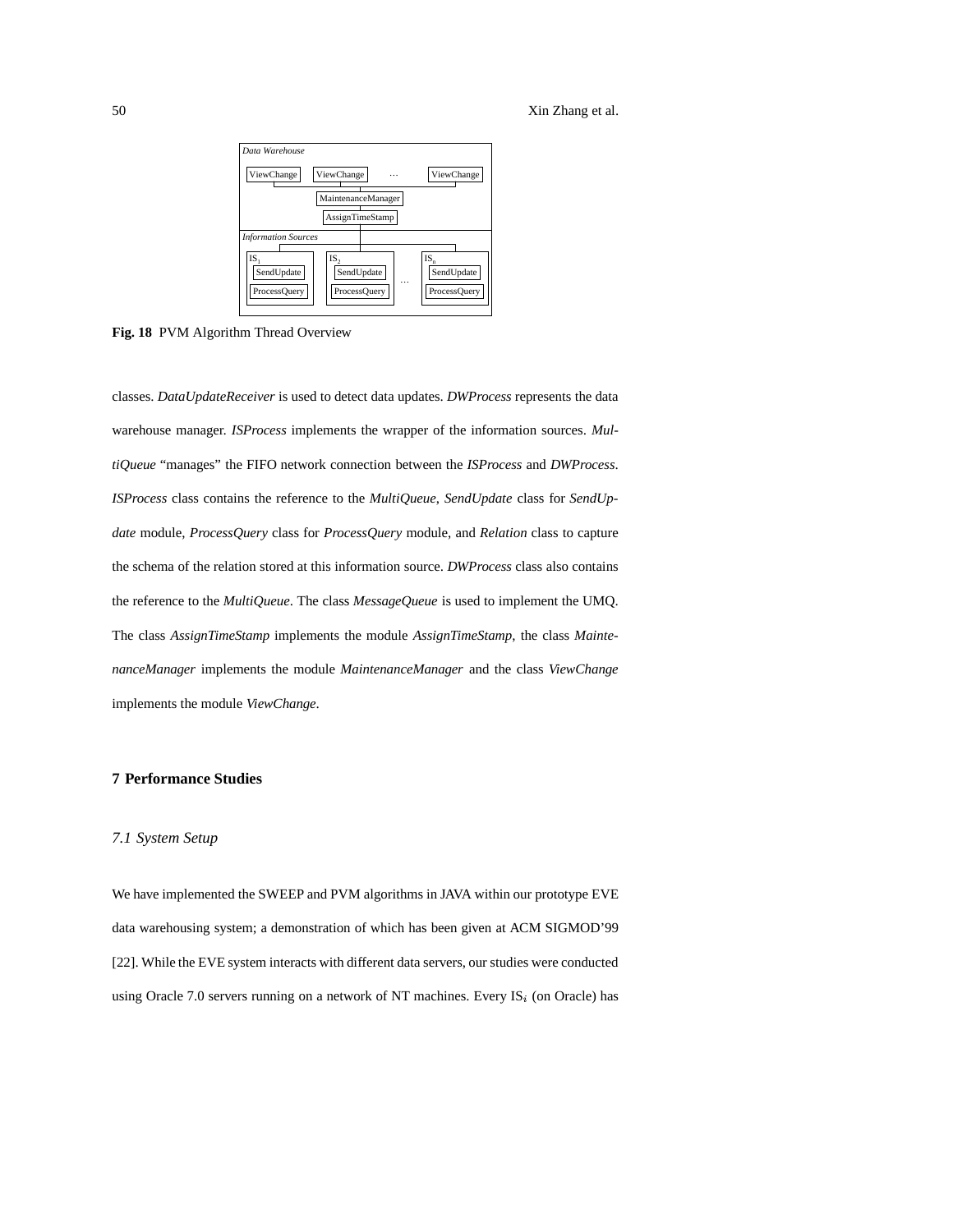

**Fig. 19** PVM Implementation Class Relation

its own index number from 1 to  $m$ . Each information source has one relation. The relation of each  $IS_i$  is denoted by  $R_i$ , with i the index of  $IS_i$ . The schema of every relation is the following:

CREATE TABLE  $R_i$  (A as integer, B as integer);  $(1 \leq i \leq m)$ 

The extents of all  $R_i$  are randomly generated and all are approximately the same size, i.e., ranging up to several five thousand tuples per information source for different experiments. The data updates were randomly generated, with the number of data updates changing as indicated from experiment to experiment. In general, each data update was only counted (as assumed in our model), if it actually affected the extent of the information source (i.e., it was not a duplicate for an insert or a non-existing tuple for a delete). In general, the join selectivity between a data update at one information source with the extent of another information source was kept to assure that at least one "join" tuple was returned from each maintenance query, i.e., that the maintenance query results are not empty.

The data warehouse is defined over all  $m$  information sources as given in Figure 20.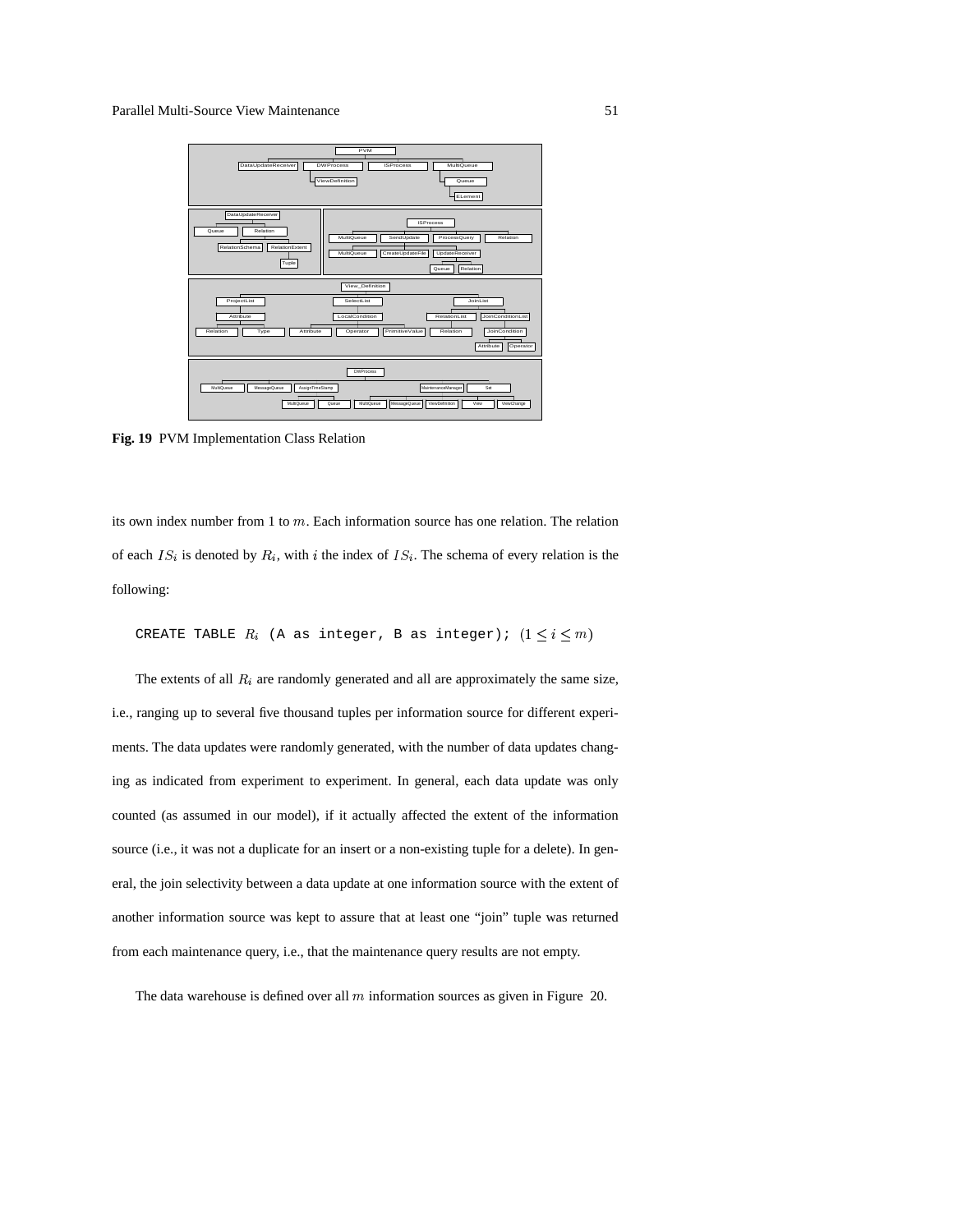52 Xin Zhang et al.

| CREATE VIEW | V AS                                                    |
|-------------|---------------------------------------------------------|
| SELECT      | $R_1.A$ , $R_2.A$ , $R_3.A$ , , $R_m.A$                 |
| FROM        | $R_1, R_2, R_3, \ldots, R_m$                            |
| WHERE       | $R_1.A = R_2.B$ , $R_2.A = R_3.B$ , $R_{m-1.A} = R_m.B$ |

**Fig. 20** Data Warehouse View Definition

Each of the experiments described below have been re-run around 10 times, and the reported measurement values represent an average over all runs.

*7.2 Changing the Maximum Number of Concurrent Maintenance Threads (PPU Size p*)

This experiment has been designed to study the effect of varying the number of threads that can be run in parallel in PVM on the total execution time of handling a set of concurrent updates. For this, we change the maximum number of threads (PPU size  $p$ , where  $p$  is defined in Table 3, from 1 to 10 on the X-axis), while measuring the total execution time  $T$  (in wall clock seconds on the Y-axis). In particular, fixed settings for this experiment are number of updates  $n$  is 60, number of information sources  $m$  is 4, and time interval  $i$  is 0.

In Figure 21, the left chart shows the expected value calculated based on our cost model (specifically Equation 15 of the cost model), while the right chart shows the actual experimental measurements. Based on the model, we expect to see an up to  $p$ -fold performance improvement of PVM in the ideal case as we increase the maximum number of threads by  $p$ . As seen in the left chart in Figure 21, we can see that the total processing time of PVM drops rapidly at the rate of  $1/p$  as we increase p until the curve flattens out into a horizontal line. In our setup, the flattening occurs at roughly  $p = 4$ , which corresponds to the system limitation in terms of its query capabilities of the information source space, i.e., the number of information sources  $m=4$  and the number of queries that can be handled concurrently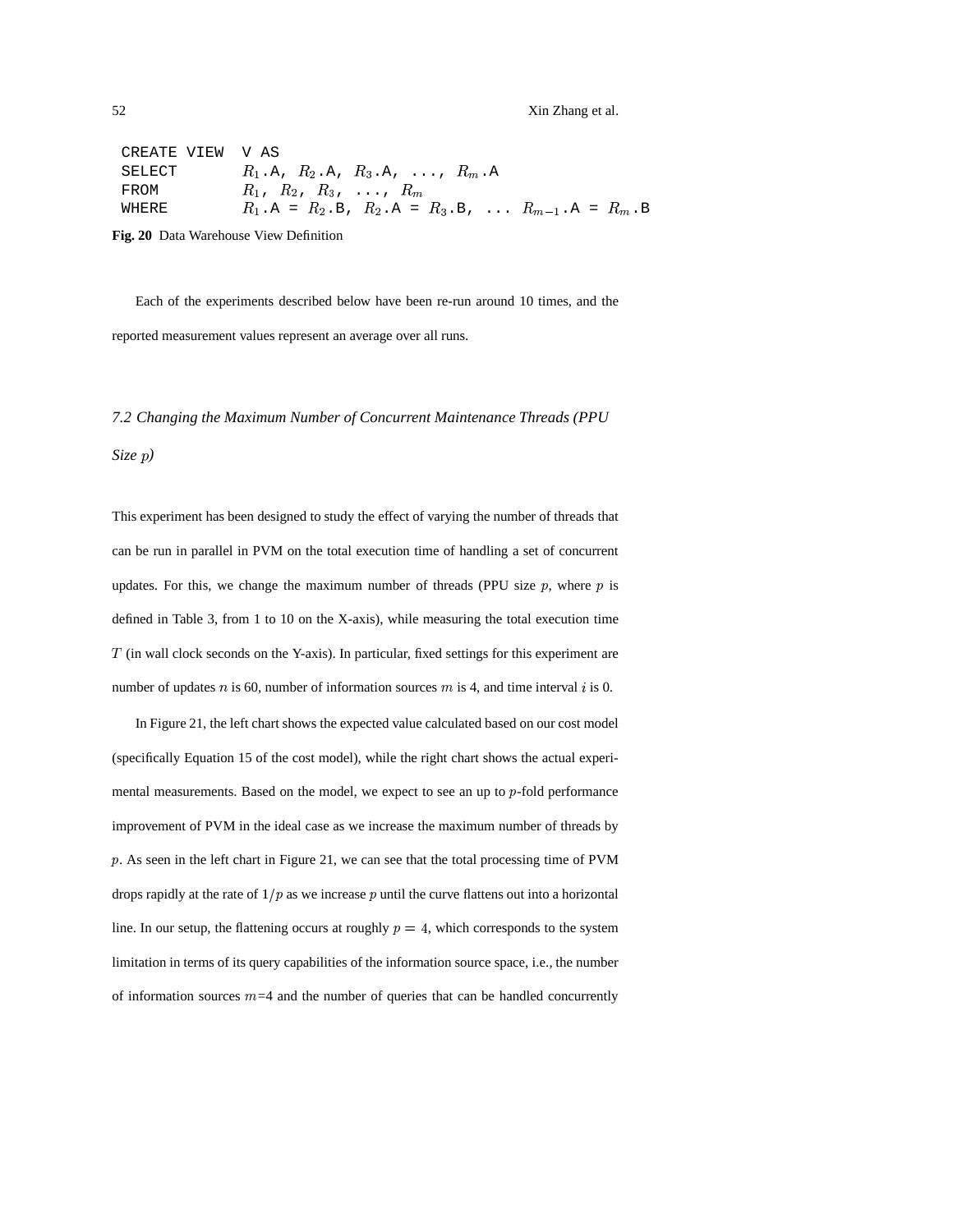### Parallel Multi-Source View Maintenance 53



**Fig. 21** Experiment 1: Change Maximum Number of Concurrent Maintenance Threads (Size of PPU  $p$ ). Left figure is cost model, right figure is experimental result.

per information source being set to 1. The later is so because no concurrency is supported at the information sources due to JDBC implementation limitations.

The right chart shows actual measurements we made using our PVM system which indeed closely follow the expected behavior. The initial total processing time when  $p = 1$ is very similar to the expected time. And, as the size of PPU  $p$  is increasing, the total performance of PVM is decreasing at a rate of roughly  $1/p$ .

| <b>Tick</b> |             | <b>SWEEP</b>    |               |                 | $PVM(p=2)$      |               | $PVM(p=3)$      |                 |               |  |
|-------------|-------------|-----------------|---------------|-----------------|-----------------|---------------|-----------------|-----------------|---------------|--|
|             | IS1         | IS2             | IS3           | IS1             | IS2             | IS3           | IS1             | IS <sub>2</sub> | IS3           |  |
|             | 0 DU1       | DU <sub>2</sub> | DU3           | DU <sub>1</sub> | DU <sub>2</sub> | DU3           | DU <sub>1</sub> | DU <sub>2</sub> | DU3           |  |
|             |             | SQ1.1           |               | SQ2,1           | SQ1.1           |               | SQ2,1           | SQ1.1           |               |  |
| 2           |             | SQR1,1          |               | <b>SQR2,1</b>   | SQR1.1          |               | <b>SQR2,1</b>   | SQR1.1          |               |  |
| 3           |             |                 | SQ1,3         |                 |                 | SQ1,3         |                 | SO3,2           | SQ1,3         |  |
|             |             |                 | SQR1.3        |                 |                 | SQR1,3        |                 | SOR3,2          | SQR1,3        |  |
|             | $5$ SQ2,1   |                 |               |                 | SQ3,2           | <b>SQ2,3</b>  | SQ3,1           |                 | <b>SQ2,3</b>  |  |
|             | 6 SQR2,1    |                 |               |                 | SOR3,2          | SQR2,3 SOR3.1 |                 |                 | <b>SQR2,3</b> |  |
|             |             |                 | SO2,3         | SO3.1           |                 |               |                 |                 |               |  |
| 8           |             |                 | SQR2,3 SOR3.1 |                 |                 |               |                 |                 |               |  |
| 9           |             | SO3.2           |               |                 |                 |               |                 |                 |               |  |
| 10          |             | SOR3,2          |               |                 |                 |               |                 |                 |               |  |
|             | 11 $SO3.1$  |                 |               |                 |                 |               |                 |                 |               |  |
|             | $12$ SQR3,1 |                 |               |                 |                 |               |                 |                 |               |  |

**Fig. 22** Block Overhead between Data Update Maintenance Processes.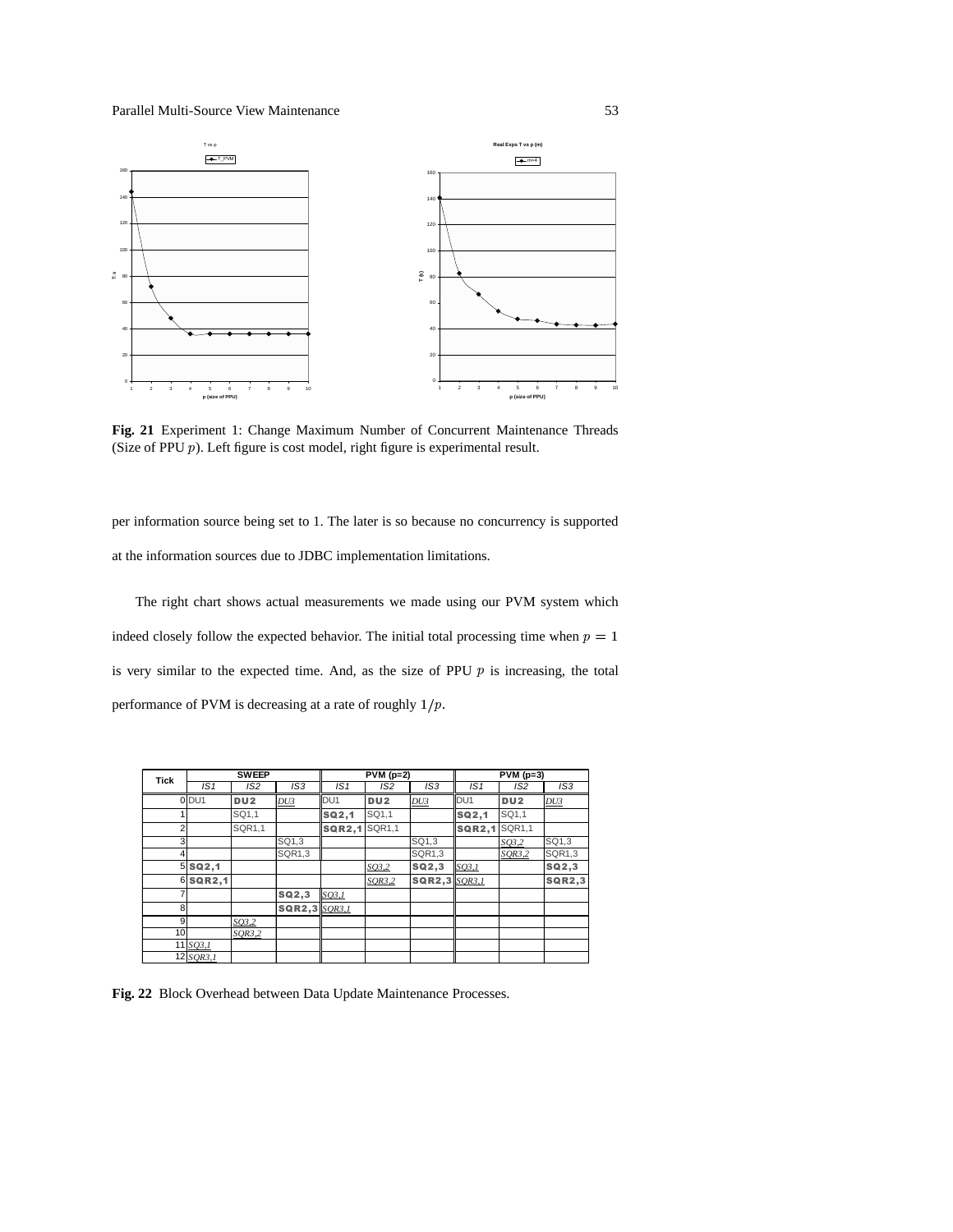The maximum percentage of performance improvement we measured is 330%, which is less than the best case improvement of up to 400%. The actual percentage of improvement being slightly less than what we expected can be explained by additional system overhead not accounted for in our simple cost model as well as that the maintenance queries processed by the information sources are blocked by each other at every information source because the query capability of each information source is only one query at a time.

Figure 22 illustrates the overhead of the potential blocking between the data update maintenance processes for 3 information sources and 3 data updates. There are three portions of the charts, from left to right, we have SWEEP, PVM when  $p = 2$ , and PVM when  $p = 3$ . Every row in the table shows one clock tick. Each cell shows the status of the information source for that clock tick. For example, at (tick  $0$ , SWEEP)  $IS<sub>1</sub>$  has data update  $DU_1$  committed, and at (tick 1, SWEEP)  $IS_2$  processes the subquery  $SQ_{1,2}$  for the process of  $DU_1$ . If the cell is empty, then this means the corresponding IS is idling at that time. As we can see, SWEEP uses 12 ticks to handle 3 data updates, while PVM ( $p=2$ ) uses 8 ticks, and PVM ( $p=3$ ) uses 6 ticks. Intuitively, the performance of PVM ( $p=2$ ) should be 2-fold of that of SWEEP, which would mean 6 ticks. However as can be seen it actual takes us 8 ticks. The reason for that is the blocking on  $IS_3$  where  $QR_{2,3}$  has to wait for  $QR_{1,3}$ . By increasing  $p$  from 2 to 3, we can improve the overall performance by further utilizing  $IS<sub>2</sub>$ for  $SQ_{3,2}$  while  $IS_3$  is blocked. For a fixed query plan generated by the  $ViewChange$ process, more threads can improve the utilization of the information sources, and hence result in a better performance. This can be done until we exhaust the total query capability of the information sources.

Also, while rapidly improving upon the performance when increasing  $p$  from 1 to 2 and so on up to 4, the decrease of the curve continues (though at a much reduced rate)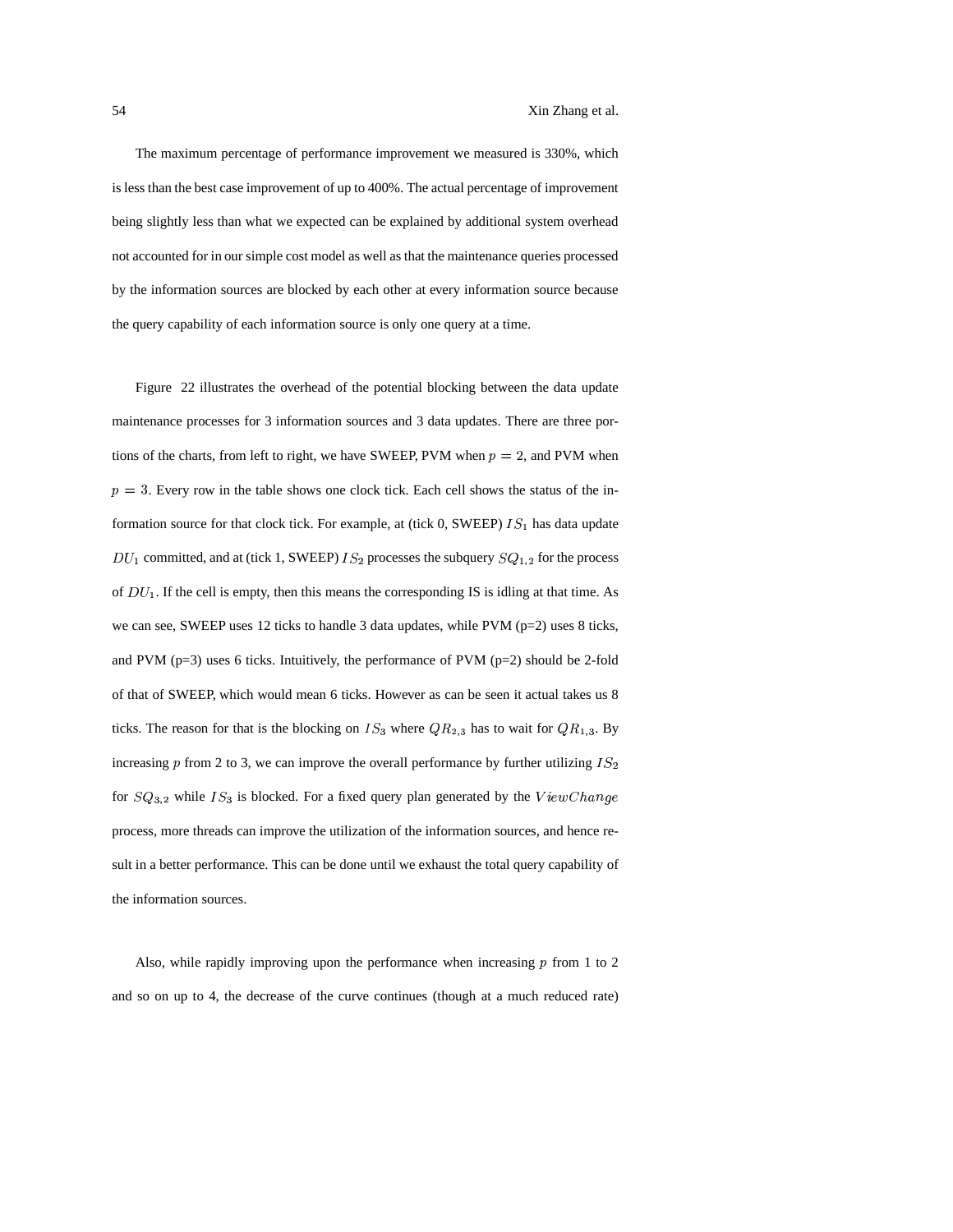until  $PPU$  size  $p = 7$ . In summary, PVM improves the performance of SWEEP by several magnitudes depending on system resources.

We have compared our PVM algorithm with selecting  $p = 1$  with the SWEEP algorithm and found no significant performance differences between the two. For the most part, PVM with  $p = 1$  and SWEEP are identical in terms of software in our system. Hence, from now on, we do not specifically focus on SWEEP in the remainder of this study.

## *7.3 Changing the Number of Information Sources (*+*)*

In this experiment, we do not only control the maximum number of parallel maintenance threads (by varying PPU size  $p$  from 1 to 10 on the X-axis), but we also study the effect of different numbers of information sources (by plotting different curves for different values of  $m$  with  $m$  ranging from 2 to 6) on the overall performance of handling a set of data updates. In summary, for this experiment we set the number of updates per information source  $n/m$ to 10, and the time interval  $i$  to 0, while varying the number of information sources  $m$  from 2 to 6 and the size of the PPU  $p$  from 1 to 10.

The results reported in Figure 23 again have two components, namely, the left chart in the figure is directly derived from our cost model, while the right one reports the actual experimental measurements. We observe in general that the measured trends approximately reflect the expected ones, though with some slight overhead added on.

Based on Figure 23, we make the following observations. First, as already observed in the first experiment, an increase in the maximum number of concurrent threads (i.e., the PPU size p increasing from left to right) decreases the total execution time T by  $1/p$  with each additional thread, e.g., 1/2, 1/3, 1/4, and so on. This dependency on the number of threads holds true independent of the numbers of information sources (i.e., the different lines in the figure). Second, the overall query capability  $m \times q$  of the system, with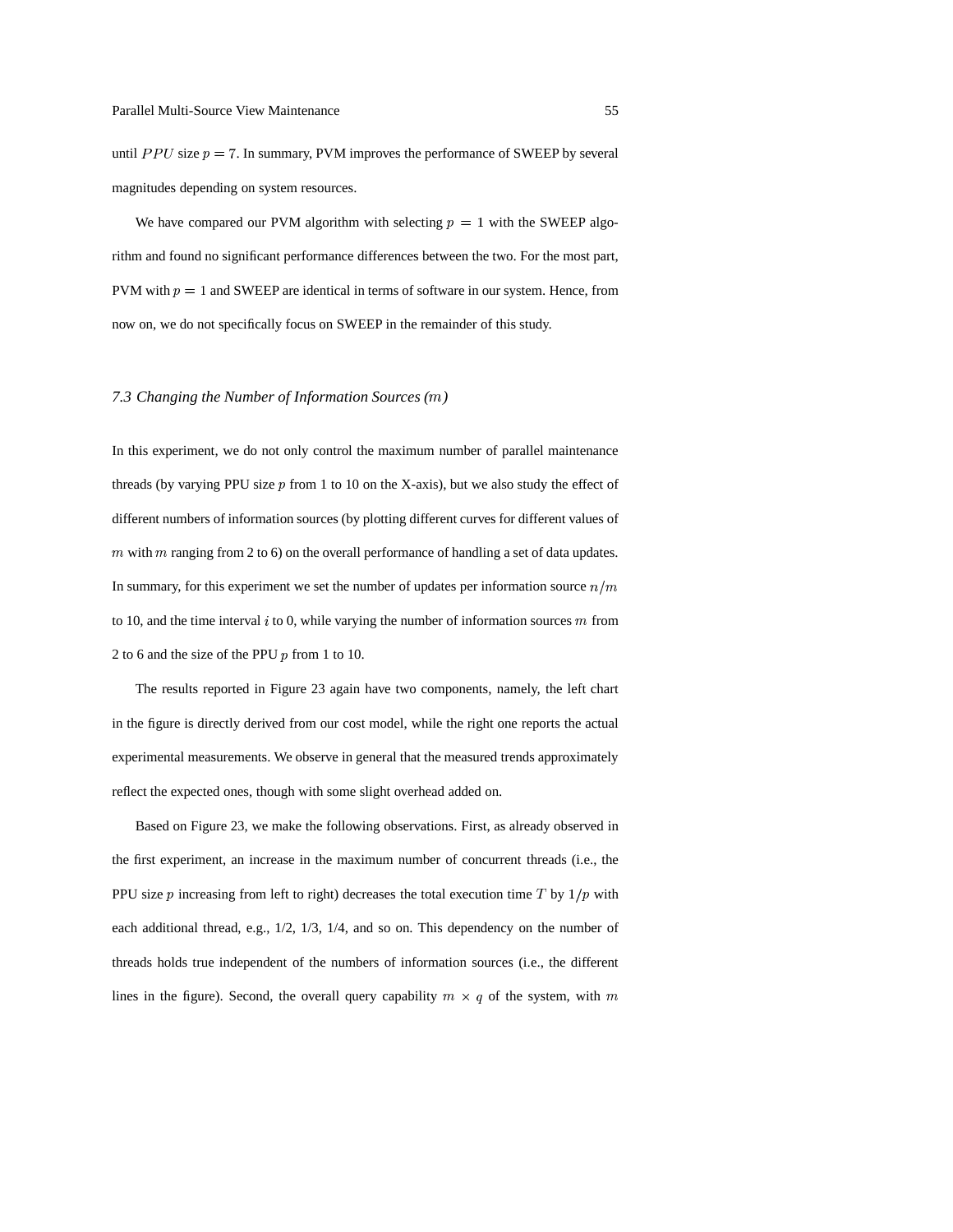56 Xin Zhang et al.



**Fig. 23** Changing the number of information sources (and number of threads). Left figure is the cost model. Right figure is the experimental result.

the number of information sources and  $q$  the number of queries an information source can handle in parallel, is a delimiting factor on the overall performance achievable in the system. Hence, for each of the lines the decrease in execution time slows down and eventually reaches a certain point (we call it the "turning point") at which it completely flattens. That is, an increase in the number of threads  $p$  would no longer be effective beyond this turning point. It does no longer positively affect the performance costs  $T$  as the environment's query capability and not the parallel data warehouse maintenance capability becomes the bottleneck.

In summary, the observations above show that the performance gain of PVM is based on both the query capability of the information source space and the maximum number of threads  $(p)$  of the data warehouse manager.

## *7.4 Change Distribution of Update Load from Information Sources ( )*

In this experiment, we change the distribution (but not numbers) of updates  $c$ , which is over a fixed number of information sources  $m$ , to study how data update distribution affects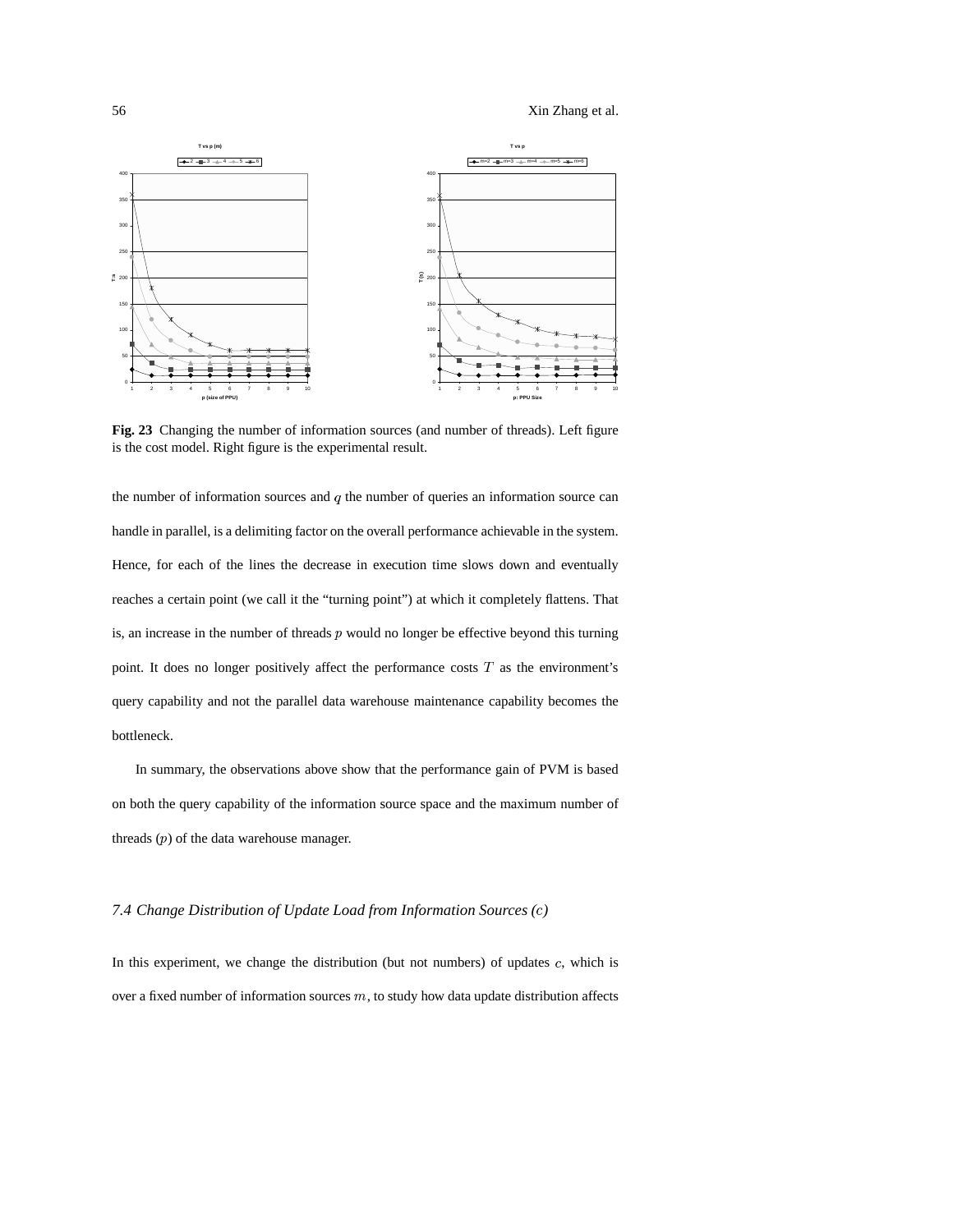the performance of SWEEP and PVM. Here, the notion of distribution  $c$  captures rates at which update are being generated from the different information sources. Assuming a total of 30 updates and 3 information sources. Then if c is equal to 1, the sequence of updates is generated as follows by the different information sources:  $DU_1$  comes from IS1,  $DU_2$ comes from IS2,  $DU_3$  comes from IS3, then  $DU_4$  comes from IS1 again, and so on. If c is equal to 5,  $DU_1$  to  $DU_5$  come from IS1, then  $DU_6$  to  $DU_{10}$  come from IS2, etc. In summary, the settings are: the number of information sources  $m$  is 3, number of updates  $n$  is 30, the size of PPU  $p$  is 5, and the time interval  $i$  is 0, while varying the *number* of *continuous updates from same information source* from 1 to 10.



**Fig. 24** Change of distribution of updates over information sources

For this experiment, the cost model in its present form cannot predict any behavior due to  $c$  not being captured by the cost model. Intuitively, we expect the performance will get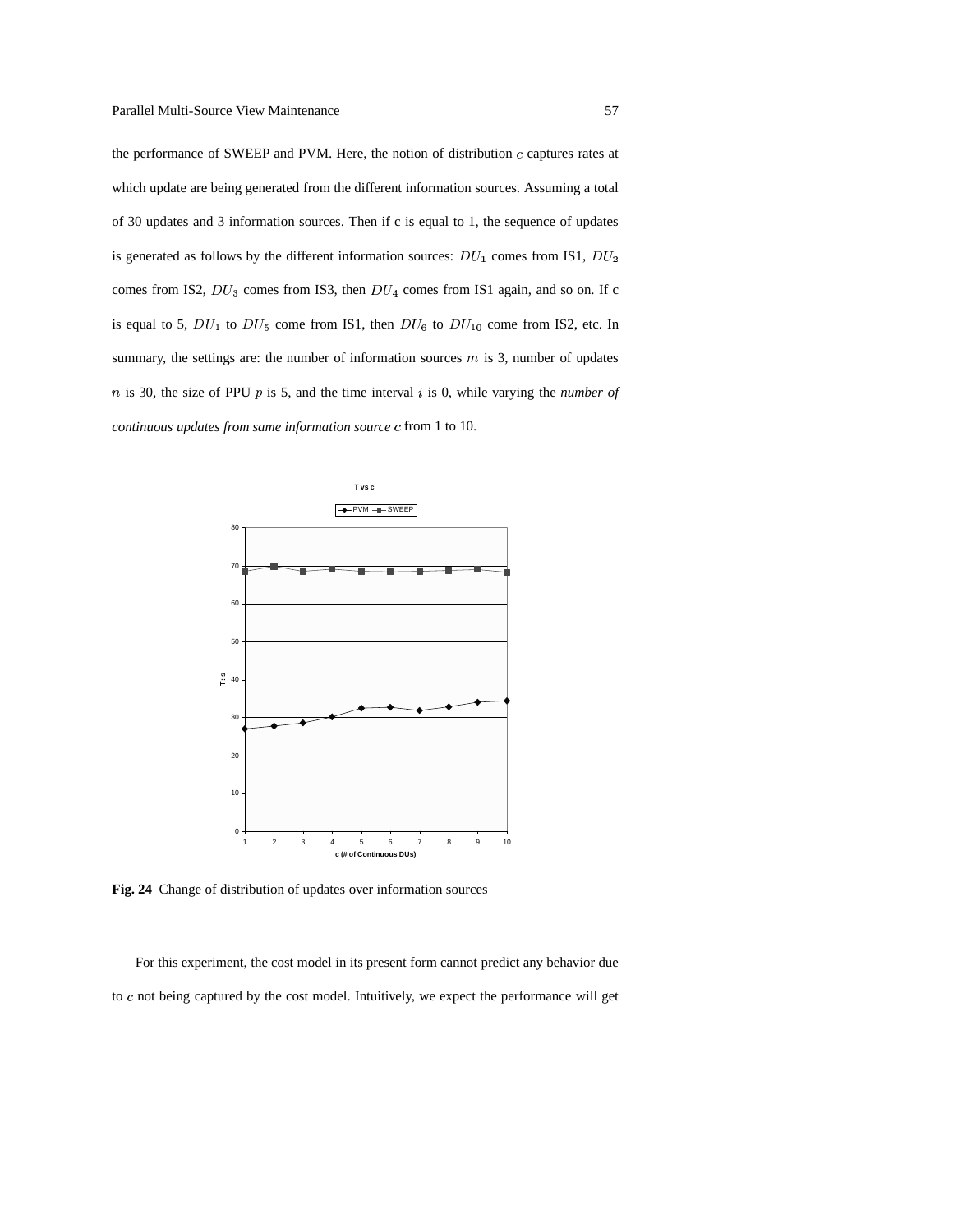worse as  $c$  gets larger, and when  $c$  is large enough, the performance of PVM will remain flat, but will still be better than SWEEP. Figure 24 depicts the actual experimental results. The different distribution of continuous updates  $c$  are plotted on the x-axis (ranging from  $c = 1$  to 10) and the time (in seconds) taken by PVM and SWEEP for different  $c$  values is plotted on the y-axis. The two lines correspond to PVM and SWEEP, respectively.

Figure 24 illustrates that the distribution of updates  $c$  decreases PVM's performance to a small degree while not affecting the performance of SWEEP. The reason for the former is that as  $c$  goes up, more and more updates will arrive at the same information source at the same time. Those queries will be synchronized at that site given that only one query can be processed at a time by our information sources. Hence the performance is slightly worse. If  $c$  is larger than  $n$  (total numbers of updates), then the performance will not be affected by  $c$  any more because all the updates come from one information source. However, we note that in all these cases PVM exhibits significantly better performance than SWEEP, e.g., for the given system setup SWEEP has a 100% longer execution time than PVM.

#### *7.5 Change Number of Updates*

Figure 25 depicts the performance of PVM and SWEEP in terms of seconds (depicted on the y-axis) for different numbers of data updates  $n$  (depicted on the x-axis varying from 4 to 40 per information source). In all plots, the number of information sources is fixed, in this case  $m=2$ . Again, the left chart in Figure 25 is derived from our cost model, while the right one corresponds to the actual experimental result. The settings are number of information sources  $m$  is 2, number of continuous updates from one information source  $c$  is 1, size of PPU (for PVM) is 5, while varying the *number of updates for each information source*  $\left(\frac{n}{m}\right)$  from 4 to 40.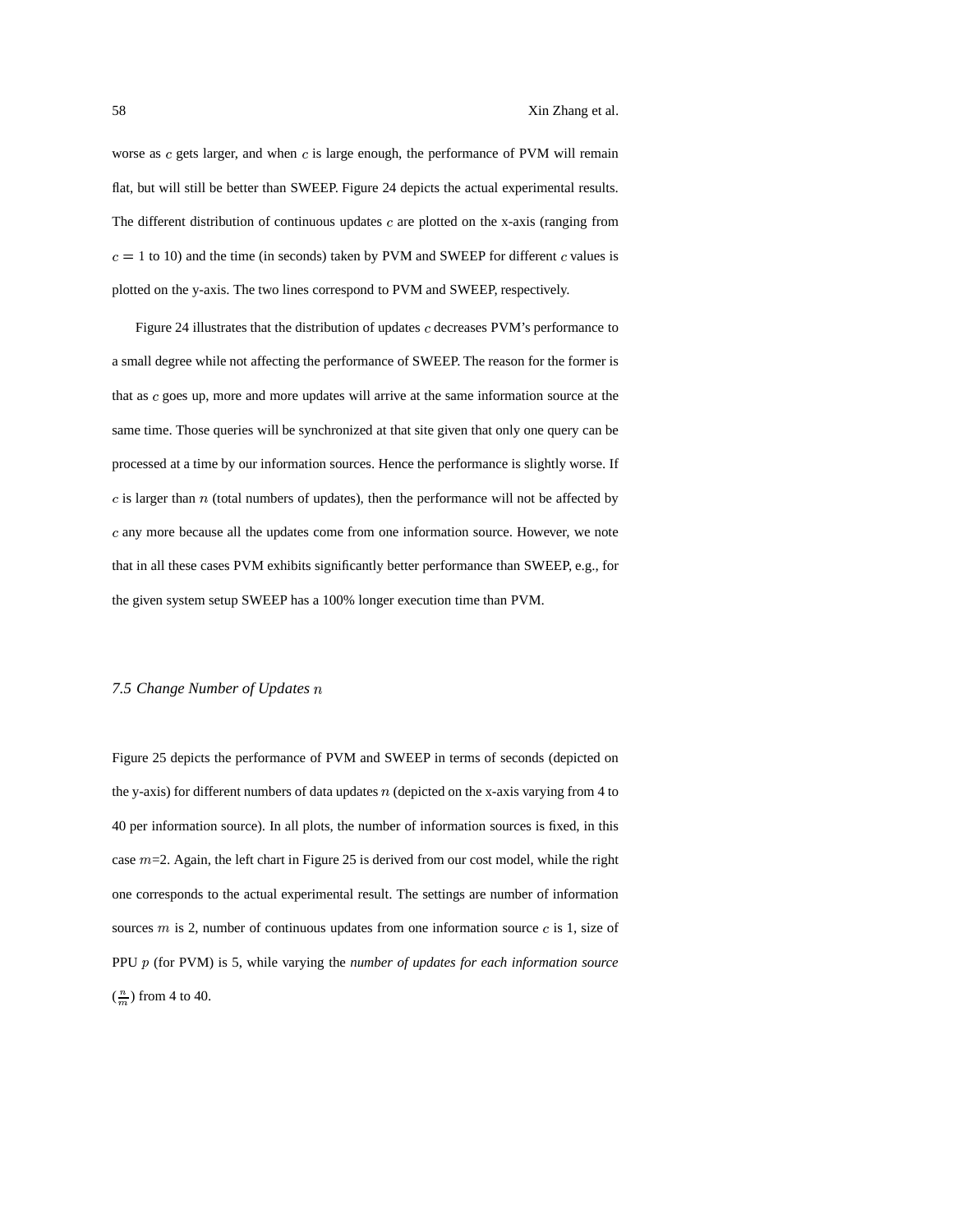Parallel Multi-Source View Maintenance 59



**Fig. 25** Change number of updates. Left figure is the cost model. Right figure is the experimental result.

We expect PVM will have an up to  $min(p, m)$ -fold better performance than SWEEP. As expected, the ratio of T between SWEEP and PVM ( $min(p, m) = 2$ ) is about 2, i.e., we achieve a 100% increase in performance.

### *7.6 Change Time Interval i*

We change the time interval between the occurrence of two adjacent updates  $i$ . Here, the time interval  $i$  simulates at what rate new updates are generated. For example, if  $i$  is equal to 20ms, one update happens every 20ms. Our experimental settings are number of information sources  $m$  is 2, number of updates  $n$  is 40, size of PPU  $p$  is 5, while varying the *time interval*  $i$  from 0 to 1600 (ms).

Figure 26 shows the behavior of PVM and SWEEP in response to the change of the time interval, with the left chart derived directly from our cost model and the right one reporting the actual experimental measurements. In Figure 26, the time interval  $i$  is plotted on the x-axis (by varying it from 0 to 1600 ms) and the time (in seconds) taken by PVM and SWEEP is presented on the y-axis. As given that we measure both PVM and SWEEP,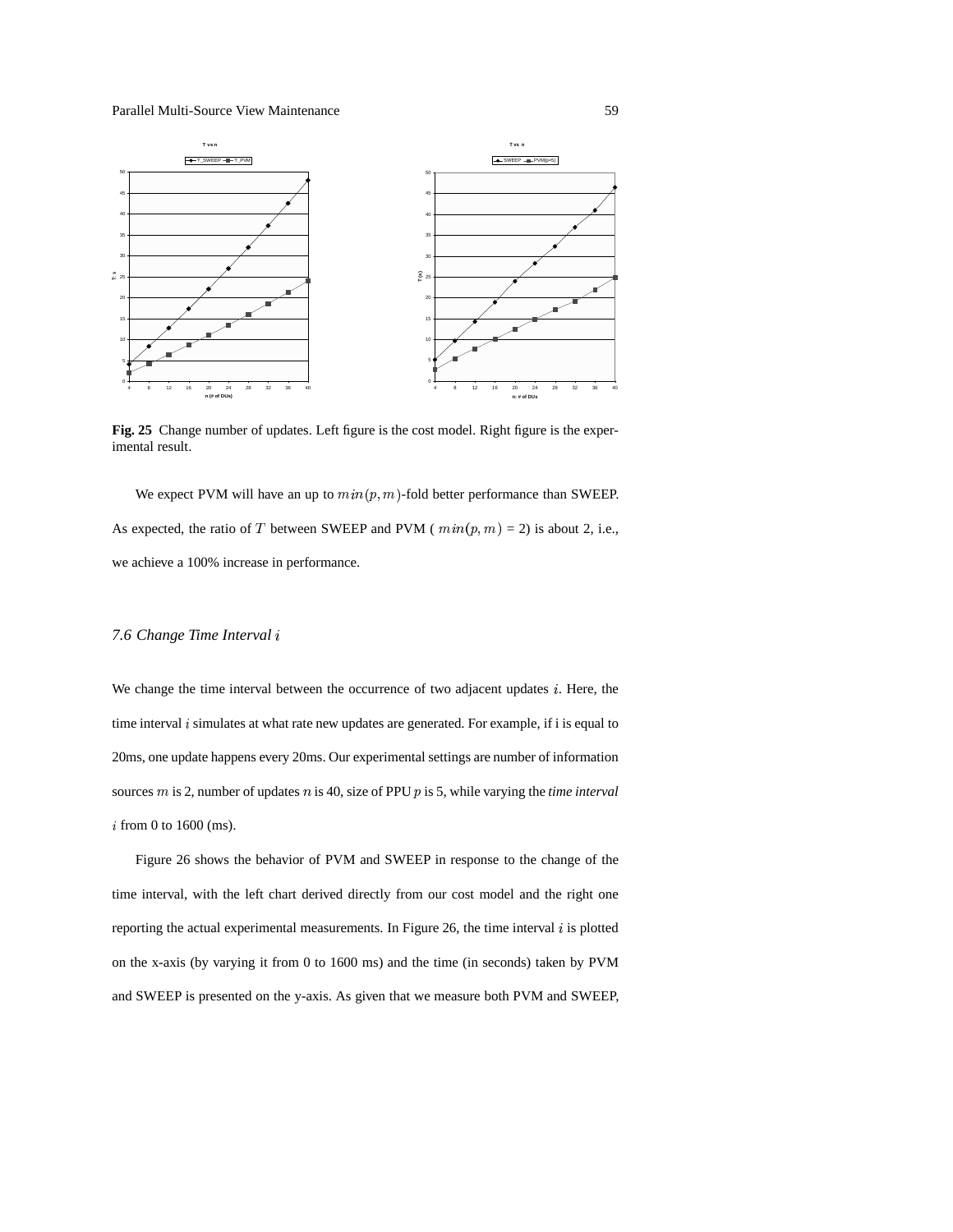60 Xin Zhang et al.



Fig. 26 Experiment 5: Change Time Interval between two Continuous Data Updates (*i*). Left figure is the cost model. Right figure is the experiment result.

two lines are depicted. Our cost model (see the left chart) indicates that we expect that the larger  $i$  is, the less a performance gain PVM will achieve compared to SWEEP. When  $i$  is large enough, PVM will eventually be same as SWEEP. In other words, the more frequent the update comes, the better the performance of parallel maintenance handling than the non-parallel one.

So when the time interval  $i$  is large enough, i.e., larger than the time required to handle of one individual data update, then the system will effectively process the updates sequentially one after the other according to SWEEP's query plan and the improved parallel handling capability of PVM is not made use of. That is, in that case, only one thread of PVM is ever used (PPU=1). Thus in a very quiet data warehouse environment with very sparse data updates, PVM cannot improve the maintenance performance further beyond the performance of the original maintenance algorithm, in this case, SWEEP.

Our experimental measurements indeed confirm that increasing the time interval between continuous updates will change the performance of both algorithms. When the intervals are larger than the total time taken by the SWEEP process for all the updates, then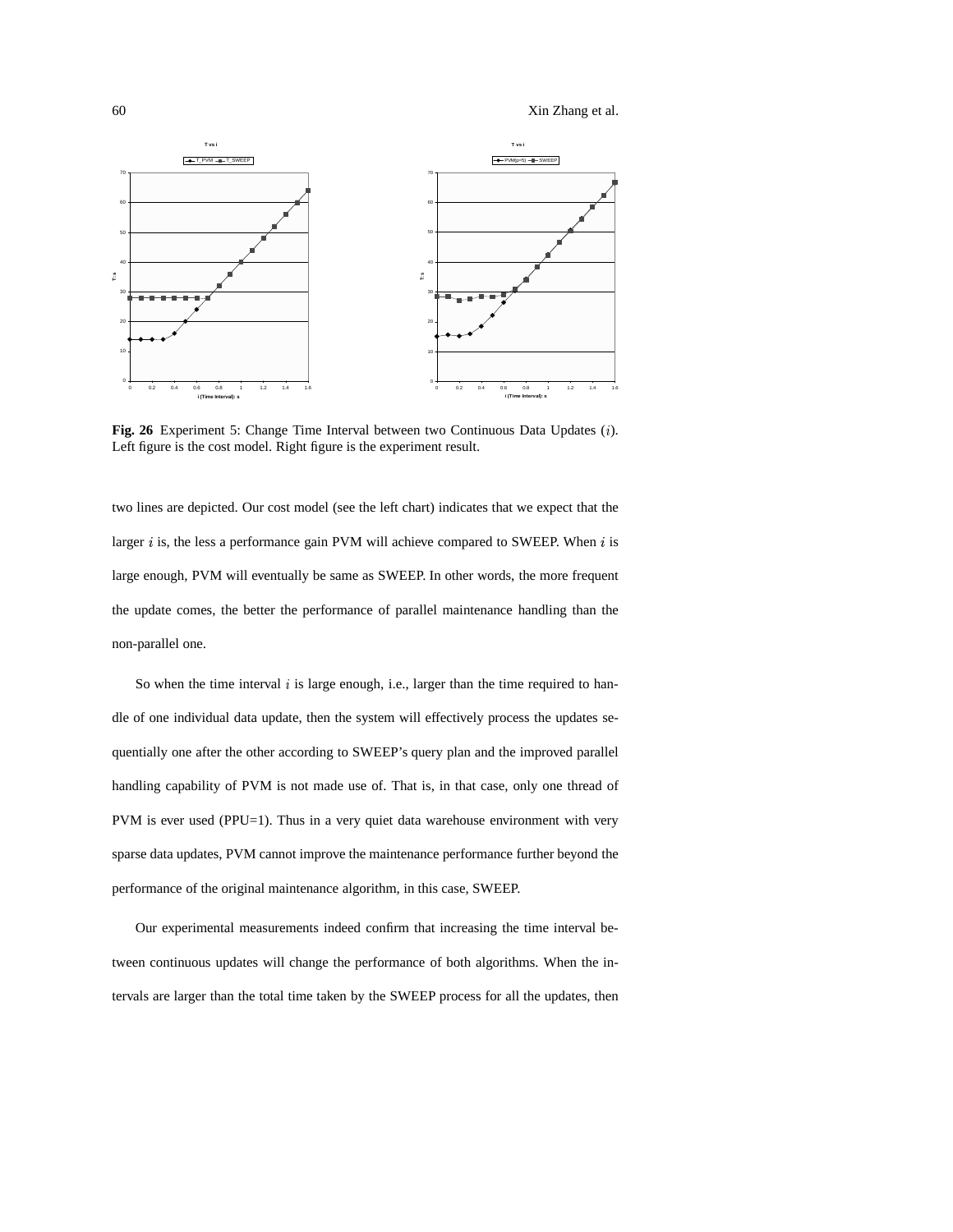the SWEEP total execution time increases linearly. For PVM, the performance will not be affected until when the intervals are larger than the total time that PVM takes to process all the updates. Then the total execution time of PVM goes up to being linear as well. The point where the PVM performance switches from being flat to increasing linearly is roughly  $min(p, m)$  fold earlier than SWEEP.

## **8 Related Work**

Self-maintenance [20,8,24,7,11] is one way to maintain the materialized views at the data warehouse without access to the base relations by replicating all or parts of the base data at the data warehouse. As more and more data is added to the data warehouse, it increases the space complexity and gives rise to information redundancy which might lead to inconsistencies. In addition, not all views are self-maintainable.

Consistency maintenance methods concentrate instead on ensuring consistency of the data warehouse when the materialized views are not self-maintainable. The ECA [30] family of algorithms introduces the problem and solves it partially, i.e., for one single information source. Strobe [31] and SWEEP [1] are two view maintenance algorithms for multiple information sources both of which focus on the concurrency of data updates. The Strobe [31] algorithm introduces the concept of queuing the view updates at the data warehouse and committing the updates to the data warehouse only when the unanswered query set is empty. The algorithm solves the consistency problem but is subject to the potential threat of infinite waiting, i.e., the data warehouse extent may never get updated. Other mechanisms [2] are based on requiring the information sources to timestamp the view updates by a global clock shared by all information sources. So far, consistency maintenance methods either have the infinite waiting deficiency or need a global time stamp service, while our solution is able to make use of timestamps local to data warehouse manager only.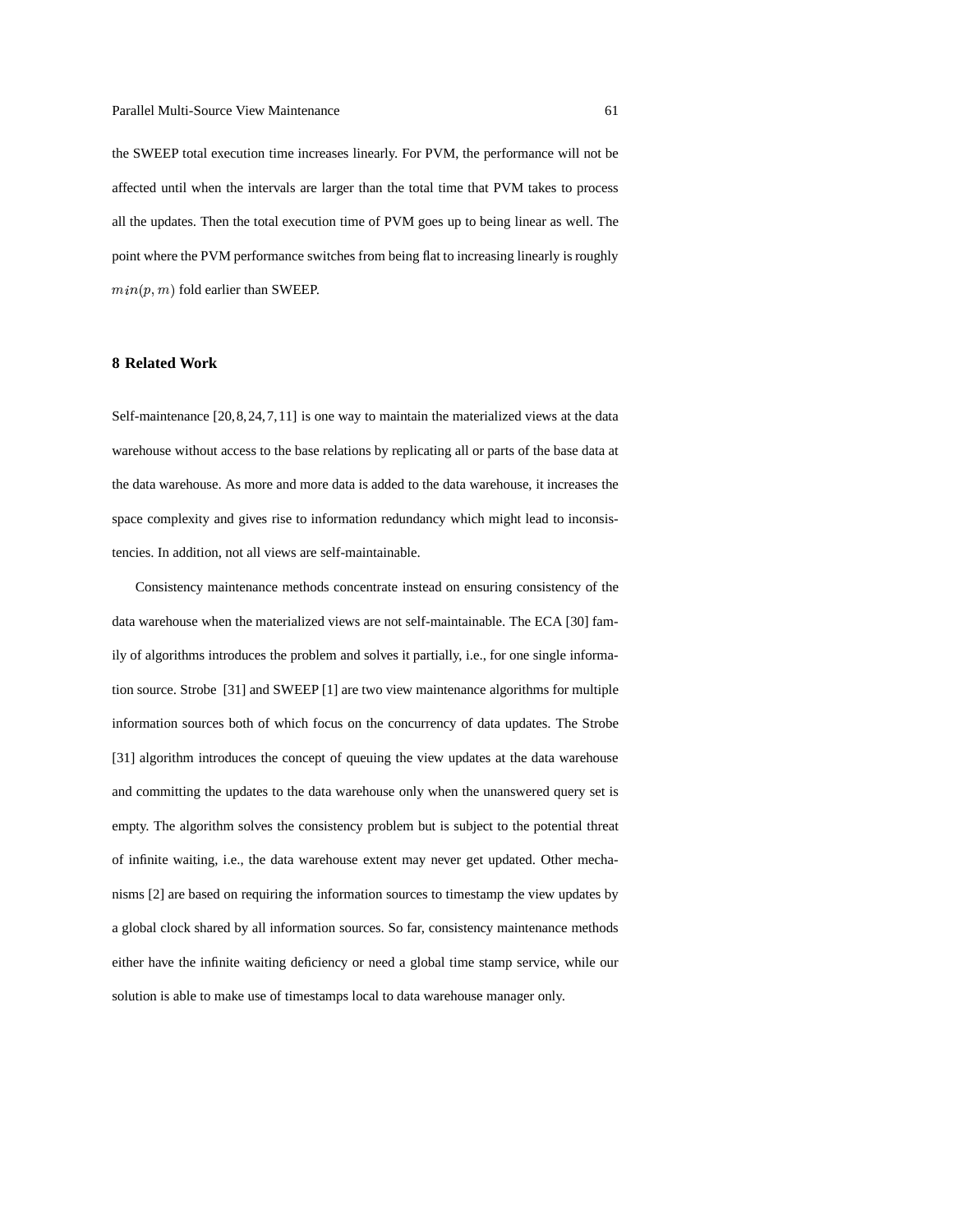The SWEEP [1] family of algorithms eliminates the above mentioned limitations by applying local compensation techniques. SWEEP uses special detection methods for concurrent updates that don't need the global time stamp. It also requires no quiescent state before being able to update the data warehouse. Nested-SWEEP [1] is used to handle a set of updates by reusing the query results. Due to its recursive solution, it requires noninterference of the updates, otherwise, an infinite recursive call may result in a maintenance failure. PVM doesn't apply any recursive process optimization to share the query result as in Nested-SWEEP, rather it instead parallelizes the SWEEP maintenance process. So it will not have an infinite wait.

The Posse [19] proposes a data warehouse framework that supports a concurrent execution plan of the maintenance subqueries of one maintenance task, however at the well known cost of possibly having to bring more data back to data warehouse manager. Their algorithm can select various degrees of concurrency for the maintenance queries (or probing queries in their terms) to tradeoff between message size and processing cost. However none of a cost model, an implementation, or any experiment results is provided. Their work could also be used as a maintenance strategy in the  $ViewChange$  module in our system where different execution plans can be plugged in for each maintenance task (by default, we assume to use SWEEP here but any plan is possible and does not affect correctness of our strategy.) PVM could improve the performance for their optimized algorithm if information sources remain idling exposed only with one maintenance task at a time. Some integration of the parallelism of intra-maintenance query versus the parallelism we propose across separate maintenance queries could be combined into one maximally flexible solution for maintenance. They also discuss briefly that the local compensation techniques from SWEEP [1] can be extended to support SQL view queries with aggregation and HAVING clause over data with bag semantics. Such solution is also applicable to our system.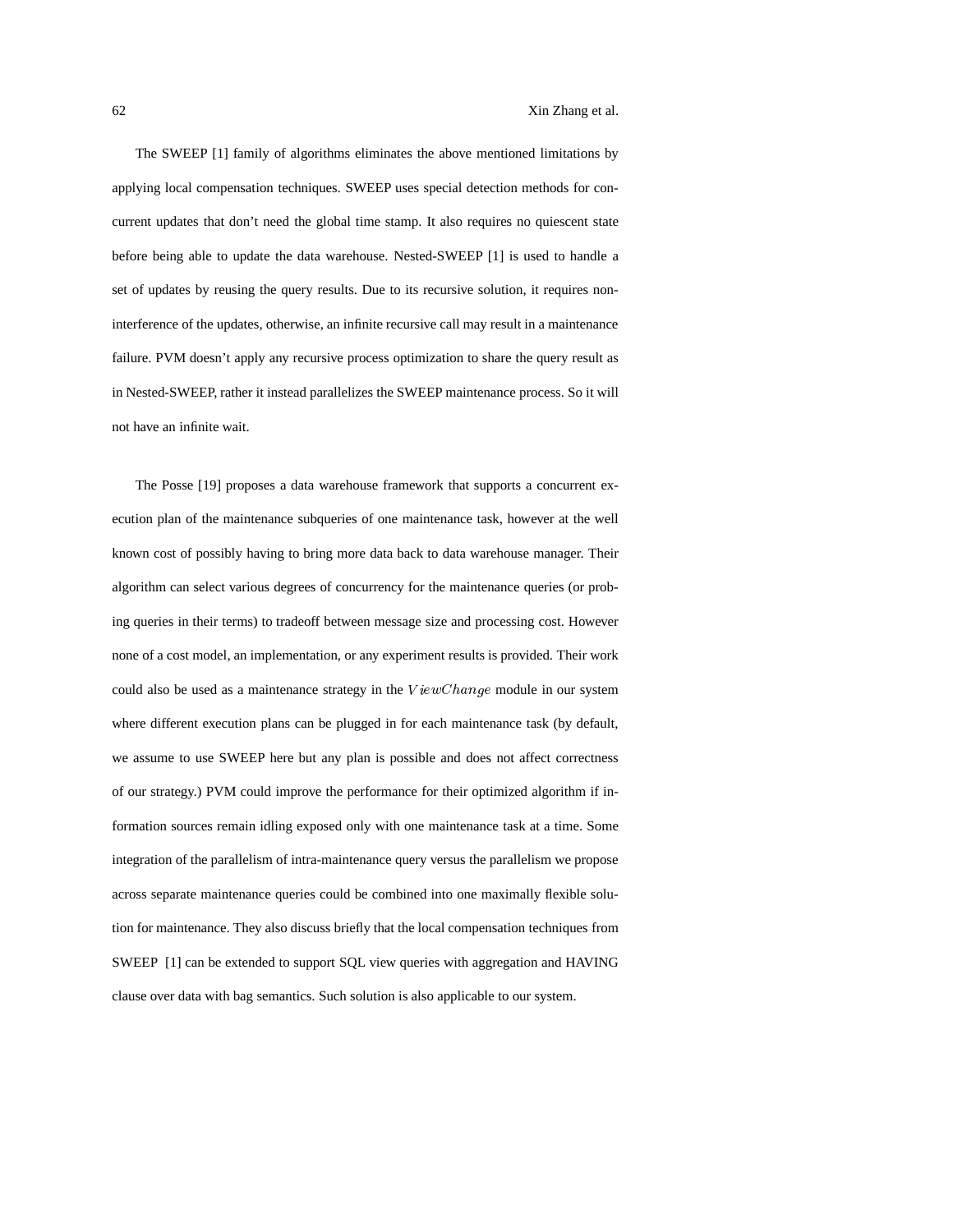A comparison of the features of popular algorithms, such as Strobe, C-Strobe, SWEEP, Nested-SWEEP, Posse [19], and PVM is shown in Table 4 inspired by [1]. As we can see PVM inherits all the advantages from its ancestors, e.g., complete consistency, low message complexity O(n), no requirement of quiescence, local compensation, and multi-threadable.

| <b>Algorithm</b>         | Consistency | <b>Message</b> | <b>Ouiescence</b>   | <b>Key Points</b>              | <b>Execution</b> |
|--------------------------|-------------|----------------|---------------------|--------------------------------|------------------|
|                          |             | Cost           |                     |                                |                  |
| <b>Strobe</b>            | Strong      | O(n)           | Required            | $\overline{\text{Unique}}$ key | Multi-thread     |
|                          |             |                |                     | assumption                     |                  |
| C-Strobe                 | Complete    | O(n!)          | Not Required        | Unique key                     | Multi-thread     |
|                          |             |                |                     | assumption                     |                  |
| <b>SWEEP</b><br>Complete |             | O(n)           | Not Required        | Local                          | Single-thread    |
|                          |             |                |                     | compensation                   |                  |
| Nested                   | Strong      | O(n)           | Not Required        | Local                          | Single-thread    |
| <b>SWEEP</b>             |             |                | but requires        | compensation                   |                  |
|                          |             |                | non-interference    |                                |                  |
| <b>POSSE</b>             | Complete    | O(n)           | Not Required        | Full                           | Multi-thread     |
|                          |             |                |                     | Concurrency                    |                  |
| <b>PVM</b>               | Complete    | O(n)           | <b>Not Required</b> | <b>Parallel</b>                | Multi-thread     |
|                          |             |                |                     | <b>Execution</b>               |                  |

**Table 4** Comparison of ECA, Strobe, SWEEP, and PVM

Most algorithms like ECA [30], Strobe [31], SWEEP[1], and Posse[19] have been designed for a single view. Zhuge et al. [33] defined multiple views to be consistent with each other as the multiple view consistency problem. With multiple views, the maintenance algorithms discussed above could still be used to maintain the view. Also some existing algorithms for a single view can be extended to handle multiple views [14], while new algorithms [33,3,5] have also been proposed specifically for multiple views.

Salem et. al [23] introduced an asynchronous incremental view maintenance algorithm. They keep the maintenance transaction asynchronous from the update transaction, so that the data warehouse can reach a state that is behind that of the information sources. Their algorithm can at most reach strong consistency, meaning some information source states will not be reflected in the data warehouse. However, their algorithm decreases the number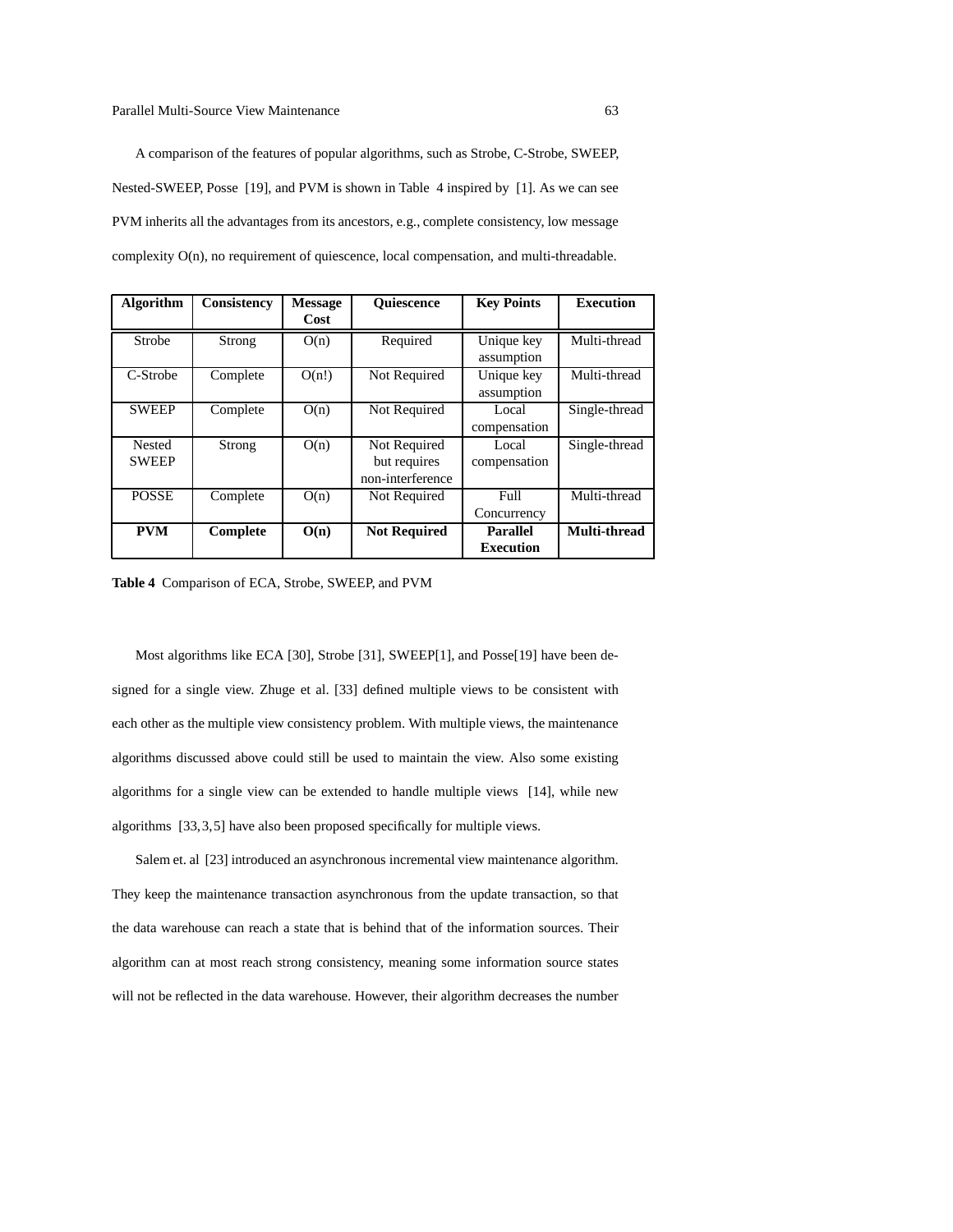of compensation queries and hence increases the overall maintenance performance. During the roll up, the data warehouse manager still needs to wait for the remote queries to be processed. Hence parallelism techniques as proposed in our work could be applied here in order to further improve the maintenance performance.

# **9 Conclusions**

In this paper, we have investigated the problem of parallel view maintenance. First, we have identified the potential performance bottleneck of the current state-of-the-art VM solution called SWEEP [1] in terms of sequential handling of updates. In this work, we have identified several open issues to achieve parallel view maintenance, notable, concurrent data update detection in a parallel execution mode and the out-of-order-DW-commit problem. We then present an integrated solution called PVM that is capable of handling both of these problems.

If we enforce that effects of data updates are committed in the order that they arrive, then PVM achieves the complete consistency of the data warehouse. If on the other hand we commit an update as soon as its successful handling has been completed, then some may be submitted before others. Hence PVM then would ensure the convergence level of consistency.

The parallel mechanism of PVM algorithm can be applied to optimize prior view maintenance solutions from the literature that used sequential handling of maintenance tasks. In this paper, we apply PVM concepts to the SWEEP algorithm, which is the state-of-the-art algorithm, to improve its performance. Our cost model of SWEEP and the PVM systems demonstrates that PVM improves SWEEP's performance significantly. We have also fully implemented both SWEEP and PVM in our EVE data warehousing system [22], which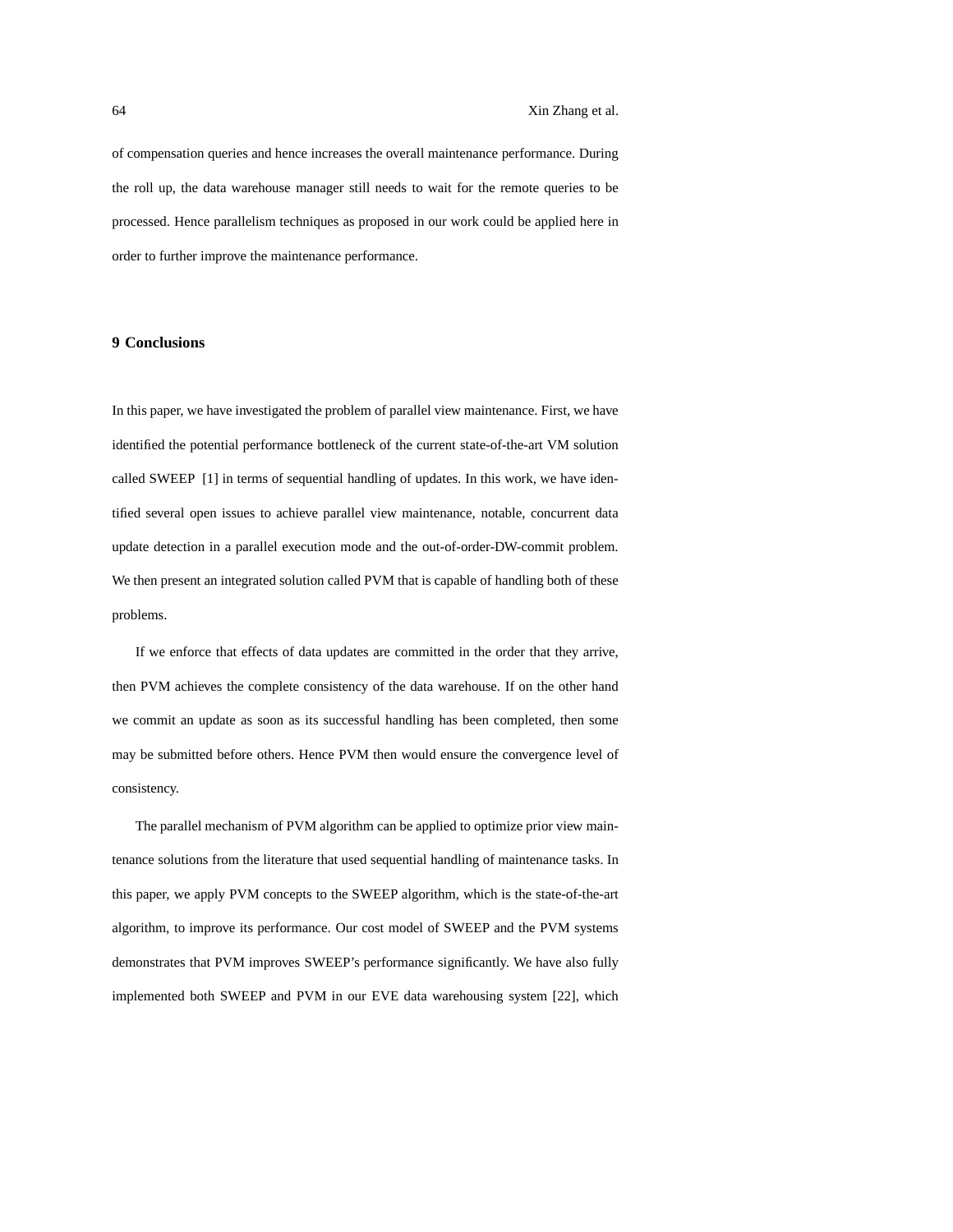### Parallel Multi-Source View Maintenance 65

now is one of the first public software tools for distributed view maintenance available in the database research community.

We have conducted a set of experiments to study the performance of PVM. The experimental results show that PVM has a multi-fold performance improvement over SWEEP [22] under a heavy load of updates. The more updates happen and the more evenly distributed they are over the information sources, the larger a performance improvement can be gained by PVM over SWEEP. Given sufficient query processing capability of the information sources, we are able to observe up to p-fold performance improvement for PVM when increasing the number of parallel threads run in our system to p.

*Acknowledgements* The authors would like to thank students at the Database Systems Research Group at WPI for their interactions and feedback on this research. In particular, we are grateful to Andreas Koeller for his help with the EVE design and implementation. We also thank Prof. Nabil Hachem for his guidance with some of the ideas incorporated into this paper.

## **References**

- 1. D. AGRAWAL, A. EL ABBADI, A. SINGH, AND T. YUREK, *Efficient View Maintenance at Data Warehouses*, in Proceedings of SIGMOD, 1997, pp. 417–427.
- 2. E. BARALIS, S. CERI, AND S.PARABOSCHI, *Conservative TimeStamp Revised for Materialized View Maintenance in a Data Warehouse*, in Workshop on Materialized Views, 1996, pp. 1–9.
- 3. L. COLBY, A. KAWAGUCHI, D. LIEUWEN, I. MUMICK, AND K. ROSS, *Supporting Multiple View Maintenance Policies*, AT&T Technical Memo, (1996).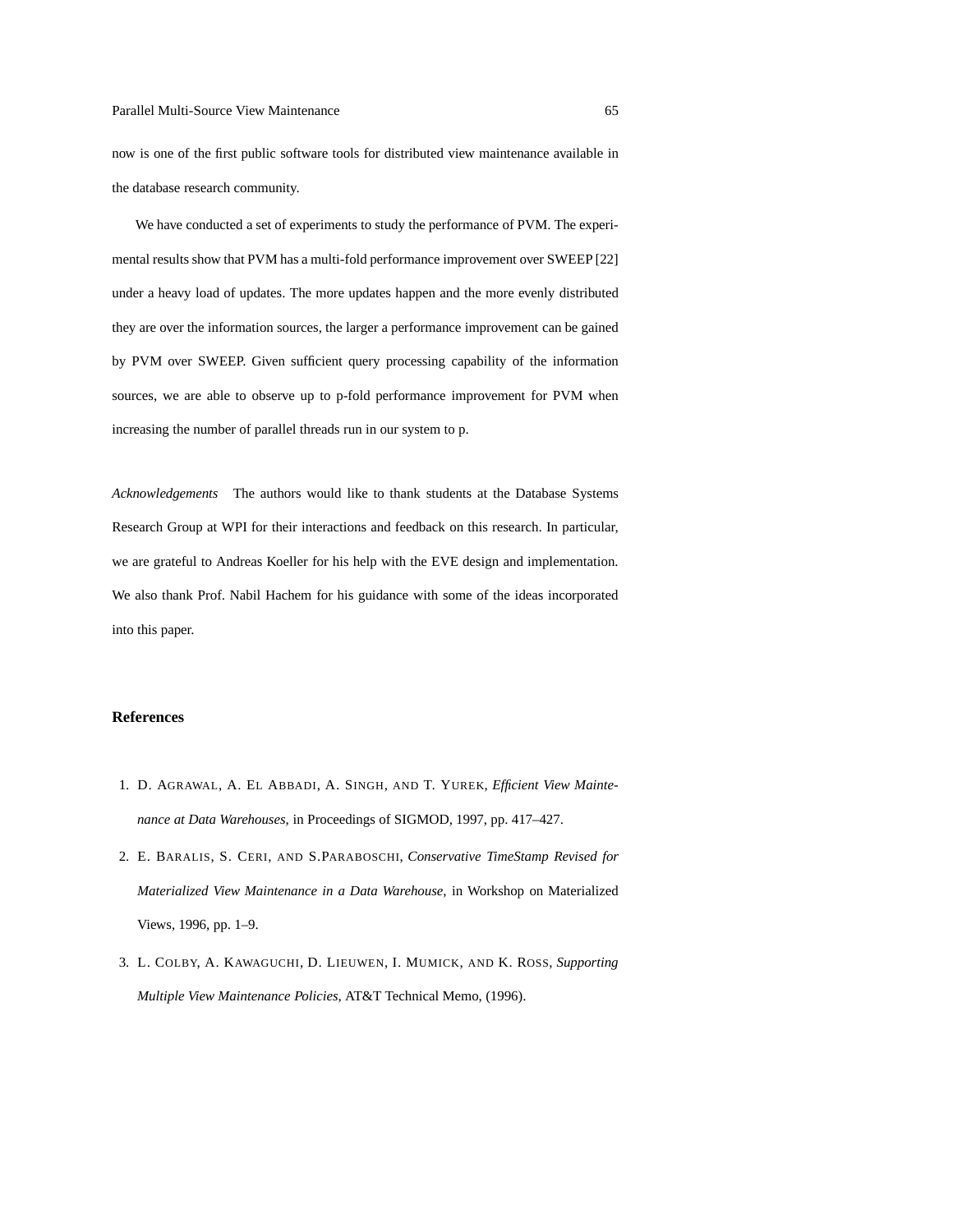- 4. L. S. COLBY, T. GRIFFIN, L. LIBKIN, I. S. MUMICK, AND H. TRICKEY, *Algorithms for Deferred View Maintenance*, in Proceedings of SIGMOD, 1996, pp. 469–480.
- 5. L. S. COLBY AND I. S. MUMICK, *Staggered Maintenance of Multiple Views*, in Workshop on Materialized Views: Techniques and Applications, 1996, pp. 119–128.
- 6. L. DING, X. ZHANG, AND E. A. RUNDENSTEINER, *The MRE Wrapper Approach: Enabling Incremental View Maintenance of Data Warehouses Defined On Multi-Relation Information Sources*, in Proceedings of the ACM First International Workshop on Data Warehousing and OLAP (DOLAP'99), November 1999, pp. 30–35.
- 7. A. GUPTA, H. JAGADISH, AND I. MUMICK, *Data Integration using Self-Maintainable Views*, in Proceedings of International Conference on Extending Database Technology (EDBT), 1996, pp. 140–144.
- 8. A. GUPTA, H. V. JAGADISH, AND I. S. MUMICK, *Maintenance and Self Maintenance of Outer-Join Views*, in Next Generation Information Technologies and Systems, 1997.
- 9. A. GUPTA AND I. MUMICK, *Maintenance of Materialized Views: Problems, Techniques, and Applications*, IEEE Data Engineering Bulletin, Special Issue on Materialized Views and Warehousing, 18(2) (1995), pp. 3–19.
- 10. A. GUPTA, I. S. MUMICK, AND V. S. SUBRAHMANIAN, *Maintaining Views Incrementally*, in Proceedings of SIGMOD, 1993, pp. 157–166.
- 11. N. HUYN, *Efficient View Self-Maintenance*, in Proceedings of the Workshop on Materialized Views: Techniques and Applications, June 1996, pp. 17–25.
- 12. A. KAWAGUCHI, D. F. LIEUWEN, I. S. MUMICK, D. QUASS, AND K. A. ROSS, *Concurrency Control Theory for Deferred Materialized Views*, in ICDT, 1997, pp. 306– 320.
- 13. A. KAWAGUCHI, D. F. LIEUWEN, I. S. MUMICK, AND K. A. ROSS, *Implementing Incremental View Maintenance in Nested Data Models*, in Workshop on Database Programming Languages, 1997, pp. 202–221.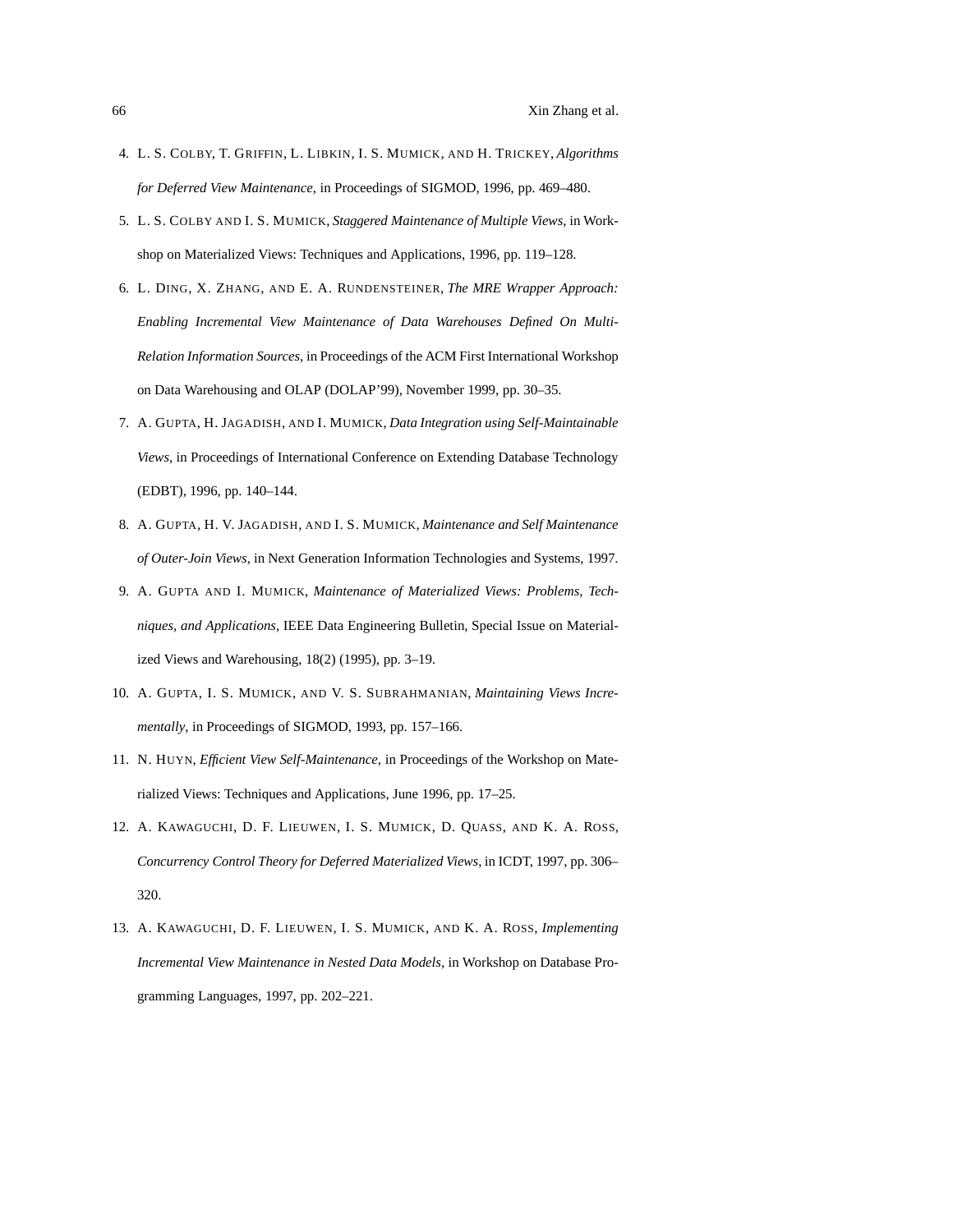- 14. W. J. LABIO, R. YERNENI, AND H. GARC´IA-MOLINA, *Shrinking the Warehouse Updated Window*, in Proceedings of SIGMOD, June 1999, pp. 383–395.
- 15. A. J. LEE, A. NICA, AND E. A. RUNDENSTEINER, *The EVE Approach: View Synchronization In Dynamic Distributed Environments*, IEEE Transaction on Knowledge and Data Engineering, (Accepted 2001). To Appear.
- 16. B. LIU, S. CHEN, AND E. A. RUNDENSTEINER,*A Transactional Approach for Parallel Data Warehouse Maintenance*, Tech. Rep. WPI-CS-TR-02-08, Worcester Polytechnic Institute, 2002.
- 17. M. K. MOHANIA, S. KONOMI, AND Y. KAMBAYASHI, *Incremental Maintenance of Materialized Views*, in Database and Expert Systems Applications (DEXA), 1997, pp. 551–560.
- 18. A. NICA, A. J. LEE, AND E. A. RUNDENSTEINER, *The CVS Algorithm for View Synchronization in Evolvable Large-Scale Information Systems*, in *Proceedings of International Conference on Extending Database Technology (EDBT'98)*, Valencia, Spain, March 1998, pp. 359–373.
- 19. K. O'GORMAN, D. AGRAWAL, AND A. E. ABBADI, *Posse: A framework for optimizing incremental view maintenance at data warehouses*, in Data Warehousing and Knowledge Discovery, 1999, pp. 106–115.
- 20. D. QUASS, A. GUPTA, I. S. MUMICK, AND J. WIDOM, *Making Views Self-Maintainable for Data Warehousing*, in Conference on Parallel and Distributed Information Systems, 1996, pp. 158–169.
- 21. E. A. RUNDENSTEINER, A. KOELLER, AND X. ZHANG, *Maintaining Data Warehouses over Changing Information Sources*, Communications of the ACM, (2000), pp. 57–62.
- 22. E. A. RUNDENSTEINER, A. KOELLER, X. ZHANG, A. LEE, A. NICA, A. VANWYK, AND Y. LI, *Evolvable View Environment*, in Proceedings of SIGMOD'99 Demo Ses-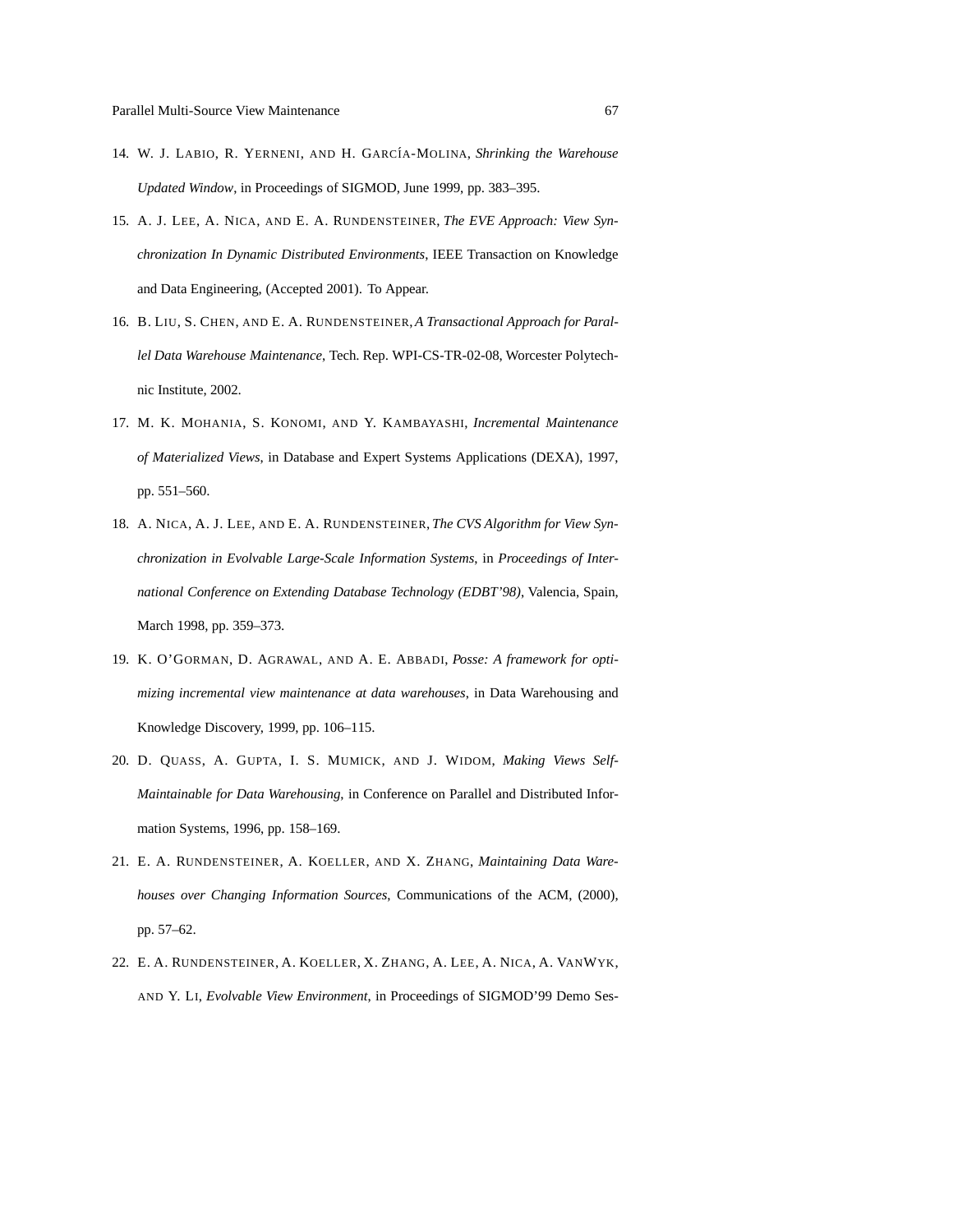sion, May 1999, pp. 553–555.

- 23. K. SALEM, K. S. BEYER, R. COCHRANE, AND B. G. LINDSAY, *How to roll a join: Asynchronous incremental view maintenance*, in Proceedings of the 2000 ACM SIG-MOD International Conference on Management of Data, May 16-18, 2000, Dallas, Texas, USA, W. Chen, J. F. Naughton, and P. A. Bernstein, eds., vol. 29(2), ACM, 2000, pp. 129–140.
- 24. S. SAMTANI AND V. KUMAR, *Maintaining Consistency in Partially Self-Maintainable Views at the Data Warehouse*, in Database and Expert Systems Applications (DEXA), 1998, pp. 206–211.
- 25. J. L. WIENER, H. GUPTA, W. LABIO, Y. ZHUGE, H. GARCIA-MOLINA, AND J. WIDOM, *A System Prototype for Warehouse View Maintenance*, in Workshop on Materialized Views: Techniques and Applications, 1996, pp. 26–33.
- 26. X. ZHANG AND E. A. RUNDENSTEINER, *Flexible Data Warehouse Maintenance Under Concurrent Schema and Data Updates*, in Proceedings of IEEE International Conference on Data Engineering, Special Poster Session, March, Sydney, Australia 1999, p. 253.
- 27. , *The SDCC Framework for Integrating Existing Algorithms for Diverse Data Warehouse Maintenance Tasks*, in International Database Engineering and Application Symposium, August 1999, pp. 206–214.
- 28. , *DyDa: Dynamic Data Warehouse Maintenance in a Fully Concurrent Environment*, in Data Warehousing and Knowledge Discovery, Proceedings, Lecture Notes in Computer Science (LNCS) by Springer Verlag, September 2000, pp. 94–103.
- 29. X. ZHANG, E. A. RUNDENSTEINER, AND L. DING, *PVM: Parallel View Maintenance Under Concurrent Data Updates of Distributed Sources*, in Data Warehousing and Knowledge Discovery, Proceedings, Munich, Germany, September 2001. 230– 239.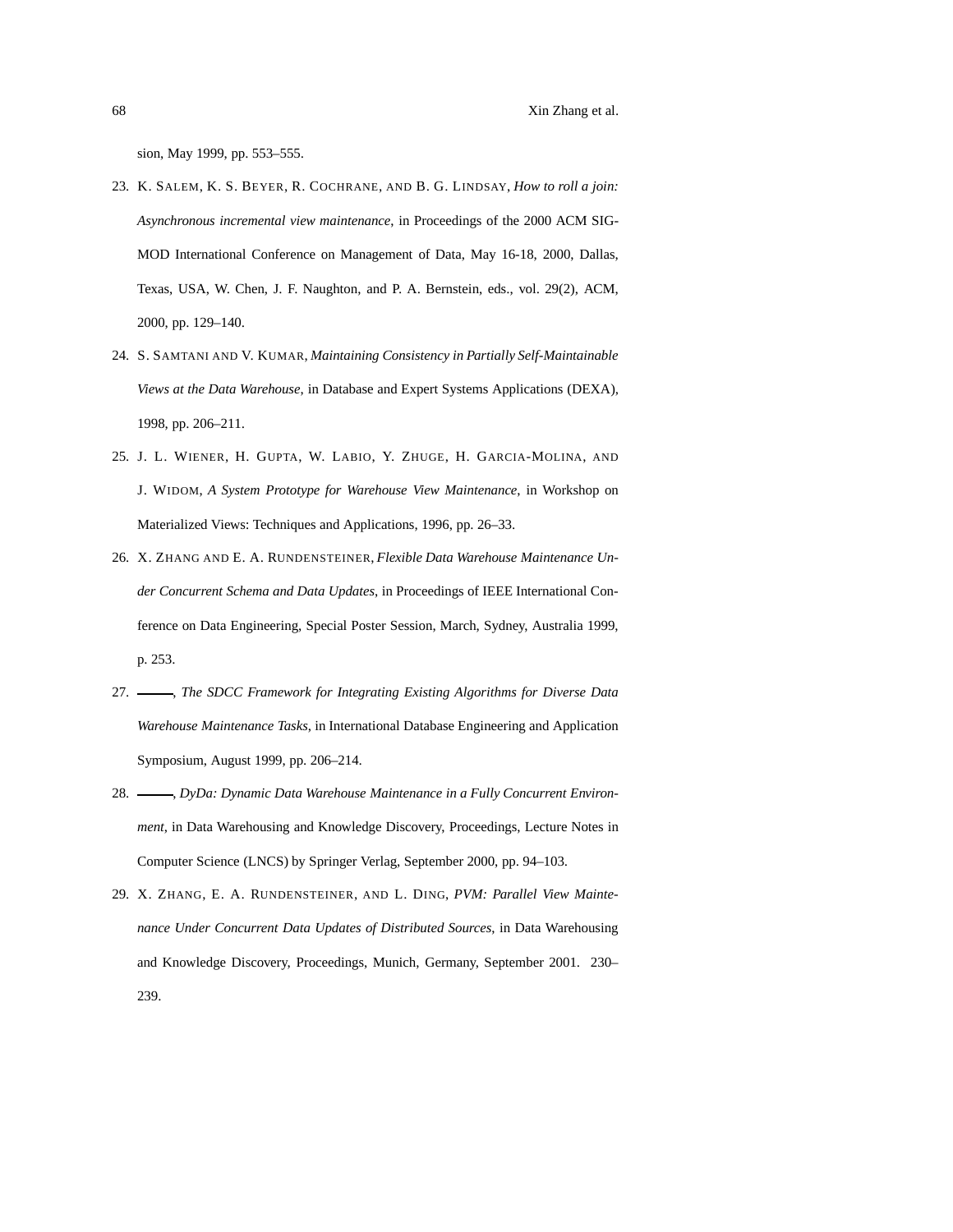- 30. Y. ZHUGE, H. GARC´IA-MOLINA, J. HAMMER, AND J. WIDOM, *View Maintenance in a Warehousing Environment*, in Proceedings of SIGMOD, May 1995, pp. 316–327.
- 31. Y. ZHUGE, H. GARC´IA-MOLINA, AND J. L. WIENER, *The Strobe Algorithms for Multi-Source Warehouse Consistency*, in International Conference on Parallel and Distributed Information Systems, December 1996, pp. 146–157.
- 32. Y. ZHUGE, H. GARC´IA-MOLINA, AND J. L. WIENER, *Consistency Algorithms for Multi-Source Warehouse View Maintenance*, Distributed and Parallel Databases, 6 (1998), pp. 7–40.
- 33. Y. ZHUGE, J. L. WIENER, AND H. GARC´IA-MOLINA, *Multiple View Consistency for Data Warehousing*, in Proceedings of IEEE International Conference on Data Engineering, 1997, pp. 289–300.

# **A Correctness Proofs of the PVM algorithm**

#### *A.1 Notations*

Notations used in the proofs are listed in Table 5.

| $DU_i[i]$            | data update at information source $IS_i$ and assigned time-stamp i by data |
|----------------------|----------------------------------------------------------------------------|
|                      | warehouse manager.                                                         |
| $a_i$                | add-tuple operation at information source.                                 |
| $d_i$                | is delete-tuple operation at information source.                           |
| $\boldsymbol{m}$     | A DW-Commit-Order order of $a$ -s and $d$ -s denoted by a regular expres-  |
|                      | sion $^7$ .                                                                |
| E(DU)                | effect of DU on the data warehouse.                                        |
| E < m                | Extent after committing a set of updates in <b>DW-Commit-Order</b> $m$ .   |
| $V(R_1, R_2, , R_n)$ | extent of V generated based on the extents of $R_1, R_2,  R_n$ .           |

### **Table 5** Notations

<sup>&</sup>lt;sup>7</sup> For example,  $(a|d)^2$  means that a sequence of a and d of length 2, e.g.  $\lt a$  a  $\gt$ ,  $\langle a \, d \rangle, \langle d \, a \rangle, \langle d \, d \rangle, \langle a \, d \rangle$  means a followed by d.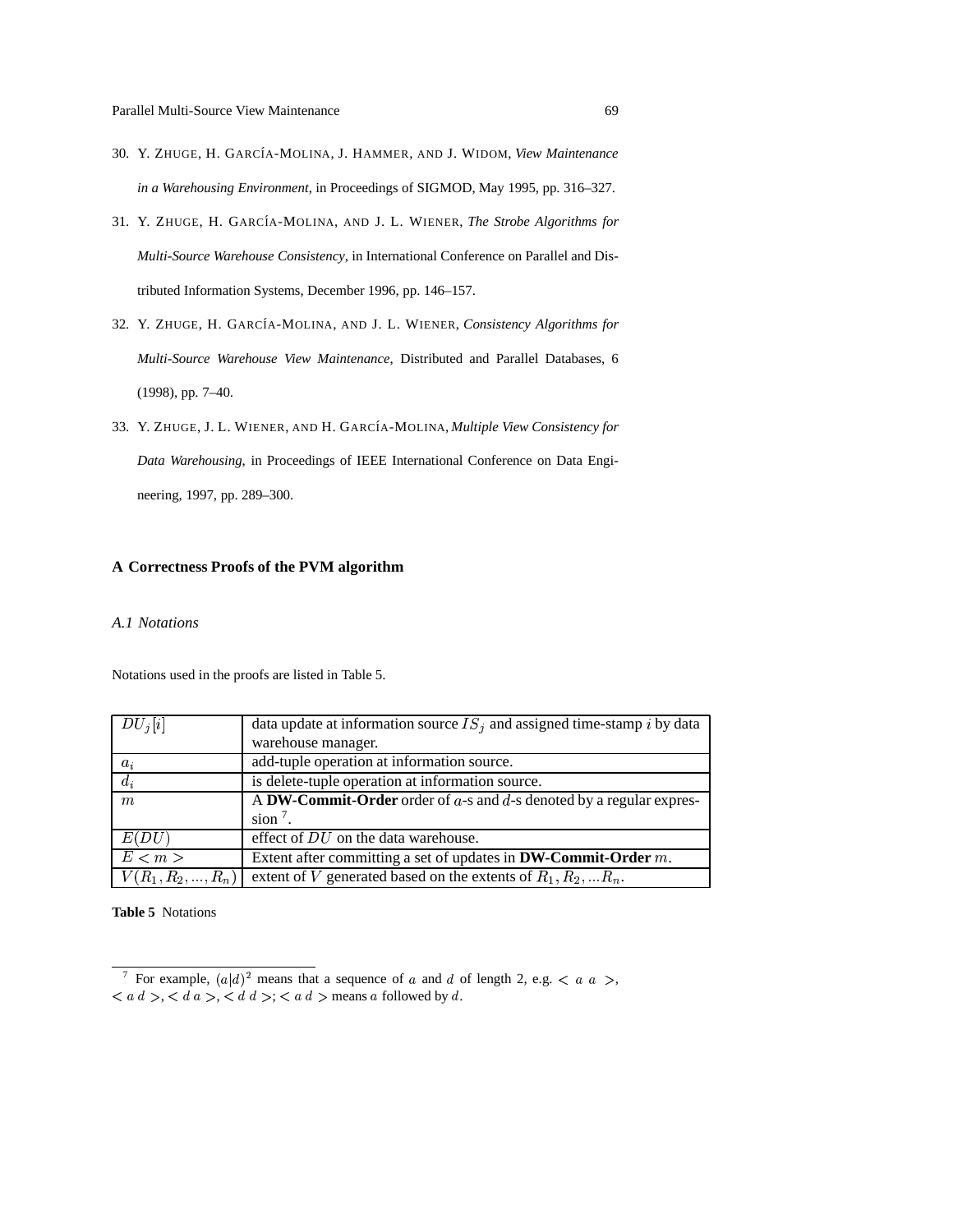We assume all the views are select-project-join (SPJ) views.

### **B Proof of Theorem 1**

**Theorem 1:** The **Out-of-Order-DW-Commit** problem defined by Definition 7 will only occur when first an add-tuple and then a delete-tuple, which will modify the same tuples in the data warehouse, are received by the data warehouse manager and both are handled in parallel by PVM.

**Proof:** We prove this by examining all possible **DW-Receive-Order**s of two data updates, i.e.,  $E < a_1 a_2 > E < a_1 d_2 > E < d_1 a_2 > E < d_1 d_2 >$ , where  $a_i$  denotes an add-tuple operation at position  $i$  in **DW-Receive-Order**, and  $d_j$  denotes a delete-tuple operation at position j in **DW-Receive-Order**, where  $1 \leq i, j \leq 2$ .

Using this notation, we represent the Theorem 1 as: Only  $E \le a_1 \ d_2 \ge \ne E \le$  $d_2$   $a_1$  >, while  $E < a_1 a_2$  > =  $E < a_2 a_1$  >,  $E < d_1 a_2$  >=  $E < a_2 d_1$  >, and  $E < d_1 d_2 > E < d_2 d_1 >$ , with the order in which the  $a_i$  and  $d_j$  are listed in the sequence denoting their commit order.

**CASE** 1: Add-Tuple Update Followed by Delete-Tuple Update:  $E < a_1 d_2 > \neq$  $E < d_2 a_1 >$ .

We are going to show via an example that the following may hold:  $E < a_1 d_2 > \neq$  $E < d_2 a_1 >$ .

Let's define the DW by  $DW = V(R_1, R_2)$ .  $R_1$  is modified by data update ' $a_1$ ' that is adding one tuple. The updated  $R_1$  is denoted by  $R'_1$ .  $R_2$  is modified by data update  $d_2$  that is dropping one tuple. The updated  $R_2$  is denoted by  $R'_2$ . We assume the data warehouse manager received 'a<sub>1</sub>' before 'd<sub>2</sub>'. So,  $E(a_1) = (\cup)V(a_1, R_2)$ , and  $E(d_2) =$  $(-)V(R'_1, d_2)$ . The updated DW, denoted by DW', is  $V(R'_1, R'_2)$ . The expected commit order is  $E(a_1)$  then  $E(d_2)$ . If we follow the expected order we will get  $DW' = DW + E$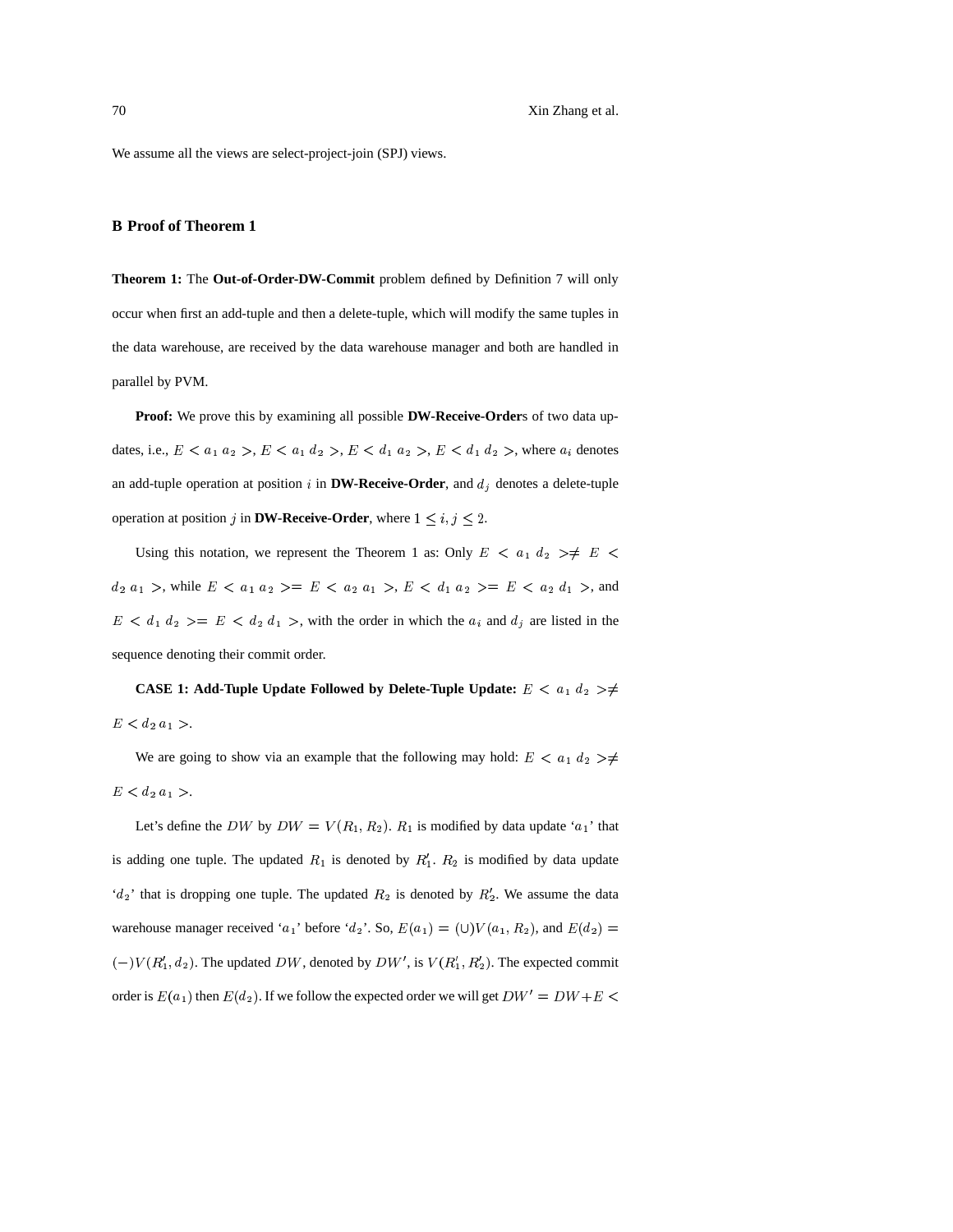$a_1 d_2 \ge D W \cup V(a_1, R_2) - V(R'_1, d_2)$ , which is  $V(R'_1, R'_2)$ . So,  $DW + E < a_1 d_2 \ge D W$  $DW'$ .

The reason for this is the following. First we can divide  $V(R'_1, d_2)$  into two parts:  $V(R_1, d_2)$  and  $V(a_1, d_2)$ . Since  $d_2 \in R_2$ , we know that  $V(a_1, d_2)$  is in  $V(a_1, R_2)$ .  $DW = V(R_1, R_2)$  and  $d_2 \in R_2$ , and hence  $V(R_1, d_2)$  in  $DW$ . So,  $V(a_1, d_2) + V(R_1, d_2)$ , which is  $V(R'_1, d_2)$ , is in  $DW\cup V(a_1, R_2)$ . So, no error occurs at the deletion of  $V(R'_1, d_2)$ .  $DW + E < a_1 \, d_2$  > indeed represents the new extent  $DW'$ .

If **DW-Commit-Order** is the reverse order of **DW-Receive-Order**, which means that we commit  $E(d_2)$  first and then  $E(a_1)$ , we get  $DW + E < d_2 a_1 > = DW - V(R'_1, d_2) \cup$  $V(a_1, R_2)$ . This is not equal to  $DW'$  as explained below.

Note that  $V(a_1, d_2)$  is missing from the equation which implies we have the **Out-of-Order-DW-Commit** problem. The reason for it is that  $a_1 \notin R_1$ , so  $V(a_1, d_2) \notin DW$ , since  $DW = V(R_1, R_2)$ . As a result, subtracting  $V(a_1, d_2)$  will do nothing to the data warehouse, so we can treat it as an empty set. In this case, we will return the faulty tuples  $V(a_1, d_2)$  in the final result.

As the result, it shows  $E < a_1 d_2 \geq \neq E < d_2 a_1 >$ .

**Case 2: Two Add-Tuple Updates:**  $E < a_1 \ a_2 > E < a_2 \ a_1 >$ 

There is no **Out-of-Order-DW-Commit** problem for the data warehouse under two add-tuple updates, simply because  $DW \cup E(a_1) \cup E(a_2) = DW \cup E(a_2) \cup E(a_1)$ .

**Case 3: Delete-Tuple Updates:**  $E < d_1 d_2 > E < d_2 d_1 >$ 

Assume we have relations  $R_1$  and  $R_2$ , and the data warehouse is defined by  $V(R_1, R_2)$ . Two delete data updates are  $d_1$  of  $R_1$  and  $d_2$  of  $R_2$ . We denote  $R'_1$   $(R'_2)$  as updated relation  $R_1(R_2)$ , defined by  $R_1 - d_1 (R_2 - d_2)$ . We denote the updated DW as DW', defined by  $V(R'_1, R'_2)$ .  $E(d_1)$  and  $E(d_2)$  are calculated below based on the **DW-Receive-Order** that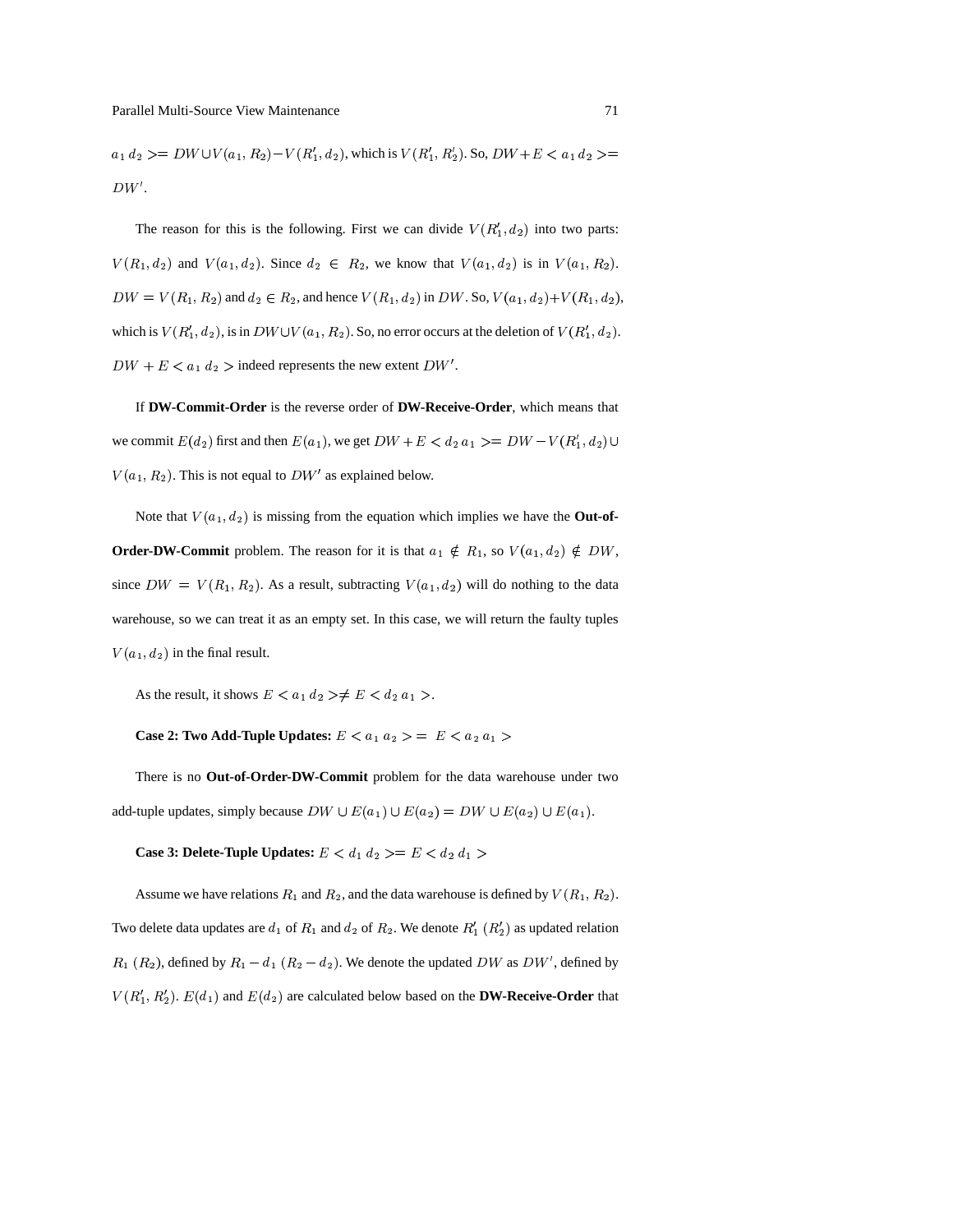$d_1$  is received before  $d_2$ .  $E(d_1) = V(d_1, R_2)$  is the effect of  $d_1$ , and  $E(d_2) = V(R'_1, d_2)$ is the effect of  $d_2$ .

**Case 3.A:** If **DW-Commit-Order** is that  $E(d_1)$  is committed before  $E(d_2)$ , then:

- Because  $d_1 \in R_1$ , we know that  $E(d_1) \in DW$ . Hence,  $DW E(d_1)$  doesn't have any tuple with negative count. So  $DW - E(d_1)$  equals  $V(R'_1, R_2)$ .
- $P =$  Because  $d_2 \in R_2$ ,  $E(d_2) = V(R'_1, d_2) \in V(R'_1, R_2)$ . Hence,  $DW E(d_1) E(d_2)$ doesn't have any tuple with negative count. So  $DW - E(d_1) - E(d_2) = DW - E <$  $d_1 d_2 >$  equals  $V(R'_1, R'_2)$ .

**Case 3.B:** if we reverse the **DW-Commit-Order** that  $E(d_2)$  is committed before  $E(d_1)$ , then:

- $-$  Because  $R'_1 \subset R_1$  and  $d_2 \in R_2$ ,  $DW E(d_2)$  doesn't have any tuple with a negative count.  $DW - E(d_2) = V(R'_1, R'_2) \cup V(d_1, R_2)$ .
- Then  $E(d_1)$  belongs to  $DW E(d_2)$  because  $E(d_1) = V(d_1, R_2)$  and  $DW E(d_2) = V(R'_1, R'_2) \cup V(d_1, R_2)$ . Then  $DW - E(d_2) - E(d_1) = DW - E < d_2 d_1 >$ has no tuple with a negative count. Hence,  $E < d_2 d_1 > = V(R'_1, R'_2)$ .

As conclusion, because  $d_1$  and  $d_2$  are both in the original data warehouse, the **Out-of-Order-DW-Commit** problem does not occur. So  $E < d_1 d_2 > E < d_2 d_1 >$ .

Case 4: Delete-Tuple Update followed by Add-Tuple Update:  $E < d_1 \ a_2 > = E <$  $a_2$   $d_1$  >

Assume we have relations  $R_1$  and  $R_2$ . The data warehouse is defined by  $V(R_1, R_2)$ . The two data updates are: delete-update  $d_1$  of  $R_1$  and add-update  $a_2$  of  $R_2$ . The **DW**-**Receive-Order** is  $\langle d_1 a_2 \rangle$  that means  $d_1$  received earlier than  $a_2$ . As before, we denote  $R'_1$  (or  $R'_2$ ) as updated relation  $R_1$  (or  $R_2$ ), defined by  $R_1 - d_1$  (or  $R_2 \cup a_2$ ). We denote  $DW'$  as the updated DW, defined by  $V(R'_1, R'_2)$ .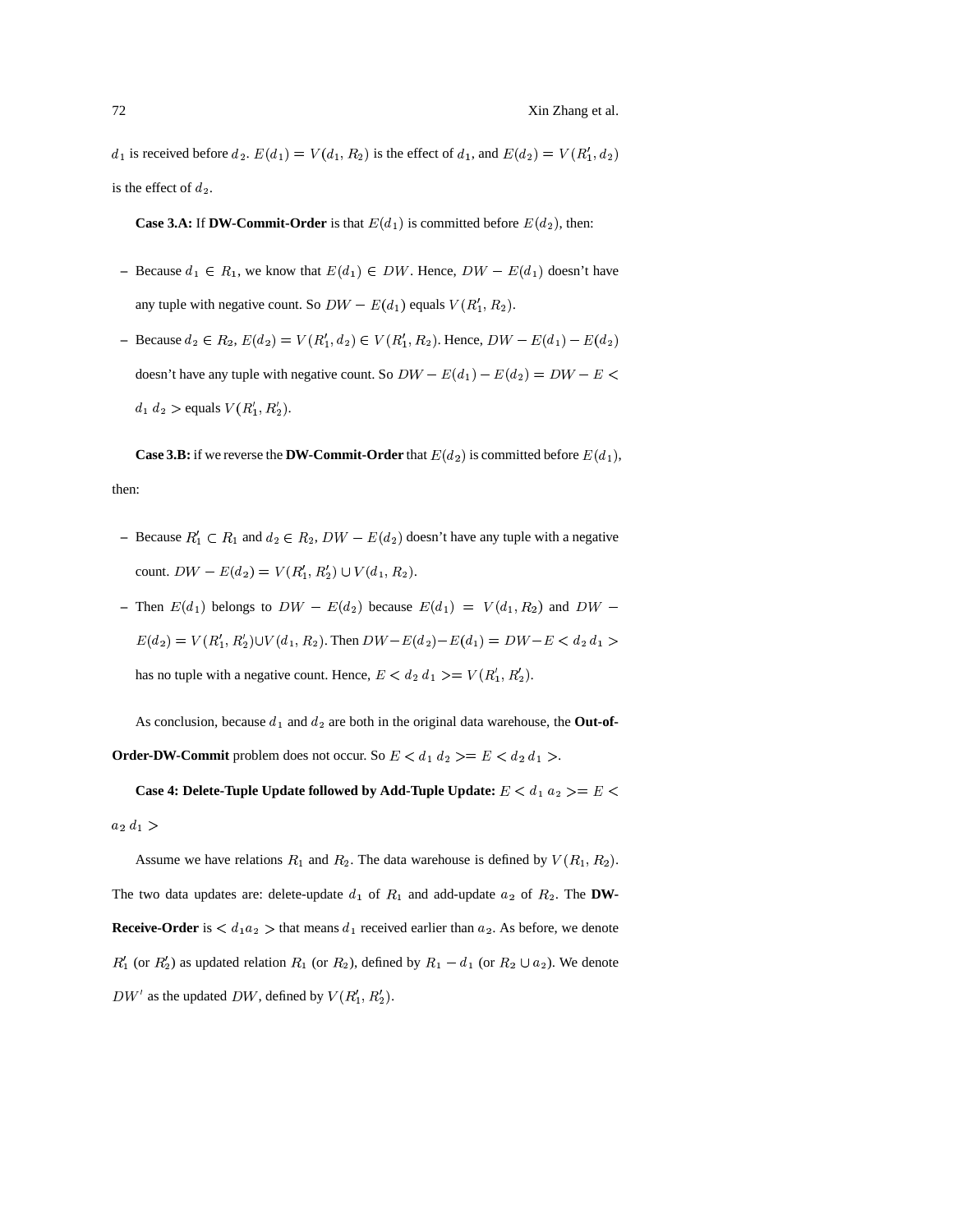$E(d_1) = (-)V(d_1, R_2)$  is the effect of  $d_1$ , and  $E(a_2) = (U)V(R1', a_2)$  is the effect  $of a_2.$ 

### **Case 4.a:** If **DW-Commit-Order** is  $E(d_1)$  followed by  $E(a_2)$ :

- $-$  Because  $d_1 \in R1$ ,  $E(d_1) \in DW$ . Hence,  $DW E(d_1)$  doesn't have any tuple with a negative count. It equals  $V(R'_1, R_2)$ . And the union will also not generate any tuple with a negative count.
- $DW' = DW E(d_1) \cup E(a_2) = V(R_1, R_2) V(d_1, R_2) \cup V(R'_1, a_2) = V(R'_1, R_2) \cup$  $V(R'_1, a_2) = V(R'_1, R'_2)$ . By the same argument as case 3, no tuple with a negative count appeared.

**Case 4.b:** If the **DW-Commit-Order** is that  $E(a_2)$  is committed before  $E(d_1)$ , then it is trivial that  $DW \cup E(a_2)$  has not generated any tuple with a negative count.

- $D W \cup V(R'_1, a_2) = V(R_1, R_2) \cup V(R'_1, a_2)$ , and due to union only, no negative counters are generated.
- $-$  Because  $d_1 \in R_1$  and  $E(d_1) \in DW$ , we know  $E(d_1) \in (DW \cup E(a_2))$ . Hence  $(DW \cup E(a_2)) - E(d_1)$  doesn't have any tuple with a negative count.
- $-DW' = DW \cup E(a_2) E(d_1)$

 $= V(R_1, R_2) \cup V(R'_1, a_2) - V(d_1, R_2)$ 

- $= V(R_1, R_2) V(d_1, R_2) \cup V(R'_1, a_2)$
- $= V(R'_1, R_2) \cup V(R'_1, a_2) = V(R'_1, R'_2)$

No **Out-of-Order-DW-Commit** problem occurs because the tuples to be deleted are in the original data warehouse. So  $E < d_1 a_2 > E < a_2 d_1 > Q.E.D.$ 

## **C Proof of Lemma 2**

**Lemma 2:** Given the negative counter mechanism described in Section 3.3, the counters of all tuples will always be positive when the data warehouse reaches a quiescence state.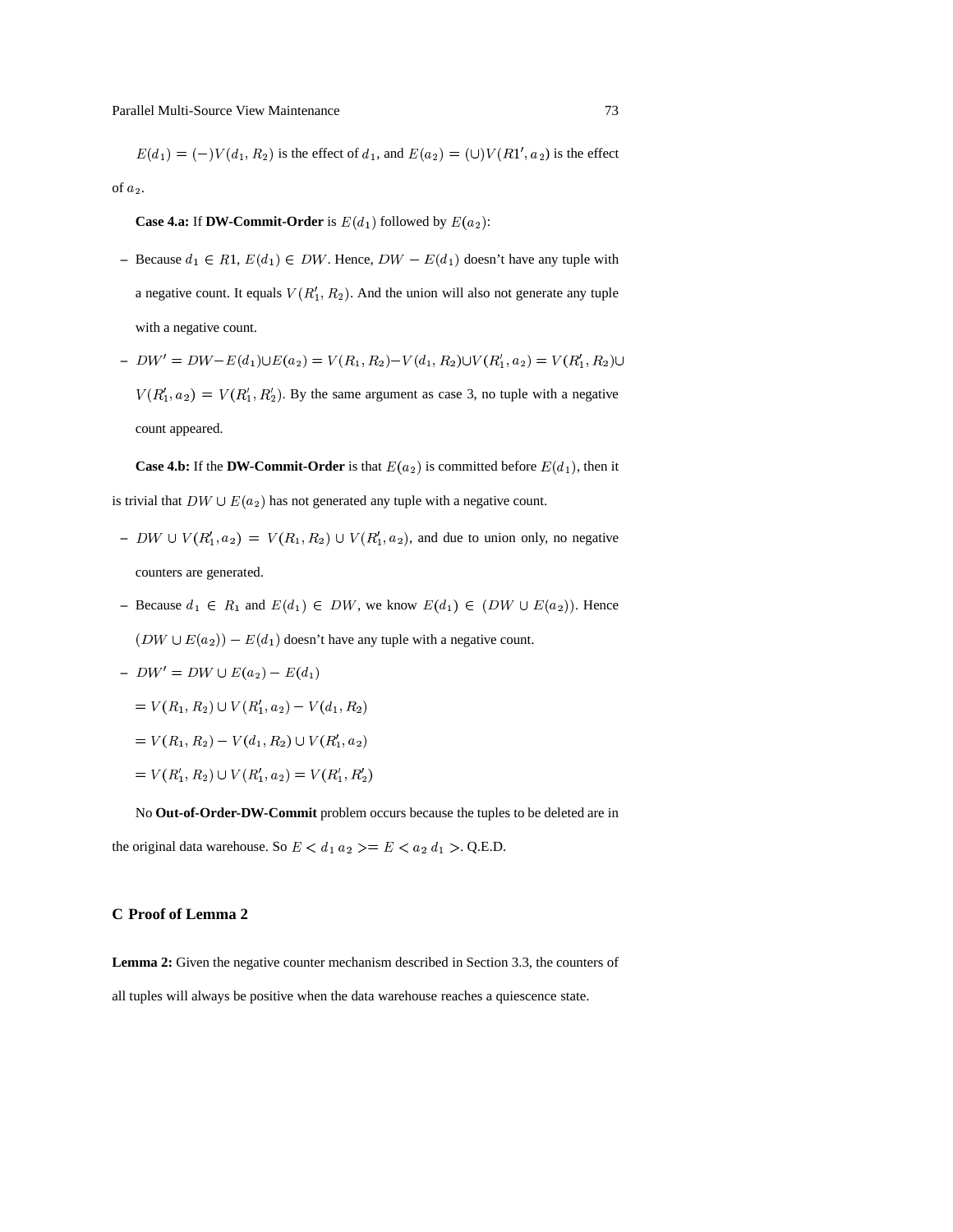**Proof:** First intuitively, if we recompute the view extent after data updates happened at the information sources, the  $DW$  will result in a state which only has tuples with positive counts. Hence, we know that tuples with negative counts will not appear in the stable (correct) state of data warehouse.

Second, assume we have defined a view V upon two relations  $R_1$  and  $R_2$ . The updated  $R'_1$  is defined by  $R_1 + a_1$ . The updated  $R'_2$  is defined by  $R_2 - d_2$ . In the proof of Theorem 1, we know that only  $a_1$  being received earlier than  $d_2$  by the data warehouse can cause the **Out-of-Order-DW-Commit** problem. The tuple  $V(a_1, d_2)$  will be negative after we apply  $E(d_2)$  first. As we know,  $E(a_1) = (\cup)V(a_1, R_2)$ . Because  $d_2 \in R_2$ , so  $V(a_1, d_2) \subseteq$  $V(a_1, R_2)$ . Hence the negative tuple  $V(a_1, d_2)$  will be compensated by  $E(a_1)$ . This means the final result will be positive or an empty set. Q.E.D.

# **D Proof of Lemma 3**

**Lemma 3:** The negative counter based mechanism described in algorithm in Figures 13 and 14 correctly solves the **Out-of-Order-DW-Commit** problem if any two data updates are handled in parallel by the data warehouse.

**Proof:** We will prove Lemma 3 based on Theorem 1 and Lemma 2. We can represent Lemma 3 by the following equation:

 $E < (a|d)^2> E < (a|d)^2>$  with i a's, 0<=i<=2, and  $(2-i)$  d's.

This means that for two updates no matter how they commit to the data warehouse, the final state of the data warehouse will be consistent with the information source space if we use the negative counter technique. We break this discussion into four subcases:

- $-$  case 1:  $E < a_1 a_2 > = E < a_2 a_1 >$
- $-$  case 2:  $E < d_1 d_2$  > =  $E < d_2 d_1$  >
- $-$  case 3:  $E < d_1 a_2 > = E < a_2 d_1 >$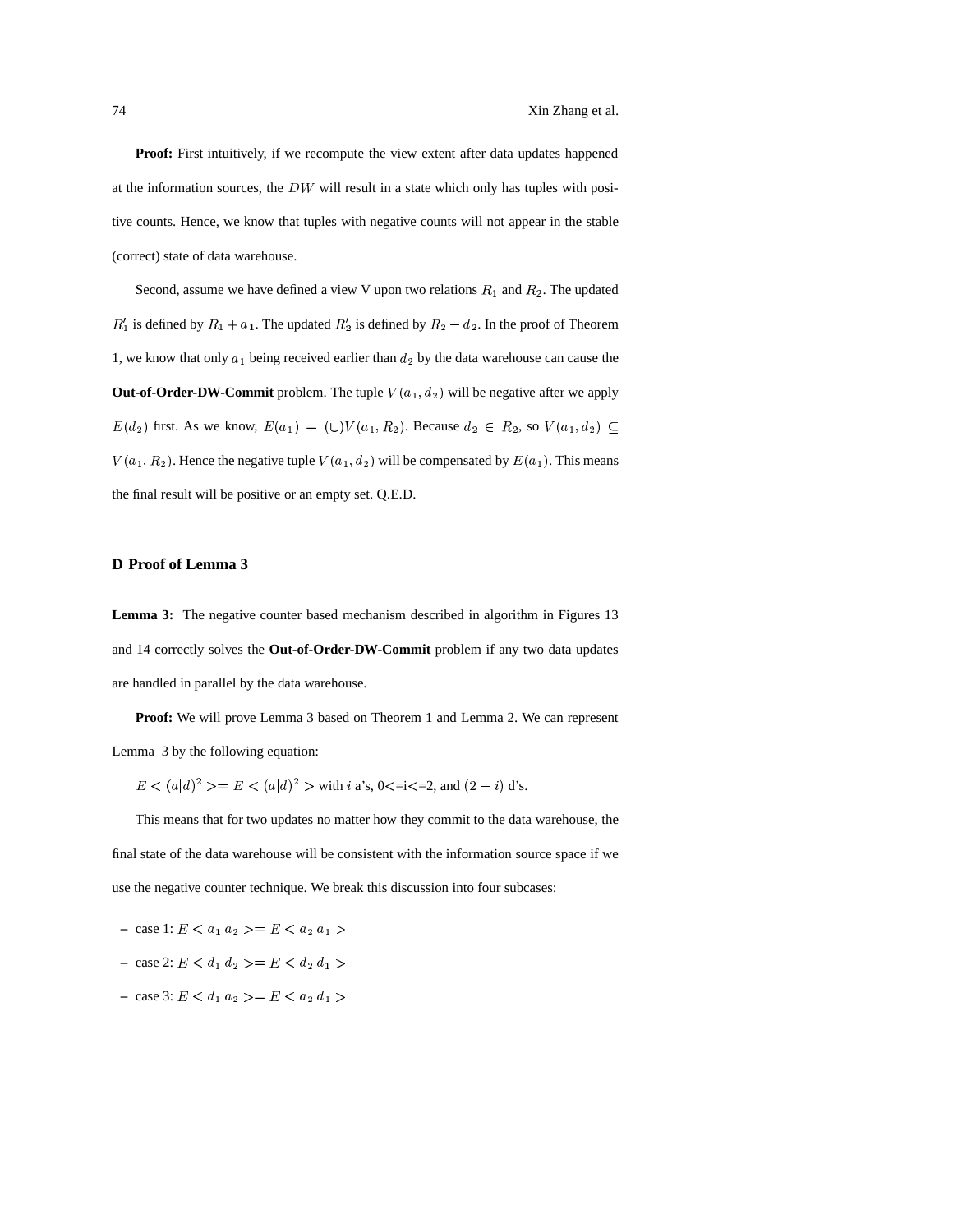#### $-$  case 4:  $E < a_1 d_2$  >=  $E < d_2 a_1$  >

The cases 1,2 and 4 have already been shown to not produce any **Out-of-Order-DW-Commit** problem by Theorem 1. Hence we do not need to discuss them further. So we will only need to explain how the negative count concept solves the **Out-of-Order-DW-Commit** problem of  $E < a_1 d_2 > E < d_2 a_1 >$ .

Assume we have a data warehouse with two information sources that have  $R_1$  and  $R_2$ respectively, defined by  $DW = V(R_1, R_2)$ . Assume the two updates are  $a_1$  and  $d_2$  from  $R_1$  and  $R_2$  respectively. We denote updated  $R_1$  after applying  $a_1$  as  $R'_1$ , and updated  $R_2$ after applying  $d_2$  as  $R'_2$ .  $E(a_1)$  represents the effect of  $a_1$  on the data warehouse DW, which should be  $E(a_1) = V(a_1, R_2)$  in the sequential case when  $a_1$  is received before  $d_2$  ( **DW-Receive-Order** is  $\langle a_1, d_2 \rangle$ ).  $E(d_2)$  represents the effect of  $d_2$  on the data warehouse DW, which should be  $E(d_2) = V(R'_1, R_2)$  in the sequential case when  $d_2$  is received after  $a_1$ .

If we keep tuples with a negative count, then the  $V(a_1, d_2)$  will be not really deleted. Rather the tuple that has been prematurely deleted will be kept in the database with a negative count. When  $E(a_1)$  is added, the tuples with a negative count will finally cause the  $V(a_1, d_2)$  to be deleted from data warehouse. So the final result will be correct.

So,  $E < a_1 d_2 > = E < d_2 a_1 >$ .

That means if we keep a negative count for the tuples at the  $DW$ , no matter how we commit the effects, we always get the correct final state of data warehouse.

#### **E Theorem 2 Proof**

**Theorem 2:** The negative-counter based algorithm (Figures 13 and 14) correctly solve the **Out-of-Order-DW-Commit** problem for any number of **maintenance-concurrent** updates.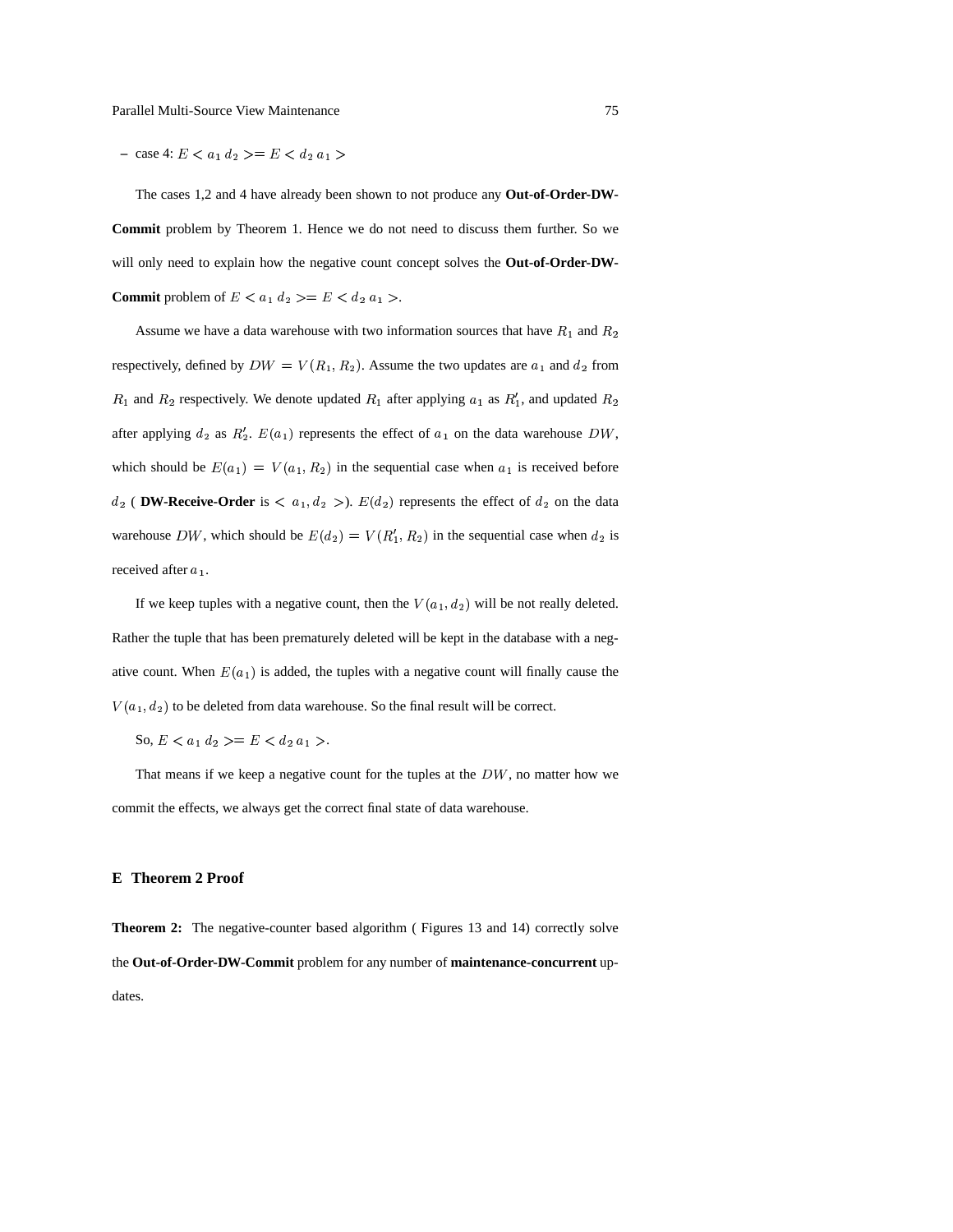## **Proof by induction:**

*Induction hypothesis*: Theorem 2 is true for any set of updates of length  $n$ .

*Induction basis*:

For  $n = 1$ : It's trivial

For  $n = 2$ : It has proven by Lemma 3.

*Induction assumption*: Assume hypothesis holds for  $n = k$ .

*Induction step*: Need to prove hypothesis for  $n = k + 1$ .

Assume data update commit sequence  $S_1 = O_1, O_2, O_3, ..., O_{k+1}$  is the sequence we want to prove correct. Assume the desired ordering when receiving order = commit order is instead  $S_2 = O_{i_1}, O_{i_2}, ..., O_{i_{k+1}}$ .

Because of Lemma 3, we can see that, for a pair of data updates  $a_i, d_{i+1}$  with  $p,q$ denoting any prefix or suffix, we have:

 $E \leq p \, a_i \, d_{i+1} \, q \geq b \leq p \geq E \leq a_i \, d_{i+1} \geq E \leq q \geq 0$  $= E$   $\langle p \rangle E \langle d_{i+1} a_i \rangle E \langle q \rangle$  $= E < p \, d_{i+1} \, a_i \, q >$ 

For same reason, we have the following equations:

 $E \leq p \ d_i \ d_{i+1} \ q \ \geq \ = E \leq p \ d_{i+1} \ d_i \ q \geq$ 

$$
E < p \ a_i \ a_{i+1} \ q \ \gt; = E < p \ a_{i+1} \ a_i \ q \ \gt
$$

 $E \leq p \ d_i \ a_{i+1} \ q \geq E \leq p \ a_{i+1} \ d_i \ q \geq 0$ 

These formulae indicate that the sequences at both sides with only one pair of data updates having their order switched will result in the same data warehouse state using the negative count technique.

By using this pair switch operation we can convert the sequence  $S_1$  to the corresponding position in sequence  $S_2$ .